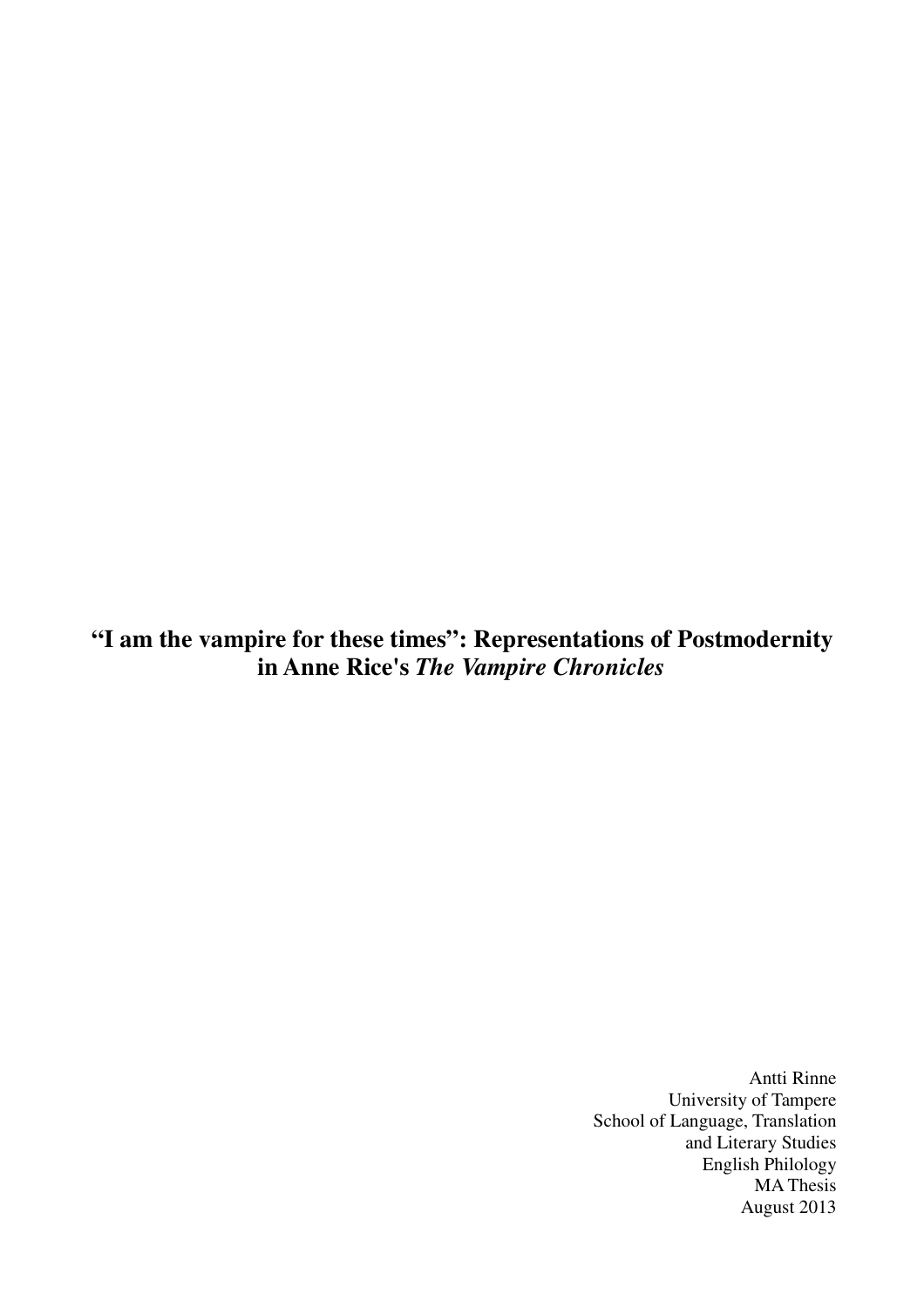Tampereen yliopisto Englantilainen filologia Kieli-, käännös- ja kirjallisuustieteiden yksikkö

RINNE, ANTTI: "I am the vampire for these times" — Representations of Postmodernity in Anne Rice's The Vampire Chronicles

Pro gradu -tutkielma, 65 sivua + lähdeluettelo Elokuu 2013

Anne Ricen *The Vampire Chronicles* -kirjasarjaa voidaan pitää vampyyrinarratiivien uutena aaltona 1970-luvulta lähtien. Ricen romaaneissa vampyyrit itse nousivat pääosaan kirjojen päähenkilöinä, ja romaanit tietyssä määrin irtautuivat vanhemman vampyyrikirjallisuuden kaavoista. Tutkimukseni aiheena ovat Anne Ricen romaanisarjan kolme ensimmäistä teosta, *Interview with the Vampire*  (1976), *The Vampire Lestat* (1985) ja *The Queen of the Damned* (1988). Tutkielmani keskittyy siihen, kuinka kyseiset kirjat heijastavat sitä aikaa, jolloin ne on kirjoitettu. Pääteesini on, että romaanit kuvastavat hahmojensa ja tapahtumiensa kautta nk. postmodernia ajanjaksoa historiassa.

Tutkielman teoreettinen viitekehys on uushistorismissa, joka mahdollistaa tekstin tarkastelemisen osana yhteiskunnassa kulloinkin hallitsevana toimivaa diskurssia tai ideologiaa. Yläkäsitteenä toimiva postmoderni ideologia sisältää lukuisia piirteitä, joista päällimmäisenä on nk. suurten kertomusten mureneminen, ja siitä seuraava nihilismi ja kyynisyys. Postmodernismiin sisältyy myös individualismin korostunut asema niin sosiaalisissa suhteissa kuin henkilökohtaisessa moraalissa, joka omalta osaltaan vaikuttaa sekä perhesuhteisiin että kapitalistisen yhteiskunnan voittokulkuun. Postmoderniin ideologiaan kuuluu myös olennaisesti identiteetin asema hauraana ja muuttuvana.

Tutkielman analyysiosuudessa käsittelen postmodernin ideologian piirteitä romaanien tapahtumien ja henkilöhahmojen näkökulmasta. Vampyyrit hahmoina edustavat vahvasti aiemmin mainittuja postmodernistisia piirteitä, sillä heidän päättymätön elämänsä antaa heille ainutlaatuisen näkökulman ihmiselämään ja sen suuriin kysymyksiin. Päähenkilöiden motiiveissa voidaan selvästi havaita henkinen taistelu jumalattomassa maailmassa, ja siitä seuraavat moraaliset ongelmat. Moraalisen jännitteen luo myös vampyyrien yhteiselo ihmisten maailmassa, jossa vampyyri on luonteeltaan muihin nähden peto. Vampyyrin hahmossa tulevat myös esille postmodernit identiteetit ja niiden hauraus, joka näkyy hahmojen pyrkimyksissä luoda itsensä uudelleen mm. konsumerismin avulla.

Romaanit luovat vampyyreista kuvan uuden, postmodernin ajan airuina, mutta kyseinen esitys pyrkii silti tiettyyn neutraaliuteen. Sekularismia, kapitalismia tai individualismia ei tuomita sisäsyntyisesti negatiivisina ilmiöinä. Postmodernin ideologian oikeutus jää lopulta lukijan päätettäväksi.

Avainsanat: Anne Rice, postmoderni, uushistorismi, ideologia, kapitalismi, valta, individualismi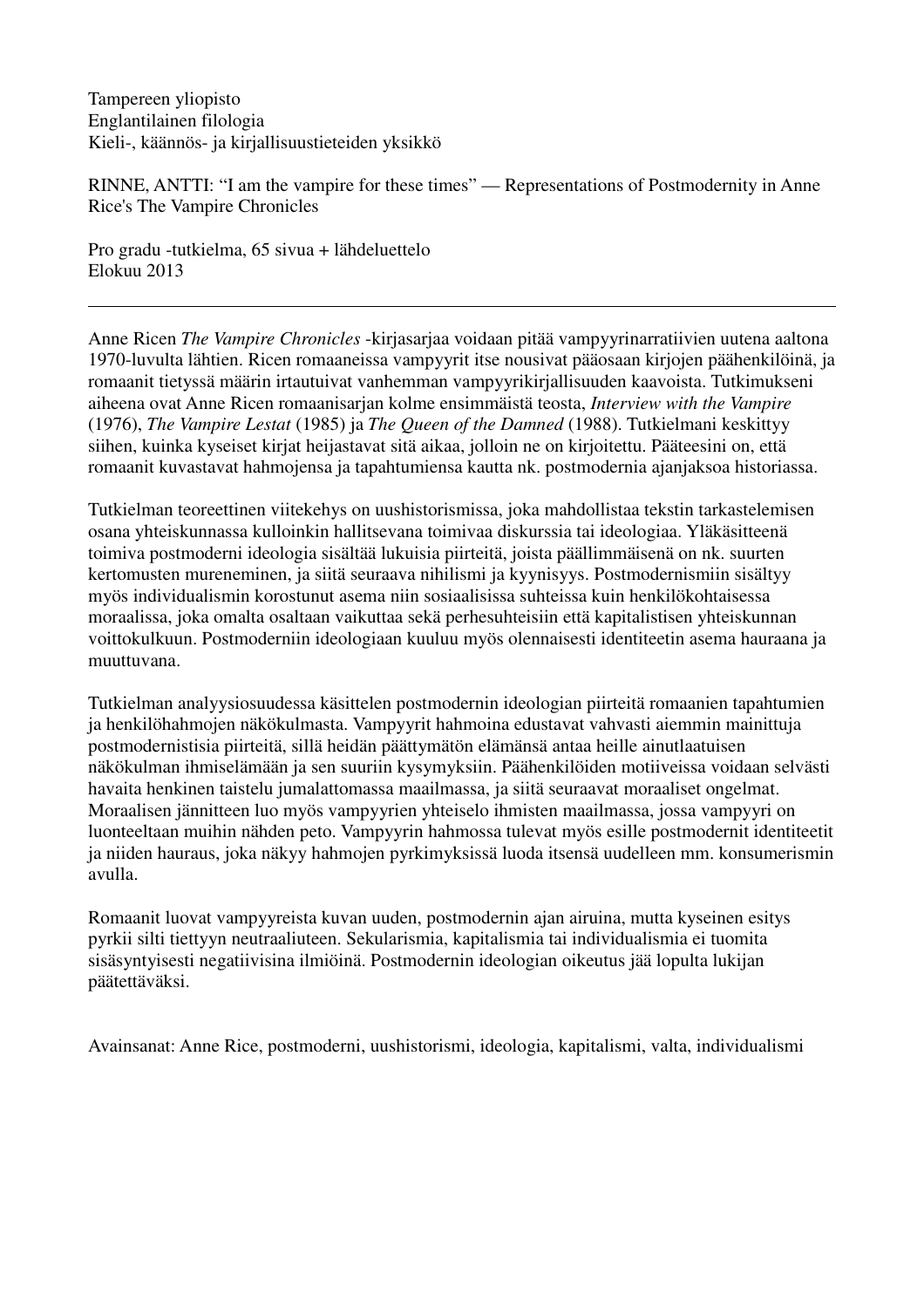# **Table of Contents**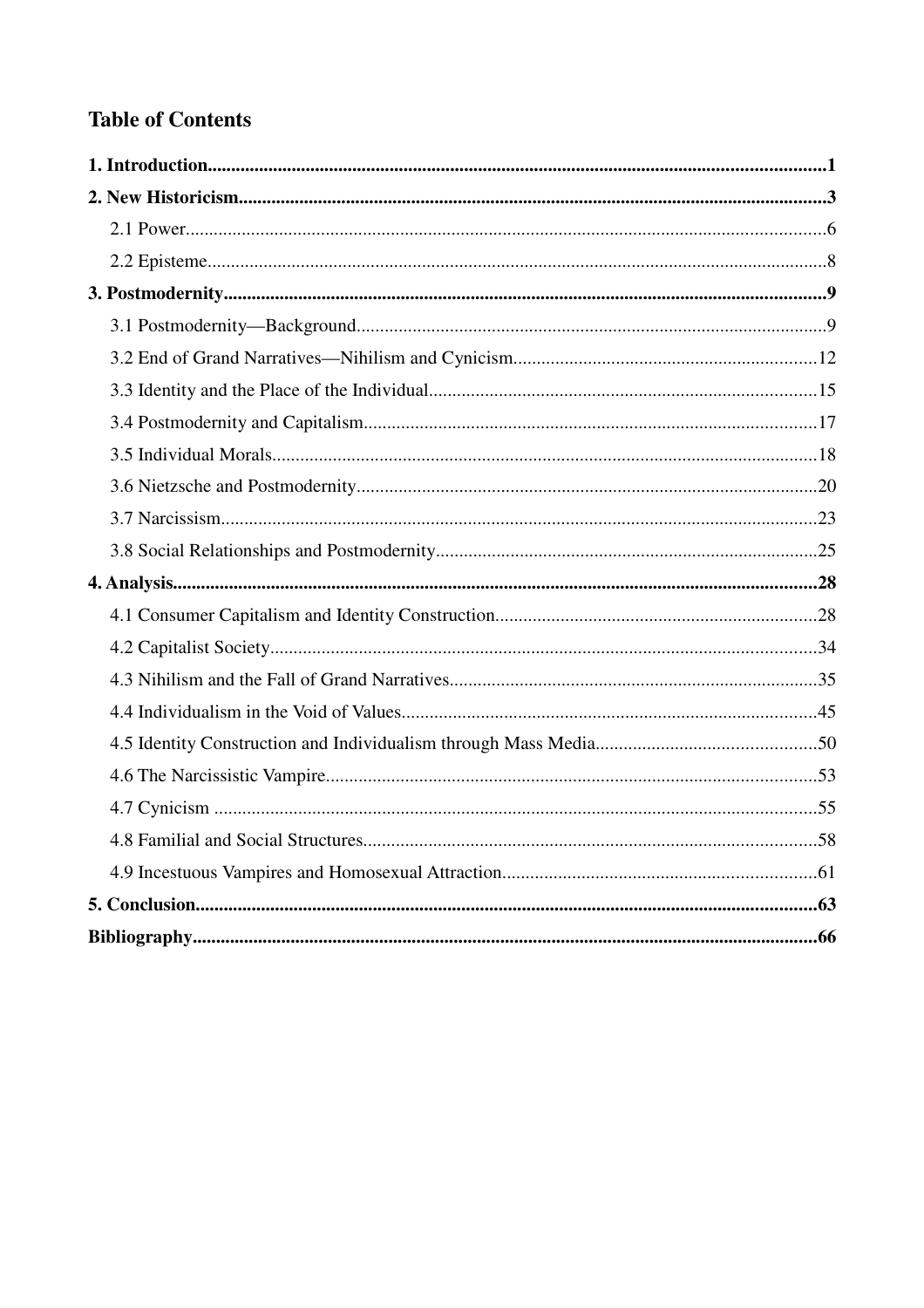## **1. Introduction**

Vampire fiction as a genre within Gothic fiction has captured the imaginations of readers since at least the 1800s. Like the mythical creature itself, the fictional vampire has undergone several transformations throughout these years, and still in the 2000s it has seen a resurgence in different media. My study seeks to understand the role of Anne Rice's vampire fiction in the cultural climate of its creation in the 1970s and '80s.

Because of the saturation of vampire fiction, there also exists much material for a fruitful academic analysis. This is reflected, for example, in Nina Auerbach's *Our Vampires, Ourselves*, which seeks to show how each iteration of the vampire is an embodiment of the age they inhabit (1995, 1).

Matthew Gibson has also sought to show that vampires are not indeed insulated from their age. In *Dracula and the Eastern Question* Gibson has identified French and English vampire narratives as political commentary for the era after the collapse of the Ottoman Empire (2006, 2).

There does not exist an overabundance of studies concerning Anne Rice's vampire literature and postmodernity. Catherine Belsey in "Postmodern Love: Questioning the Metaphysics of Desire" has examined Anne Rice's vampire as the embodiment of a "postmodern lover" (1994, 701). Candace R. Benefiel has also looked at Anne Rice's vampires as upsetting the norm of the nuclear family (2004), but the study does not explicitly tie the novels into a postmodern framework. However, as will be seen, the change in familial structures is a theme often voiced in the discourse on postmodernity.

What these studies show is that, as Ken Gelder puts it in *Reading the Vampire*, "[m]uch like capital for Marx, the vampire *circulates*" (1994, x). To get at the root of vampire fiction, one has to look at the text as interwoven with the world in which it was created. How do Anne Rice's *The Vampire Chronicles* novels embody the time they were created in? This is the research question that will guide my thesis. With this aim in mind, the thesis will look at the events, setting and most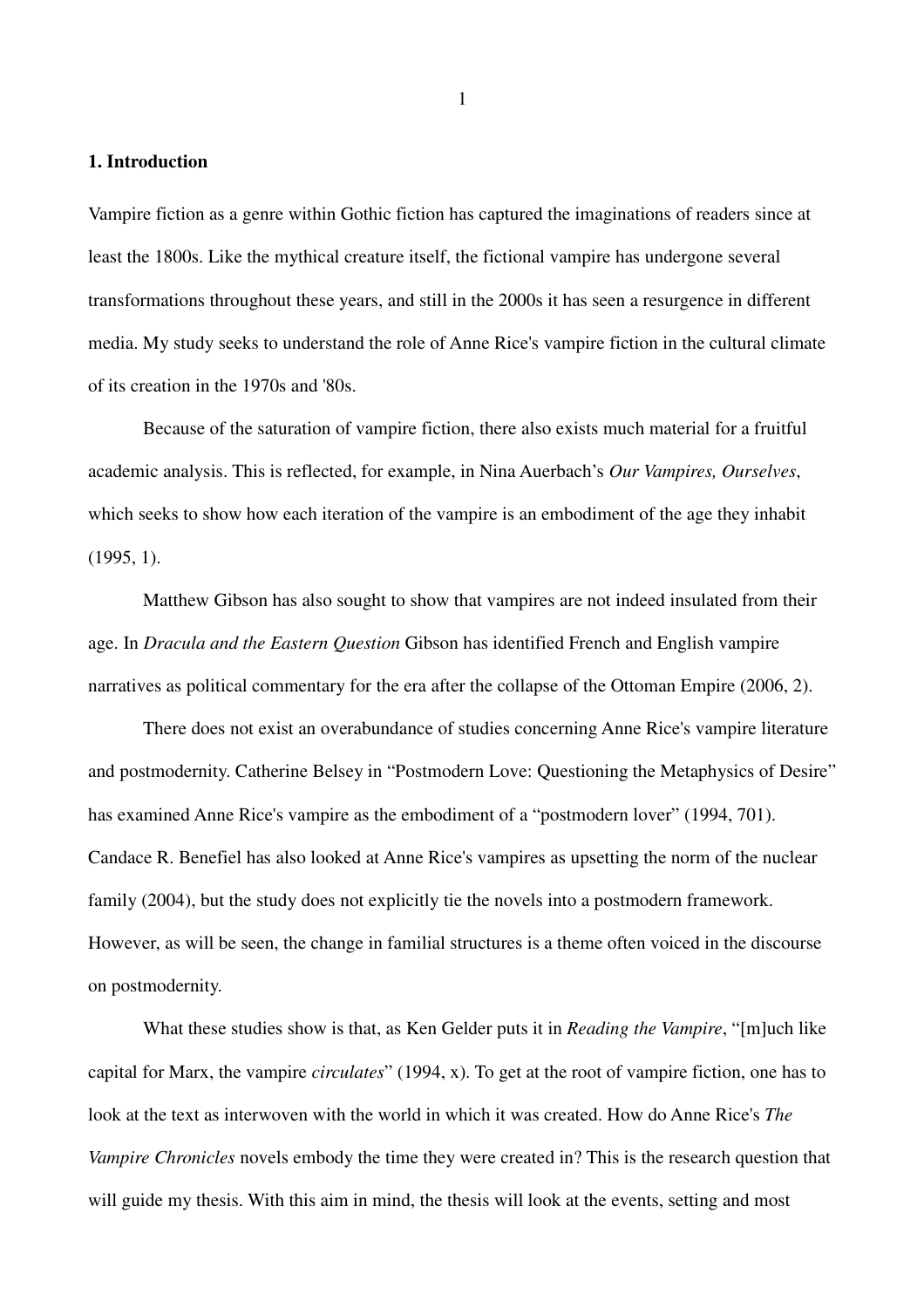importantly the immortal characters, and the ways in which they combine to produce an image of the age in question.

The hypothesis behind the research question is that Anne Rice's novels mainly reflect the postmodern era, which can be seen as starting after World War II, and continuing perhaps to this day. The themes often linked with postmodernity can be said to be, among others, the erosion of traditional values in favor of relativism, the disintegration of the nuclear family unit, cynicism, nihilism, and the rise of the individual in place of communities, and consequently also narcissism. A main force behind these symptoms is also the rising consumer culture, propelled by the expanding influence of capitalism. My thesis will argue that *The Vampire Chronicles* tackle all of these themes in one form or another, thus showing the novels to be an embodiment of postmodernity, and that postmodernity functions as an ideological system, wielding power in society.

My thesis will study Anne Rice's *The Vampire Chronicles* within a New Historical framework which takes into account the history embedded in all texts. New Historicism seeks to connect the work of art with the cultural and political movements of its time, meaning that the historical context is all-important when reading texts from this perspective. New Historicists describe "culture in action" (Veeser 1989, xi). Therefore, the theoretical framework utilized in the thesis will be integral in providing an answer to the research question.

One of the central terms in the theory of New Historicism is episteme, a term coined by Michel Foucault. As John Brannigan notes, "Foucault explains the concept . . . as similar to a period of history, but referring not to historical events but to the character and nature of 'knowledge' at a particular time" (1998, 15). Different concepts and ideas emerge at different times in history, and New Historicist analysis often focuses on them (Brannigan 1998, 15). This will be the case in my analysis as well, where the focus is on the episteme of postmodernity and its varied manifestations in society.

Moreover, integral in New Historicist theory are power relations that the analysis often seeks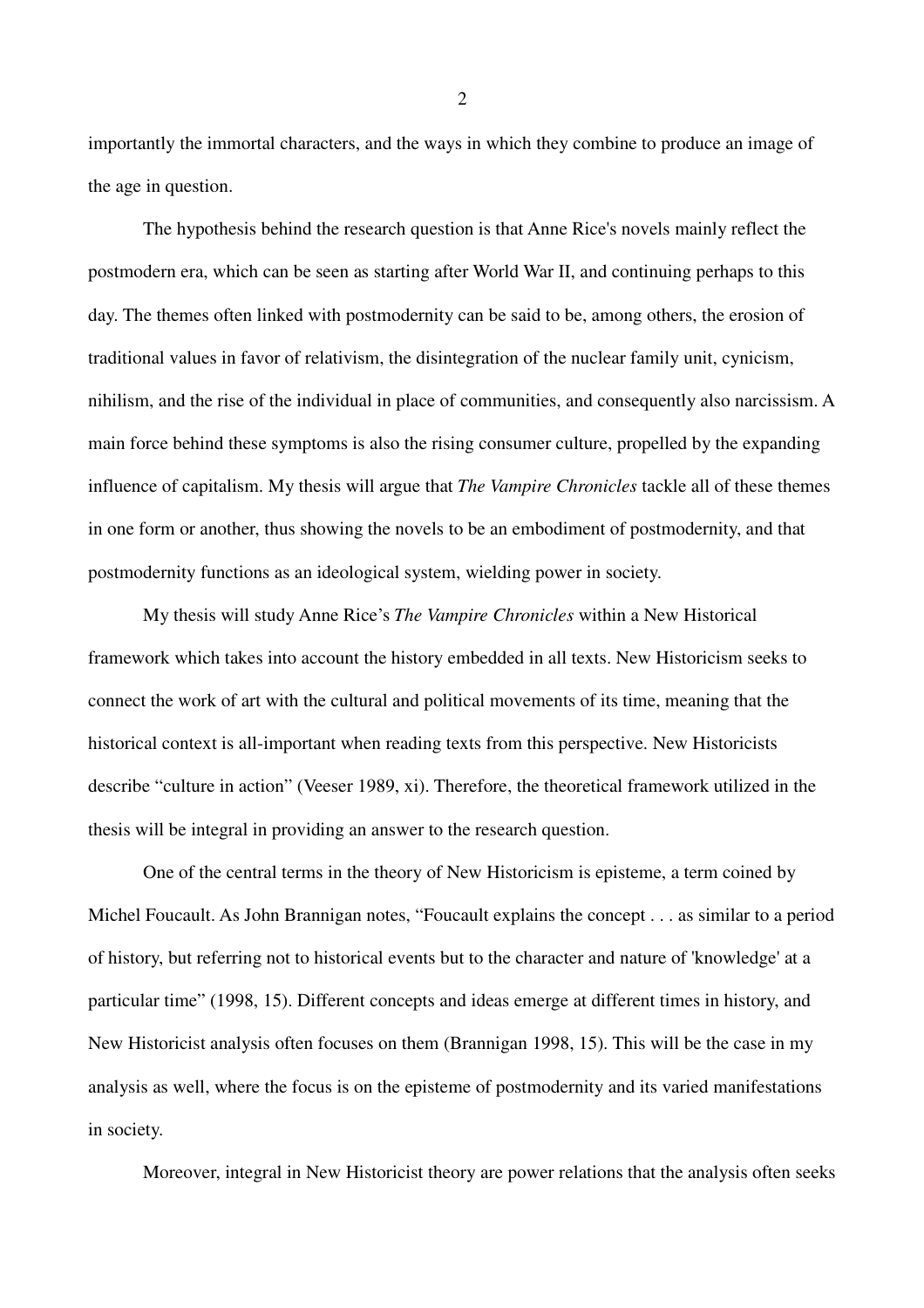to expose. 'Power' is a term also borrowed from Foucault, and it "refers usually to the relations of domination and resistance which saturate our social, political and cultural relations" (Brannigan 1998, 15). Though elusive, the concept of power is utilized in mapping out the effects of the postmodern episteme, as it functions similarly to an ideology. In the thesis I aim to first identify the episteme of postmodernity, and then analyze how power circulates within it and the texts.

Regarding the structure of my thesis, the theory section aims to explore the background of New Historicism and the terms associated with it such as power and episteme, and also to thoroughly define the aforementioned term of postmodernity. The analysis itself will focus on the themes of postmodernity in functioning as elements wielding power through the texts. As there is some overlap in what kinds of themes are evident in the novels, the analysis will move forward by examining the themes itself in separate sections, rather than focusing on the novels case-by-case.

The primary materials for my thesis come from Anne Rice's *The Vampire Chronicles*, and more specifically the first three novels in the series: *Interview with the Vampire* (1976), *The Vampire Lestat* (1985) and *The Queen of the Damned* (1988). The decision to limit the study into three novels was made in order to maintain a scope suitable for an MA thesis. These novels have as their antihero the vampire Lestat, who journeys through the centuries, roughly from the late 1700s to the late 1900s. *Interview with the Vampire* (from henceforth *IV*) is mainly an exploration of Lestat's relationships with vampires he has created, and their subsequent issues with the morality of being a vampire. The second novel in the series, *The Vampire Lestat* (*VL*) delves deeper into Lestat's origins, and lays out the foundations for the vampire mythology, which in turn is explored more thoroughly in *The Queen of the Damned* (*QT*)*.*

#### **2. New Historicism**

New Historicism is a mode of literary criticism which puts at the forefront the operation of power through dominant ideological systems (Brannigan 1998, 6–7). I will utilize the theoretical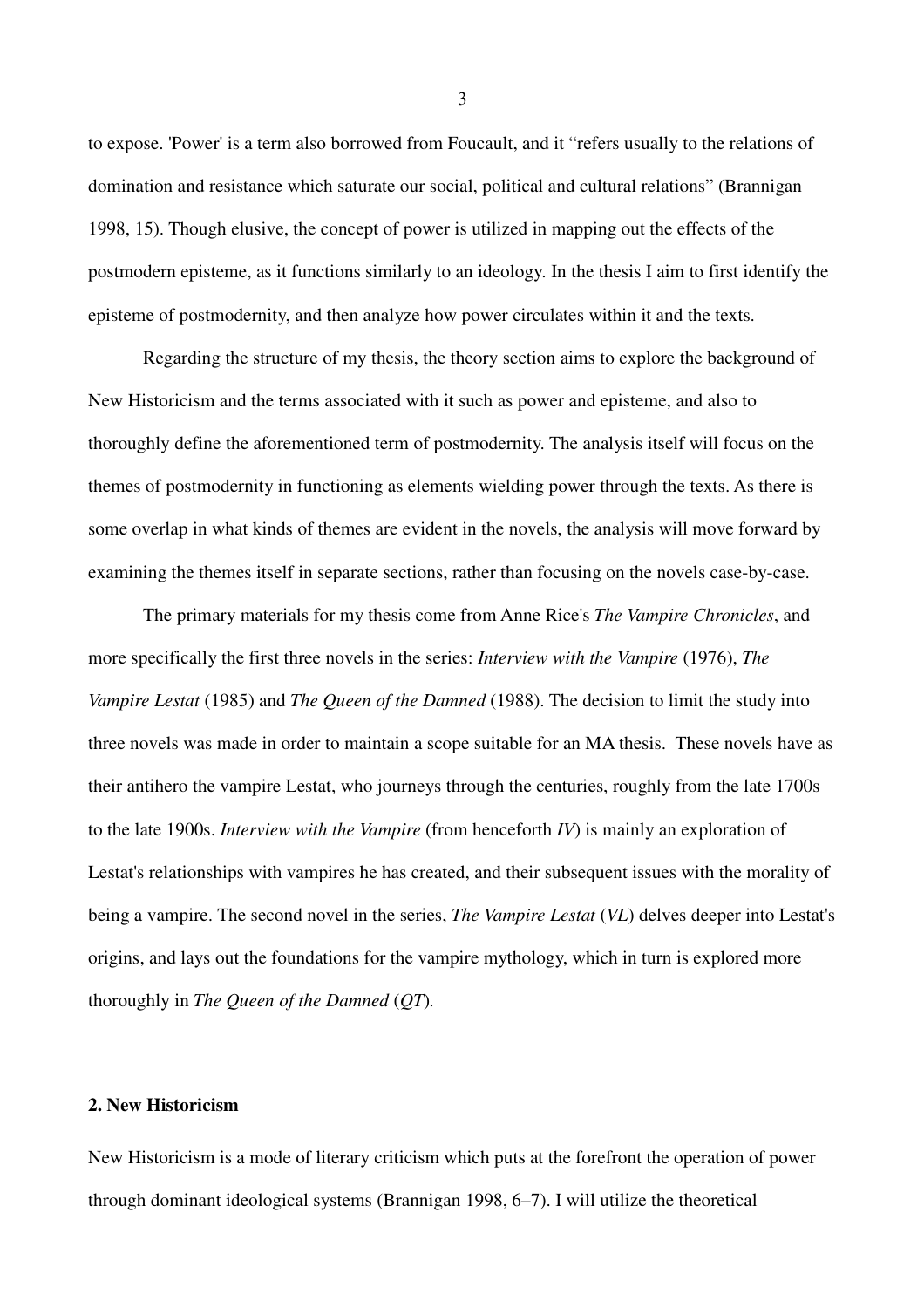framework of New Historicism in my analysis, for I argue that postmodernity functions in society similarly to an ideology, wielding power through its manifestations. After delving into the underpinnings of New Historicism, it will be useful to write out the most important concepts in the theory. Of these I will explore both power and episteme which will be discussed in their own sections.

As John Brannigan notes, New Historicism is focused on how literary texts and forms of art are used as tools for the construction of power (1998, 57). An example of this is Stephen Orgel's *The Illusion of Power* (1975) in which he argues that the monarchy in the realm of Charles I fashions itself through theater, and it functions as a "device of power" (Brannigan 1998, 57). Similarly, Louis Montrose describes the professional theatre of Elizabethan London as an instrument of the nation-state for its aggrandizement and the supervision and governance of the monarchy's subjects (1996, 29).

New Historicism is then a theory which approaches texts not as unique, near-divine creations by their author, but rather as products of the time they were created in. As Richard Wilson points out, borrowing terms from Marshall McLuhan, the viewpoint of New Historicism is that in a 'global village' "power circulates in instantaneous images" (1992, 5). New Historicism, born in the age of such circular representations, was acutely aware of the "textuality of history" where images affect reality in such a way that reality itself, according to Baudrillard, has disappeared (Wilson 1992, 5). As he noted, "the image is not only a mirror or a counterpart of the real, but begins to contaminate reality and to model it . . . [and] it appropriates reality for its own ends . . ." (Baudrillard, quoted in Wilson 1992, 5). What can be said to be reality is constituted by texts, and the circulation of power is also propelled by these texts. This is the viewpoint from which New Historicism approaches texts – not in isolation, but as constituting something greater than themselves.

Similarly to what we have found in postmodernity, the circulation of representations also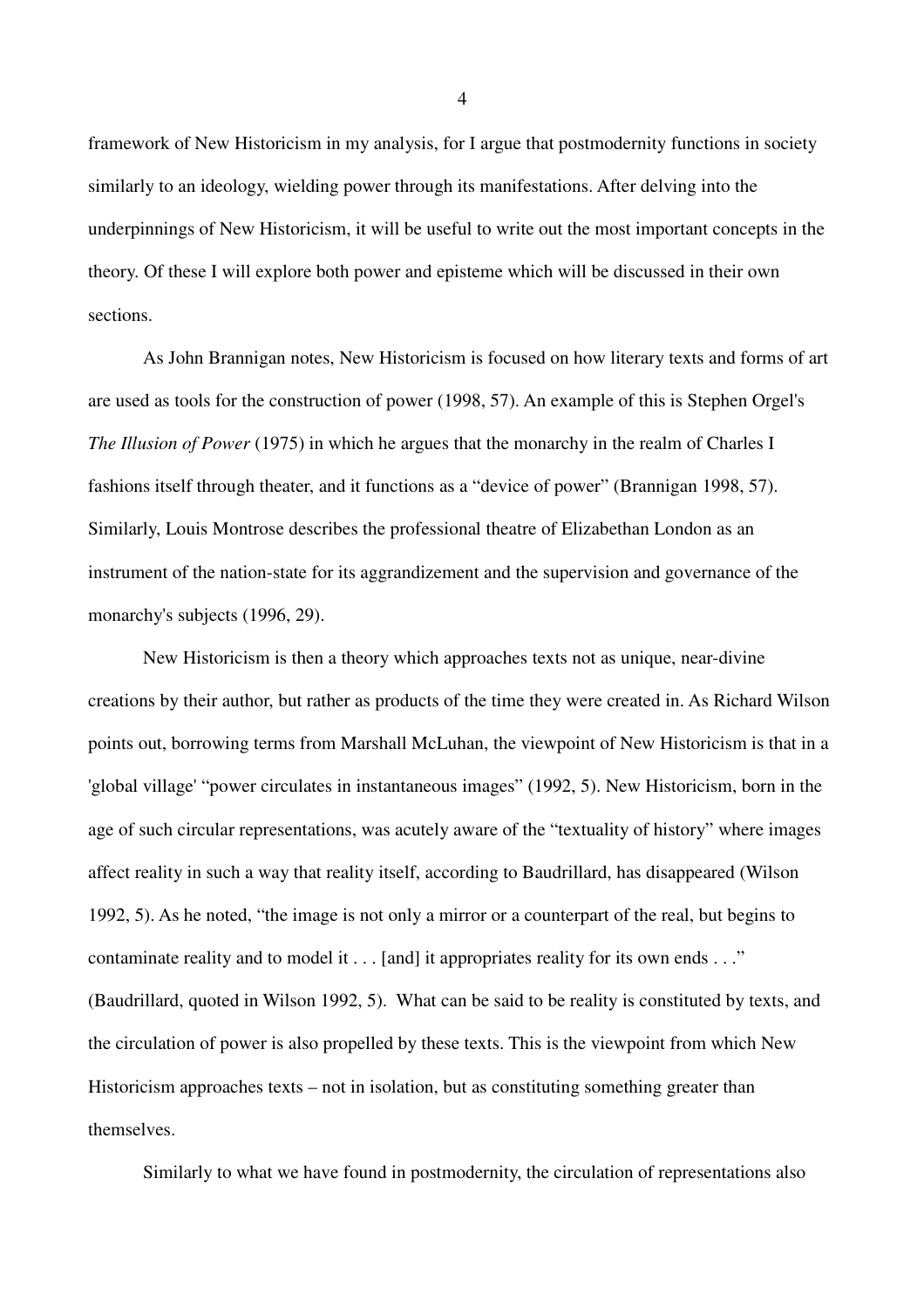affects identities which "are formulated and adapted through narratives and performances . . . and in response to and as a way of interacting with the prevailing historical conditions" (Brannigan 1998, 61). New Historicism appears fruitful in analyzing the postmodern condition manifesting itself in texts, for there seems to be a shared conception of identity formation, as will be seen in section 3.3.

New Historicism is also interested in the relationship between aesthetics and capitalism. Regarding the inclusion of social discourse texts such as official documents and newspapers in literary criticism, Greenblatt remarks in "Towards a Poetics of Culture" that aesthetic discourse is already "bound up with capitalist venture" (Greenblatt 1989, 11). Artists negotiate when working on their art to create currency for a meaningful and profitable exchange, both symbolically and metaphorically (Greenblatt 1989, 11). As H. Aram Veeser notes, "a critical method and a language adequate to describe culture under capitalism participate in the economy they describe" (1994, 2), thus revealing the influence of the capitalist system in the sphere of aesthetics, and in the theory of New Historicism itself.

New Historicism, as a form of criticism, is also marked by deep pessimism regarding subversive tendencies against the oppressive circulation of power. The circulation of power enables subjects to be tied to "ideological chains" (Wilson 1992, 7). As Greenblatt notes, there exists "massive power structures that determine social and psychic reality" (1984, 254). Subjectivity for the individual is never "unfettered" (Greenblatt 1984, 256). However, Gallagher and Greenblatt also note their interest in "counterhistories", texts which seem to resist the "policing functions of their society, how they lay claim to special status, and how they contrive to move from one time period to another without losing all meaning" (2000, 16–17). There is consequently a dichotomy in the nature of New Historicism regarding the possibility of subversion against power.

The methods of analysis in New Historicism can be linked to Clifford Geertz's notion of thick description, found in *The Interpretation of Cultures* (1973). Texts are embedded in the cultures that they were created in, and they possess "culture's linked intentions" (Greenblatt & Gallagher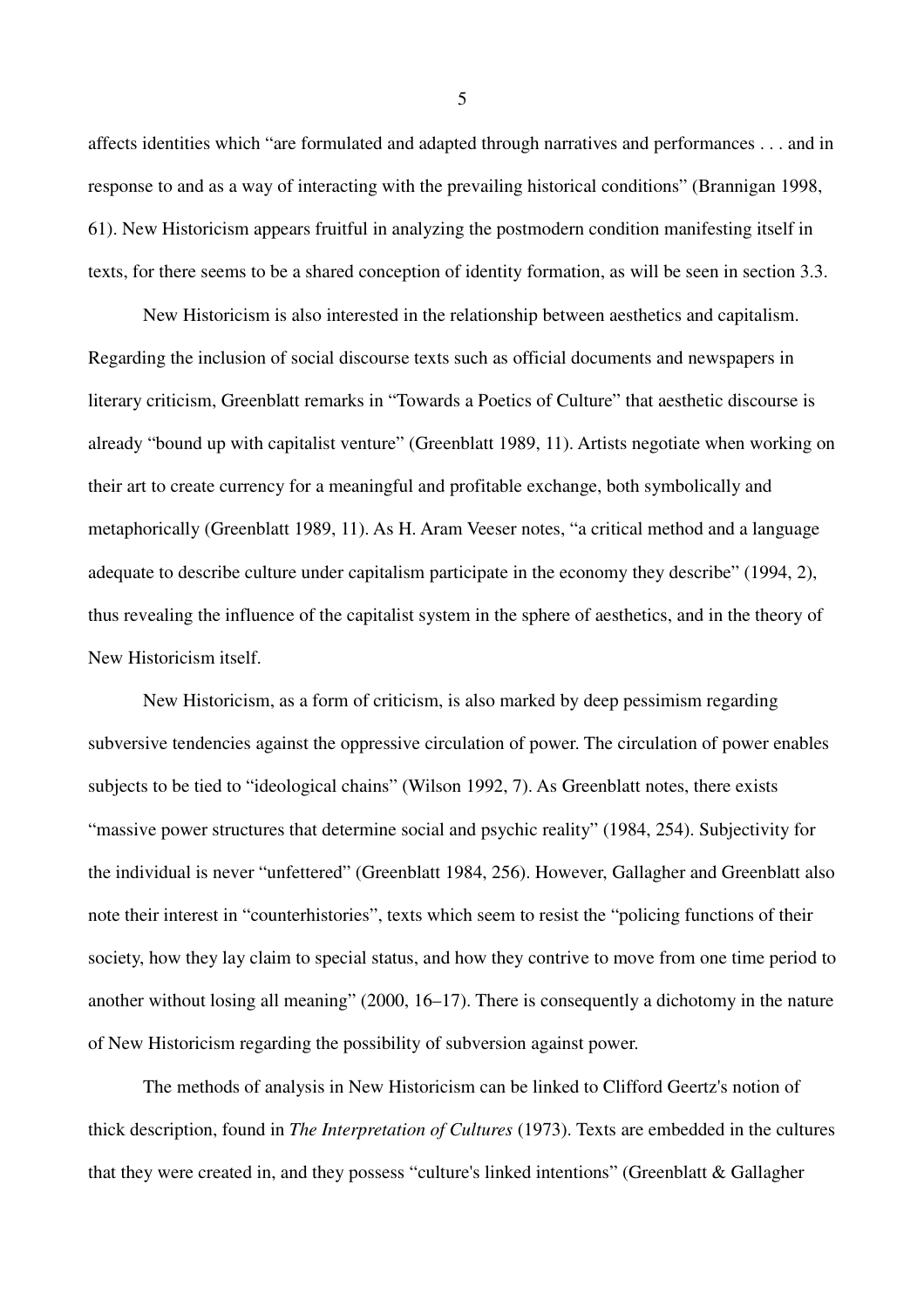2000, 25). Cultural meanings with many layers can be inferred from textual fragments, and from anecdotes, for instance, "one can widen out into enormous complexities of social experience" (Geertz 1973, 19). The "lived life" that Geertz had come to scrutinize so well had been missing from literary analysis, and through thick description it was incorporated into New Historicism (Greenblatt and Gallagher 2000, 28). It also gave a push to analyze unfamiliar texts, "the marginal, odd, fragmentary, unexpected and crude", which in turn would interact with works in the canon (Greenblatt and Gallagher, 2000, 28).

## **2.1 Power**

The concept of power, originating with Foucault, is an important one for New Historicism. An outline of Foucault's legacy for New Historicism is certainly warranted, but the scope of this excursion will be limited in this context.

According to Foucault, power operates everywhere in a structural and systematic way, passing through every relationship (Brannigan 1998, 48). Power is and comes from everywhere (Foucault 1984, 93). Power, according to Foucault, is not a straightforward concept. It is not a "group of institutions and mechanisms that ensure the subservience of the citizens of a given state", or a system of domination that one group exerts over another (1984, 92). It is rather that power can take the forms of state apparatus, formulation of the law and social hegemony (Foucault 1984, 92– 3). Power is the name for a "complex strategical situation in a particular society" (Foucault 1984, 93). Power is not a tool for any one individual or group (Brannigan 1998, 49). However, for both Stephen Orgel and Louis Montrose, who could be considered New Historicists, cultural forms were vehicles of power for the monarchies of Charles I and Elizabeth (Brannigan 1998, 58). Power can then be seen as co-opted for use by a particular institution.

Regarding the strategies of power, Foucault himself comments on the questions of who uses power and how power is used, noting the latter question to be the more important one. Sociological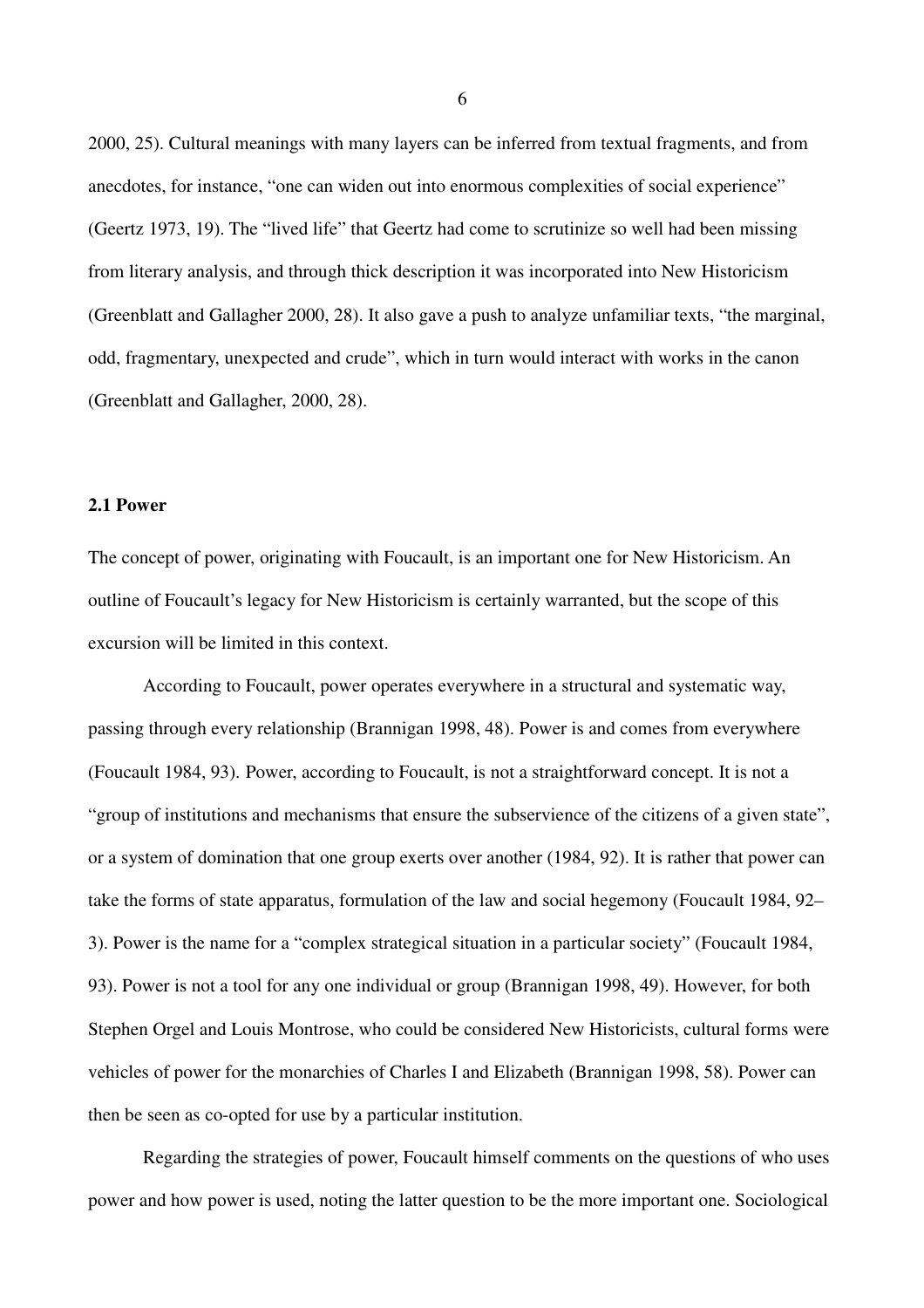studies and Marxism are able to point out "the bosses of industry", the bourgeois or politicians as the ones wielding power, but this important problem cannot, according to Foucault, be resolved without answering the question of how power is used (1990, 103–4):

. . . even if we reach the point of designating exactly all those people, all those "decisionmakers," we will still not really know why and how the decision was made, how it came to be accepted by everybody, and how is it that it hurts a particular category of person, etc.

Foucault stresses the importance of studying the networks, strategies and mechanisms in the use of power (1990, 104). In this sense, there is no denial of power being used by particular institutions or persons, as he himself notes that when studying the issue, one has to turn to "deputies, ministers, principal private secretaries, etc., etc.", naming very specific people "in charge" (1990, 103). The focus of Foucault in the examination of power is clearly towards the strategies, but one can also detect the concrete origins of power.

Power as a term was borrowed into New Historicism, but Brannigan implies the terms 'power' and 'ideology' to be interchangeable, the difference being the legacy of Foucault on the naming convention in New Historicism (Brannigan 1998, 28). Raymond Williams, a cultural materialist, adds to the notion of ideology the term hegemony which emphasizes the complete saturation of ideology in the consciousness of society (1980, 37). Williams further notes that hegemony is "our ordinary understanding of the nature of man and of his world", and it "constitutes a sense of reality for most people in the society" (1980, 38). The similarities to the notion of power structures as determining social reality (Greenblatt 1984, 254) in a New Historical framework are also evident in the workings of ideological hegemony. It could be therefore argued that both power and ideology refer to a concept denoting a wide system of beliefs and values in society.

Foucault also notes that power is not necessarily a negative concept, but that it "induces pleasure, forms knowledge, produces discourse" (1980, 119). In a Marxist framework, power relations are viewed as repression originating from the bourgeois (Branningan 1998, 49). In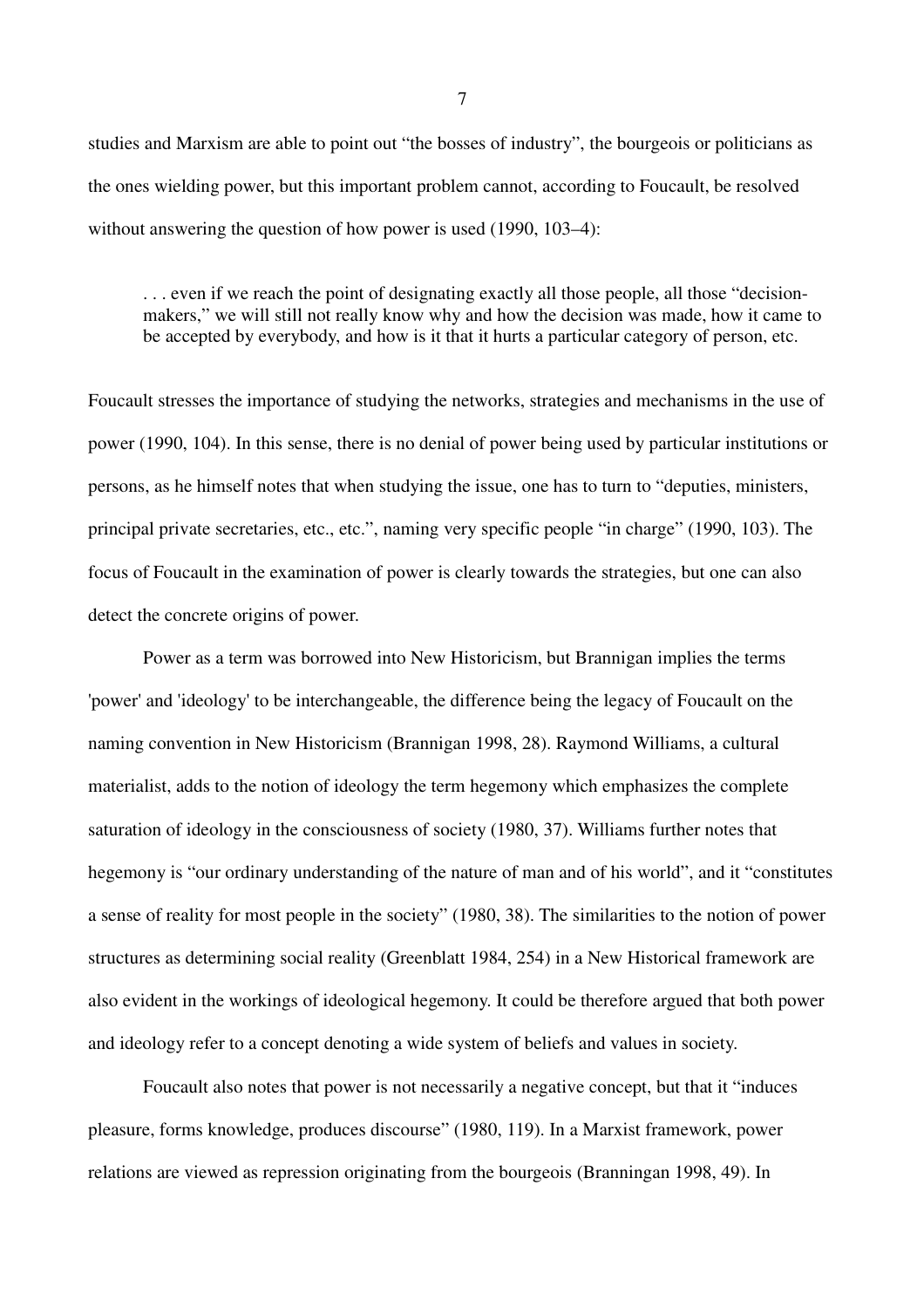Foucauldian terms, however, power "needs to be considered as a productive network which runs through the whole social body, much more than as a negative instance whose function is repression" (Foucault 1980, 119). Power is not something to defy or overthrow, for "it is in fact the name of our own regressions, inhibitions, and incarcerations, it is our own self-fashioning and self-policing force" (Brannigan 1998, 52). Power might indeed be everywhere, but it is seen as a force that is not purely repressive, separating it somewhat from the negative connotations of ideology.

Foucault's conception of the functioning of power may not have been entirely clear even to himself (1990, 103), and my thesis will not delve too deeply into his thinking. Moreover, the concept of power has also been criticized as "elusively and literally undefinable, (Lentricchia 1989, 235), a conclusion I thoroughly agree with. However, it is useful to note the inheritance that Foucault left for the theorists of New Historicism. Power as a force that determines the social reality for a society – be it described as either power or ideological hegemony – is a worthy and productive focus of attention for a New Historical analysis examining the social conditions at the time of a text's creation.

#### **2.2 Episteme**

Episteme is another term New Historicism took from Michel Foucault and simplified to the extreme to signify a historical epoch. Each episteme is characterized by its own culture and mode of power (Brannigan 1998, 66). The argument of this thesis is that the episteme of postmodernity is the epoch following the Second World War, and that it wields its own form of power in society.

Foucault in *The Order of Things* describes episteme as something that shows how "our culture has made manifest the existence of order" (1989, xxi). Episteme creates the "basis of knowledge as we find it employed in grammar and philology, in natural history and biology, in the study of wealth and political economy" (1989, xxi). In effect, Foucault sought to employ the concept of episteme to explore the conditions that make knowledge possible. Epistemes have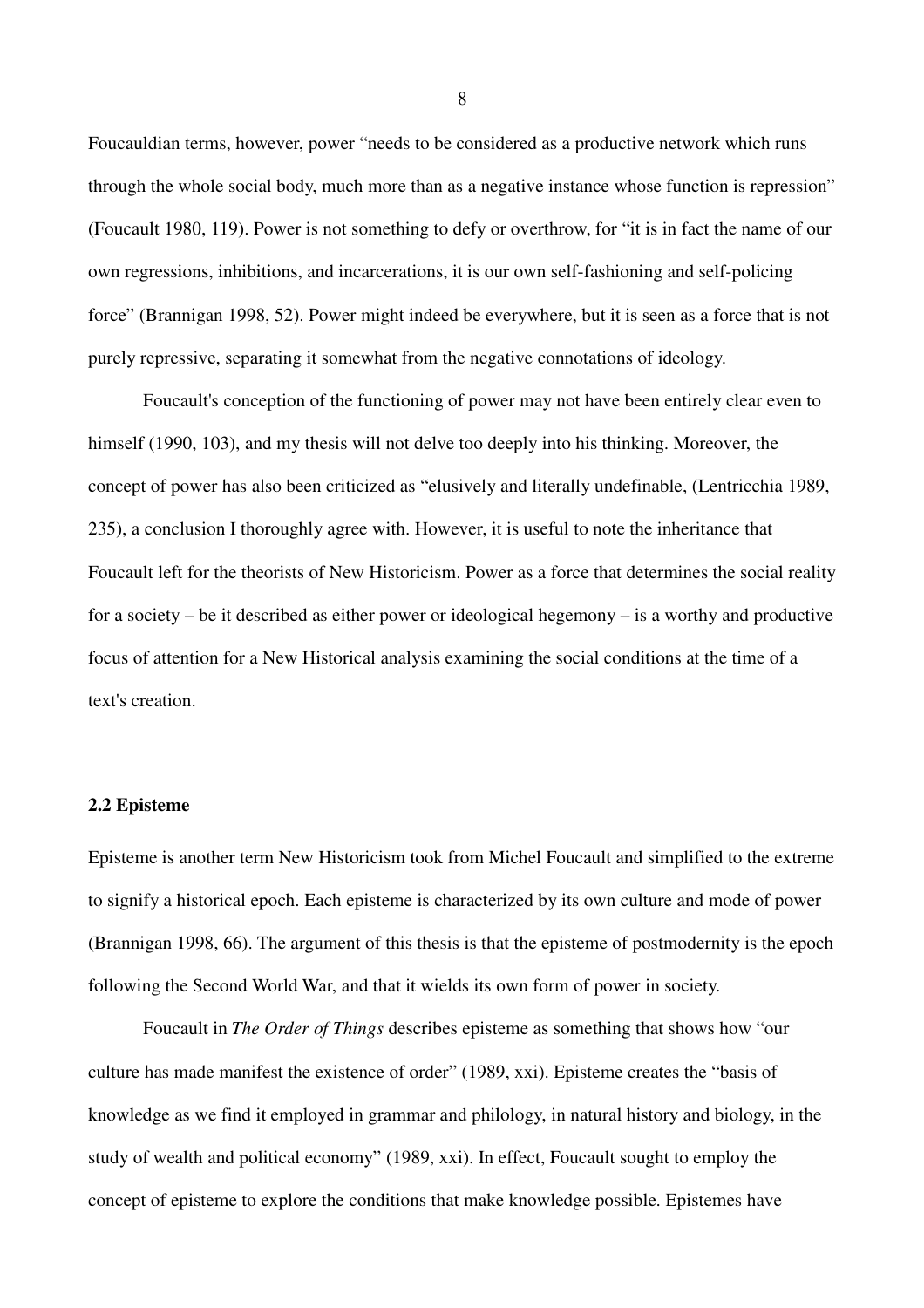changed with the epochs, but the change according to Foucault has not been a movement of progress, but rather a wholesale change in the basis of knowledge at given times (1989, xxii). Truth is dependent on the current episteme, and the shifts are sudden and unexplainable, which in turn makes "truth seem historically relative, even arbitrary" (Couzens Hoy 1986, 5). This view makes it impossible to tell how social change will come about (Couzens Hoy 1986, 5). Foucault's conception might therefore argue against the notion that shifts in epistemes have followed each other periodically, for instance, from a modern to a postmodern episteme. History is seen by Foucault as randomly producing and containing power and the accompanying effects (Brannigan 1998, 209). History is constituted in terms of discontinuous, accidental, unconnected series of events as the manifestation of power which has come to be criticized from a historical standpoint (McNay 1994,  $24-6$ ).

#### **3. Postmodernity**

In order to map out the postmodern episteme, it is important to understand the multiple facets which are affected by it. In the following chapters I will be looking into how the episteme of postmodernity is evident in society, somewhat concretely, through capitalism and the rise of consumerism, and, more abstractly, through the rejection of grand narratives and the varied consequences of this rejection. These consequences include changes in the structure of society, as well as the development of the individualized subject in terms of morals and identity. I will also examine postmodernity's origins as presented in the philosophy of Friedrich Nietzsche, albeit in a limited fashion suitable to my aim.

#### **3.1 Postmodernity—Background**

There is considerable overlap with what can be seen as the defining features of postmodernity. As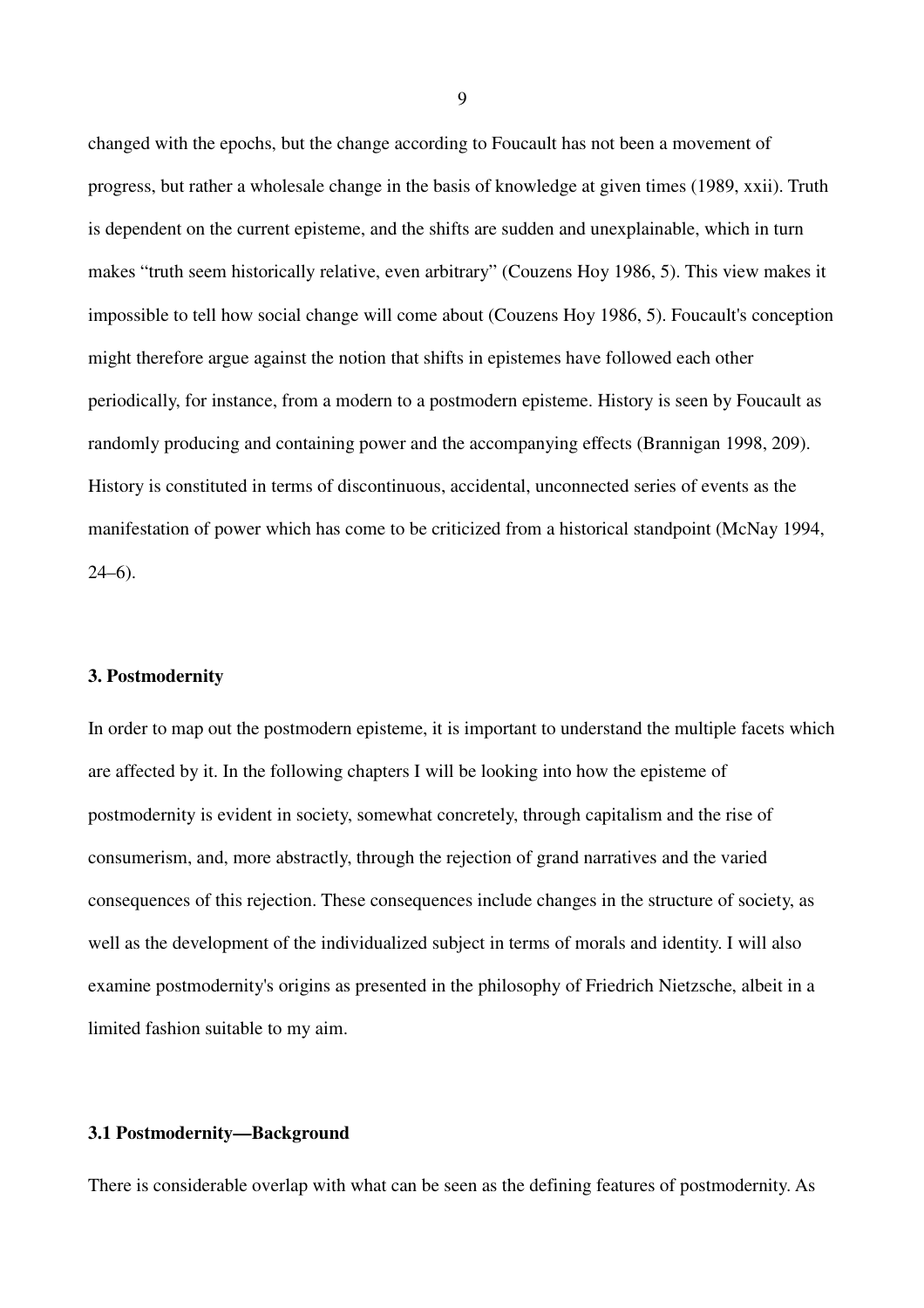Andrew Milner notes, the term postmodernism is "as polysemic a sign as they come" (1994, 135), which makes it all the more difficult to pinpoint the defining characteristics of postmodernity.

Moreover, the problems of defining postmodernity also arise from the fact that it is seen by some to be an extension of the epoch before it, modernism. Daniel Bell in *The Cultural Contradictions of Capitalism* sees postmodernism as the "logical culmination of modernist intentions" (1979, 51). Similarly, Fredric Jameson notes that "[p]ostmodernism is what you have when the modernization process is complete . . ." (1991, ix). In this sense, it would not be out of place to argue then that postmodernity is merely the culmination of modernism.

It is then perhaps impossible to argue for a comprehensive definition of postmodernity, as there is no consensus on the matter. The disagreement becomes even more evident when realized that some might object to the fact that a thing or an epoch such as postmodernity even exists or that history can be dissected neatly into time periods with some overarching themes evident in their condition. As mentioned, Foucault also rejected the periodization and chronological succession seen in history (1989, 148).

Despite these obstacles, in the thesis I will argue that postmodernity is a dominant mode of thought for the post-war period especially in the West, and its effects can be seen in the economy, thought, and social relations – in nearly every facet of human existence. The definition for postmodernity is elusive and something that perhaps can not be universally agreed upon, but I will examine the themes of postmodernity that are most relevant in regards to the primary material of the thesis, Anne Rice's *The Vampire Chronicles*.

What perhaps can be said without much contention is that postmodernity can be dated to having its reign some time after the Second World War. As Milner notes, some date the actual beginning to the bombings of Hiroshima and Nagasaki (1994, 136). Similarly, Jean-François Lyotard according to Ashley Woodward points to "Auschwitz" as acting as the proper name for signifying "the untenability of any universal history, especially any teleological and progressive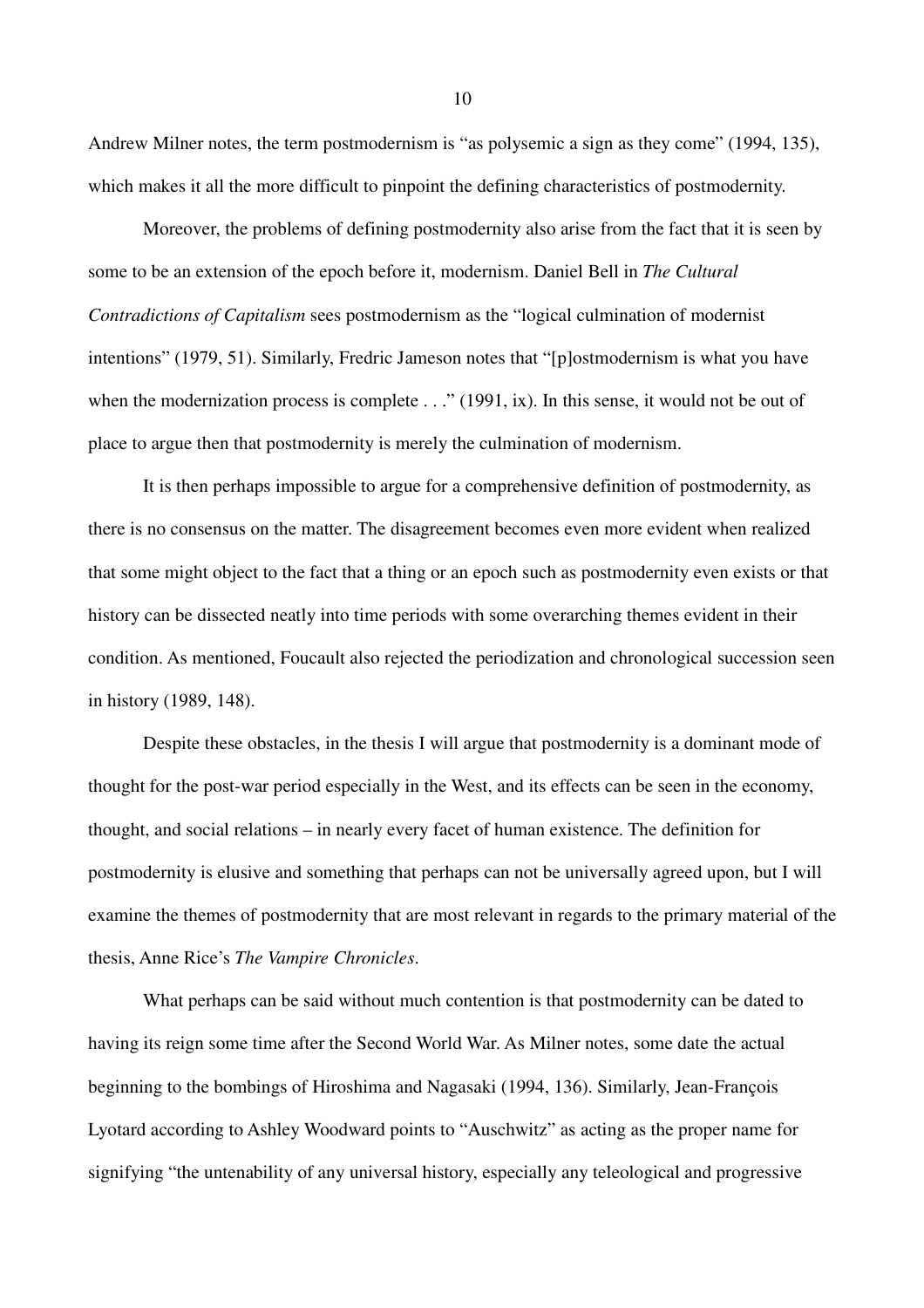history", showing the impossibility of incorporating the Holocaust into any such narrative (Woodward 2009, 125). There are others that point out to the radical transformations in society in the 1950s and 1960s (Milner 1994, 136). What can be said with certainty is that, as Milner notes, the theorists of postmodernity lived in an age that was decidedly "post-War", with the emphasis on the prefix (1994, 136). As Milner further points out, the "politico-economic" postmodernity dates from the 1940s with its distinct features (1994, 137):

[A] prodigiously consumerist economy of affluence, initially confined to the United States, later dispersed throughout the West; the rapid collapse of the older European imperialisms and the development of new transnational cultural and economic forms; and a dynamically expansionist global hyper-militarism, very visibly represented in nuclear weapons systems. . .

The aforementioned developments together with the social transformations from the 1950s onwards make it possible to give postmodernity the denotation of "post-War", especially if one were to ascribe to postmodernity a date for its peak period. As we will see later, the origins of postmodernity, however, can be traced as far back as the 1800s.

The prehistory of postmodernism is mapped out by David Lyon in *Postmodernity* (1999). Evident in Western thought, Lyon makes note of the idea of "Providence", which refers to God's care of humankind after the creation of the world. As he further notes, "Providentialism denies any cyclical movement in history, inspiring future-oriented hope rather than resignation or pessimism" (1999, 7).

Through the Enlightenment, the idea of Providentialism later transformed into a secular variant, Progress. There was no certainty seen in God's laws, which in turn gave rise to modern scientific worldviews (Lyon 1999, 7). However, as Lyon notes, "the embryo of nihilism started to form in the womb of modernity", for the relativism of knowledge was a built-in assumption in the modern mind, lest it fall into the trap of dogmatic thought (1999, 8). There were numerous other developments that contributed to the emergence of the nihilistic mode of thought at the end of the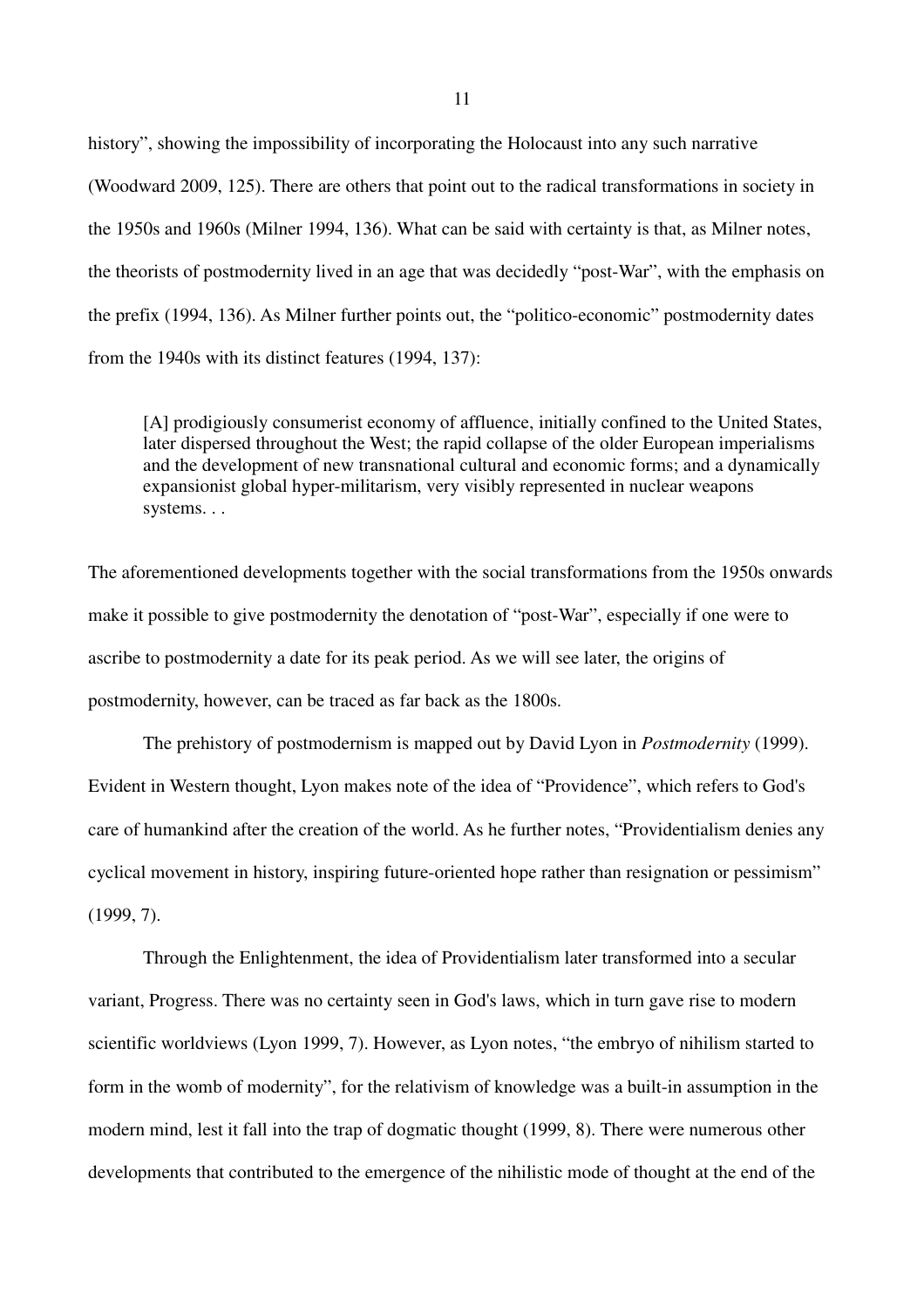modern period. Of these developments Lyon mentions the Second World War and the crumbling of Colonialism as well as the damage to the environment following industrialization (1999, 8). The end result was "a massive questioning of received doctrines" (1999, 8). Lyon notes as examples the "expressive revolution" and the new social movements of the 1960s, the cynicism from Watergate and Vietnam, as well as the disintegration of communism (1999, 8–9). Marking these developments is the fact that they all took place after the Second World War.

The "grandiose dreams of westernization" were crumbling, and progress and reason were no longer seen as promising something better (Lyon 1999, 9). The term "postmodernity" was created to describe the results of this long development (Lyon 1999, 9). The effects that postmodernity has had on society ever since will be examined in the next section.

## **3.2 End of Grand Narratives—Nihilism and Cynicism**

When one refers to postmodern culture, and especially the 'postmodern condition', critics often refer to Jean-François Lyotard and his ideas in *The Postmodern Condition: A Report on Knowledge*  (1984). In it, he concludes (1984, xxiv): "Simplifying to the extreme, I define postmodern as incredulity toward metanarratives". One the most significant of these metanarratives is ". . . the Christian narrative of the redemption of original sin through love" (Lyotard, quoted in Woodward 2009, 123). The result of this incredulity is thus an end to the "unifying forces such as religion, nationhood, [and] universal ideals" (Williams 1998, 1). Nihilism can be inferred as arising from this rejection both in matters of moral values and questions of existence.

Postmodernity can then be described as inherently nihilistic, the nihilism deriving itself from the rejection of grand narratives, and the 'death of God' that Nietzsche famously exclaimed (Nietzsche 1974, 181). Nihilism is a concept that is closely intertwined with the postmodern condition when one considers the rejection of the grand narrative of Christianity. Referring to Dostoyevsky's insight, Ferenc Fehér and Agnes Heller note that "if God does not exist, everything is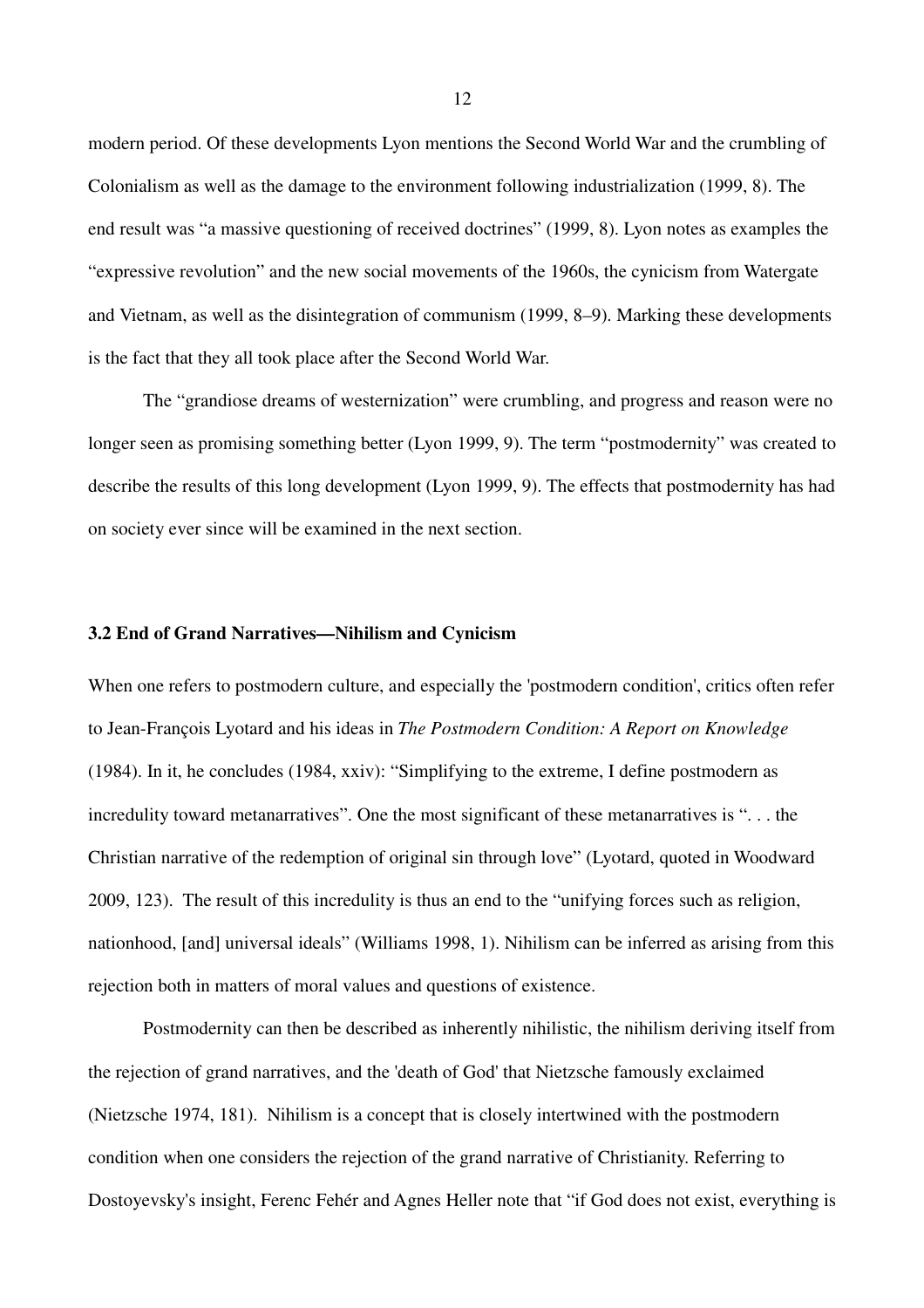permitted" is a refrain prevalent in the "micro-discourse" of nihilism (1991, 45).

As Fehér and Heller further note, with God removed as the vouchsafer of moral norms, moral decisions are in the "nihilism narrative" ultimately decisions between the arguments of two moral agents, and no true decision can be reached (1991, 47). In this proposition is manifested most clearly the place that humans now inhabit as the arbiters of moral issues in place of God.

Perhaps nowhere is the philosophy of nihilism more clearly outlined than in Nietzsche. Ashley Woodward notes that Nietzsche can be seen as laying the groundwork and setting the context for postmodern theories of nihilism (Woodward 2009, 29). According to Nietzsche, religious nihilism originates in the interpretation of the world according to a Christian-moral framework (Woodward 2009, 32). Nietzsche contends that this interpretation of the world is nihilistic in itself, for the values it posits are "outside of life and in *opposition* to life" (Woodward 2009, 34). Nietzsche's philosophy as underlying Lyotard's formulations of postmodernity is seen in the positions of God and metanarratives. As Ashley Woodward notes about Lyotard, both concepts – God and metanarratives – share the significance in being transcendent categories of value, conferring meaning and value on human life, thus evidencing the "homology between Nietzsche's story of nihilism and the delegitimation of metanarratives" (2009, 124). In this respect, the connection between Nietzsche's philosophy and the theories of postmodernity becomes evident.

Nietzsche's answer to the crisis in Western thought is to advocate "experimentation and the active creation of values by strong individuals" as a means of filling the void that the Christian interpretation has left, and the concept of the Übermensch (or Superman, Overman) is one through which this new valuation is done (Woodward 2009, 40). Nietzsche's propositions regarding nihilism are thus intertwined with a strand of individualism in moral matters, more thoroughly explored in section 3.5 regarding individual morality in the postmodern epoch.

Nihilism can be seen as the starting point from which an extreme form of individuality in moral matters branches out, but also intertwined with the aforementioned issues is *cynicism* that can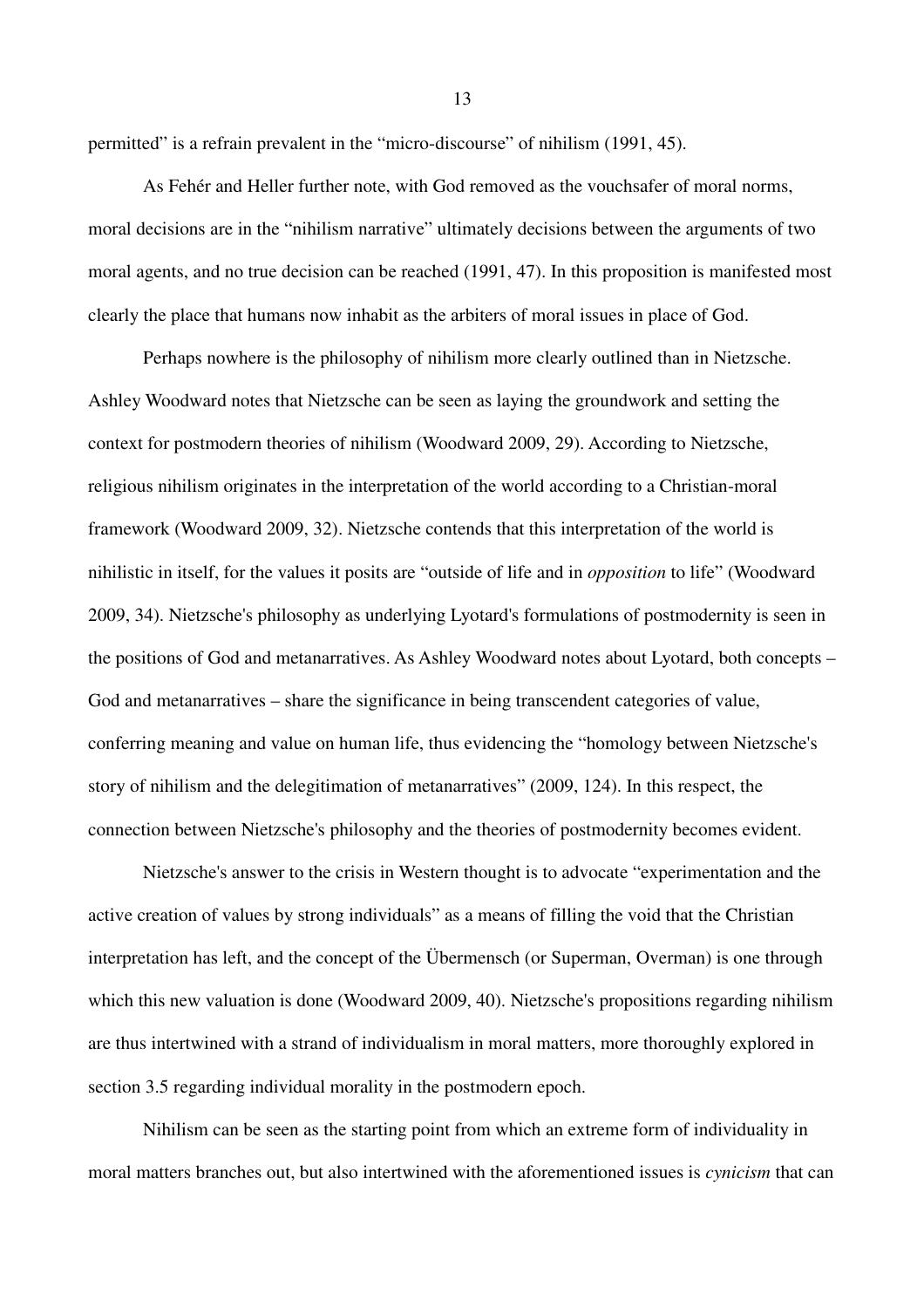be seen as preceding the loss of faith in a universal set of values. As Timothy Bewes notes in his work *Cynicism and Postmodernity* (1997, 26):

. . . postmodernism is a debased cultural form, a monstrous hybrid aesthetic, a decadent selfindulgent apoliticism and an élitist, ironical nihilism. Postmodernism is above all . . . cynically *destructive*, the perpetrator of a sinister assault on cognitive, aesthetic and moral certainties.

The postmodern cynic is thus a perpetrator, questioning certainties such as the redemption or judgment inherent in Christianity. As such, this form of cynicism comes very close to the above mentioned nihilism, and the prevalence of cynicism in the postmodern individual can be traced back to it. According to Andreas Huyssen, Peter Sloterdijk in *Critique of Cynical Reason* has examined cynicism as "a central feature of the postmodern condition in the 1970s and 1980s", linking it to the "pervasive sense of political disillusionment in the wake of the 1960s and the pained feeling of a lack of political and social alternatives in Western societies" (2001, xi). There can thus be seen a link between cynicism and the fall of metanarratives by nihilistic impulses. The two concepts of nihilism and cynicism are closely intertwined, but, in order to make a distinction between them, it could be argued that cynicism is the precursor to nihilism – cynicism is the doubting assault which ultimately leads to nihilism.

In Peter Sloterdijk's definition of a cynic, issues of individuality and immorality are also present, as was the case with nihilism. As Sloterdijk mentions, "fertile ground for cynicism in modernity is to be found not only in urban culture but also in the courtly sphere" (1984, 191). As he further remarks, regarding these environments (1984, 191):

From the very bottom, the declassed, urban intelligentsia, and from the top, the height of conscious statesmanship, serious thinking is invaded by signals attesting to a radical ironization of ethics and of social convention. It is as if the general laws were only meant for the stupid, while those in the know smile with fatal cleverness.

Cynicism in Sloterdijk's formulation sheds light on the cynic who is through his disposition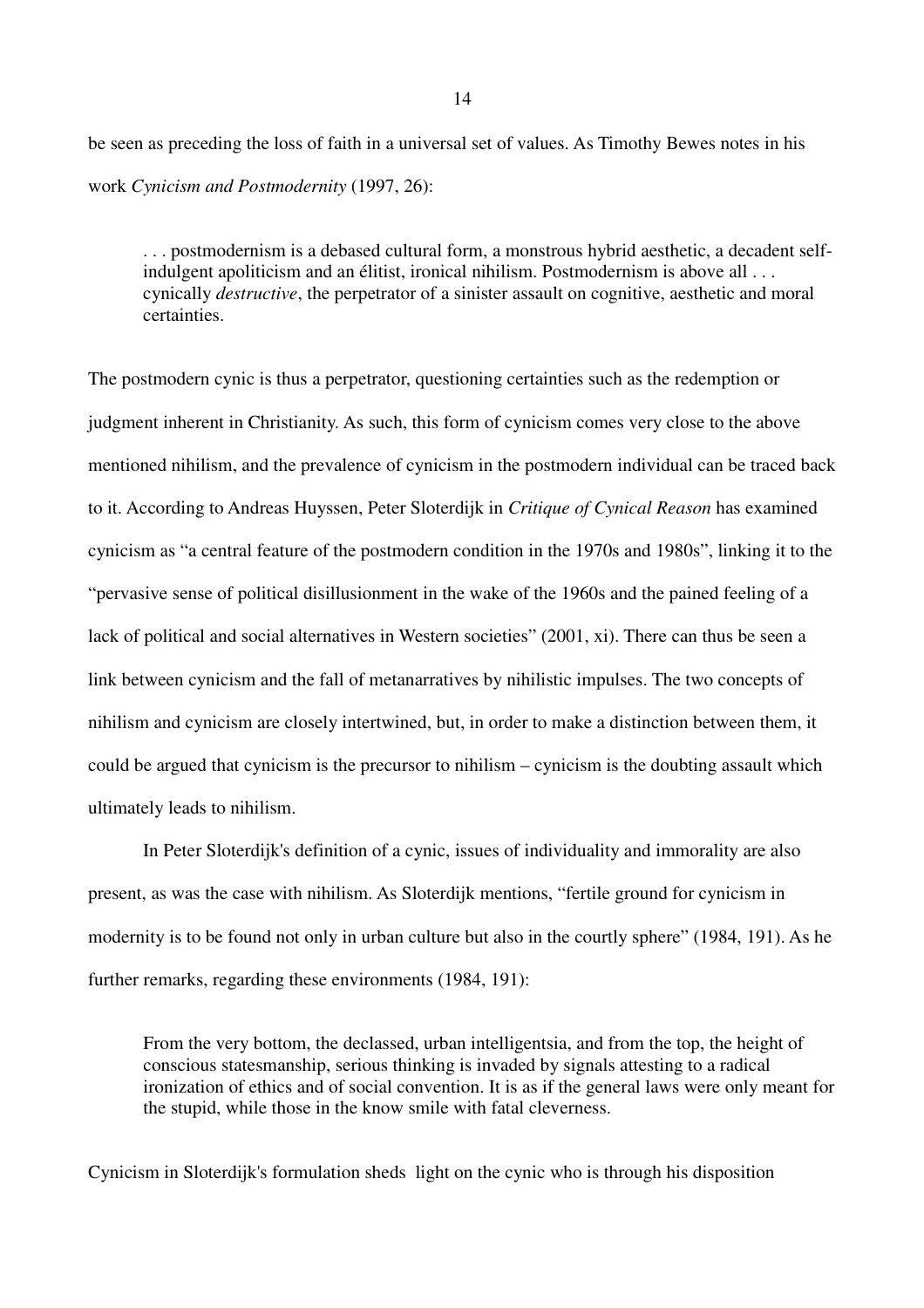transgressing moral boundaries, a figure reminiscent of an individual in postmodernity with a set of values crafted outside of the influence of one's community (Beck & Beck-Gernsheim 2002, 4), examined further in section 3.5. As will be later discovered, such a figure of a transgressing cynic is one the defining characteristics of the vampire as a character in Anne Rice's novels. Furthermore, the vampires' embrace of cynicism is underlined in *The Vampire Chronicles*, as their depictions, contrary to the Gothic image of the vampire concentrate on an urban landscape and vampires at the top of society. This echoes Sloterdijk's division of people according to their spheres of influence.

#### **3.3 Identity and the Place of the Individual**

The issue of identity has two strands in postmodern thought. As Fredric Jameson points out, people are unable to locate and situate themselves in the postmodern hyperspace, "the great global multinational and decentered communicational network" (1991, 44). This obviously calls into question the notion of the possibilities for individual subjects in a postmodern world. Jameson further implies that the autonomous subject has vanished (1991, 77). As Douglas Kellner further notes in his article "Constructing postmodern identities", within the recent discourse of postmodernity there is a claim that in the acceleration of the effects of postmodern society, identities become increasingly unstable and fragile, and that the notion of identity itself is an illusion, a myth (1992, 143).

However, Iain Chambers remarks that new possibilities for the individual open up to construct an identity through fashion and consumer goods. Through fashion, popular music and dance, males and females alike can assume new roles (1990, 54). Mike Featherstone also remarks that "the new heroes of consumer culture" can display their individuality through choosing from an assortment of "clothes, practices, experiences, appearance and bodily dispositions" that together form a lifestyle (2007, 84).

Identity can also be seen as produced by the medium of popular culture and the roles it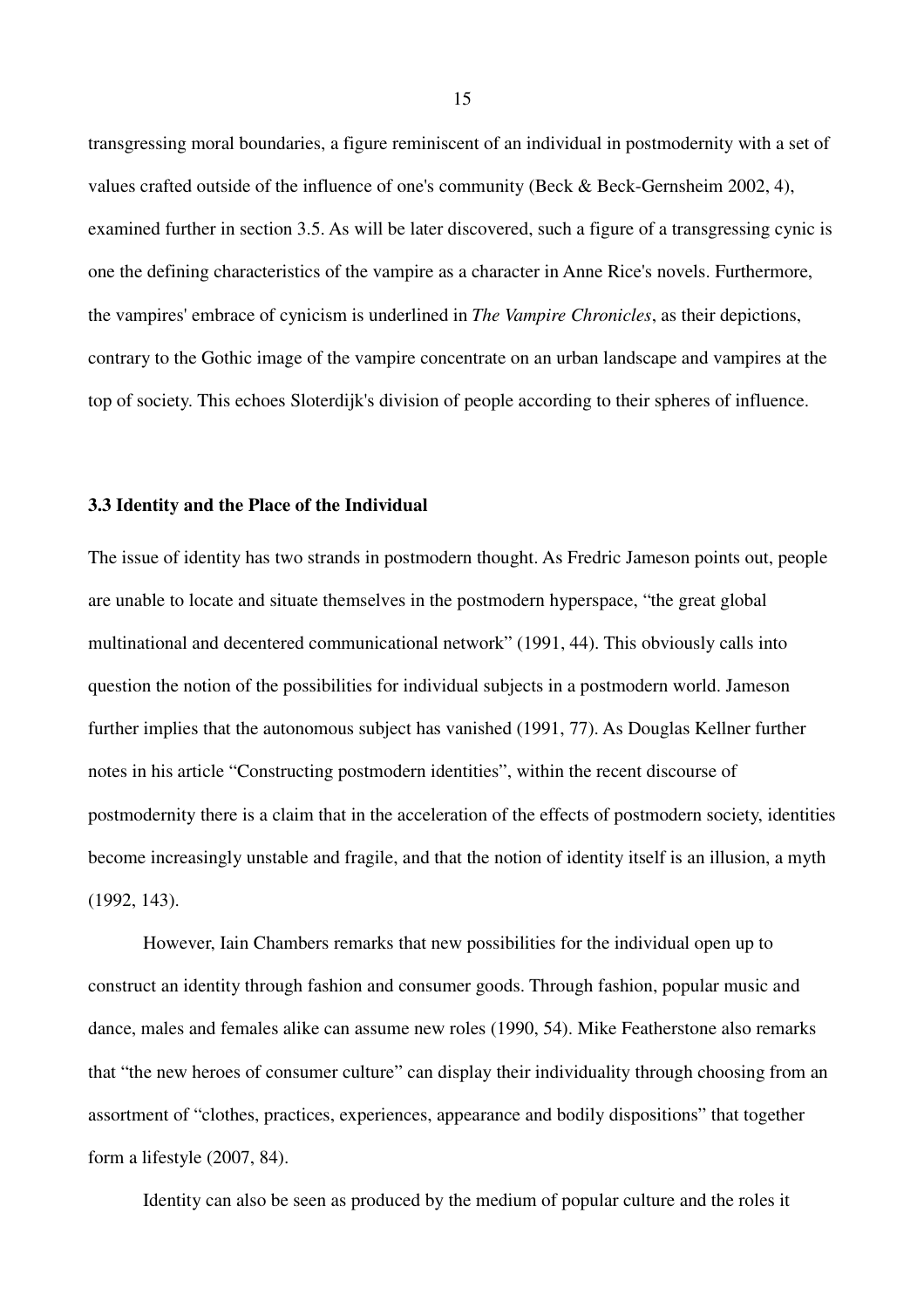creates. Kellner discusses the formation of identity, and notes that instead of reading a typically postmodern text such as *Miami Vice* one-dimensionally, there is a possibility for a reading that provides insights on how identity, while fragile and fragmented, is also reconstructed and constructed "through the incorporation of subject positions offered for emulation by popular culture" (1992, 149). Kellner argues that popular culture in general produces role models for subjects to identify with, and it both valorizes and denigrates different forms of behavior (1992, 150). What *Miami Vice* offers is an identification with the affluent and up-scale and the "fast, mobile lifestyle focusing on exciting consumerist leisure" (1992, 150–1). However, the multiple identity positions for the main characters are by no means lasting (1992, 151), which can be seen as characteristic for postmodernity in the varied identities offered through changing lifestyles.

In 1976 Richard Sennett noted that electronic communication and especially the television functions as enabling the cultural impulse to withdraw from social interaction. Watching TV is ultimately an intimate, personal experience (1976, 282–3). Moreover, Sennett claimed that electronic media fulfills the cultural impulse of feeling "more as a person", and functions as "part of the arsenal of combat between social experience and personal experience (1976, 282–3). Mass media "intensify the patterns of crowd silence . . . [and] intensify the idea of a disembodied spectator, a passive witness" (1976, 283). Mass media have undoubtedly become ubiquitous during the 20<sup>th</sup> century, and it is therefore easy to see the effect they have had as a catalyst for the individualist strand in the formation of identities in postmodernity.

It is worth noting that identities in postmodernity are constructed "*against* dominant conventions and morality", making the fluid, unstable identities threatening from a moral standpoint (Kellner 1992, 156). This is evocative of the backlash described in conjunction with changes in the postmodern social sphere, described in 3.8. Taken altogether, the identity formation of postmodernity is seen as a threat to an existing order, and an echo of this is ringing in Anne Rice's novels, especially when combined with the image of the consumer as the hedonist.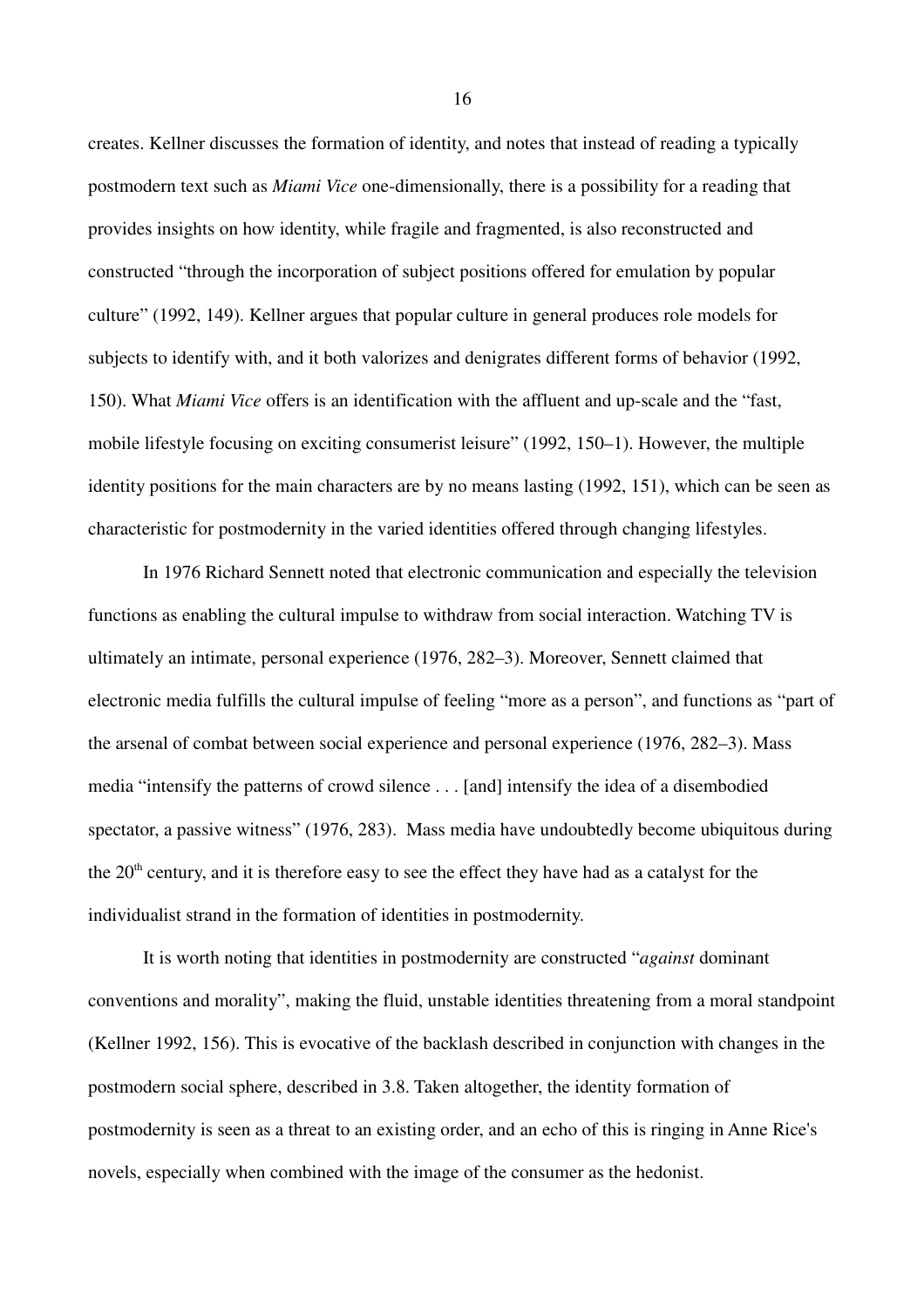It is then justified to say that the individual is not necessarily lost or vanished in the postmodern world, and the acceleration of consumer culture might even make this "lifestylebuilding" more rampant than it ever has been, however fleeting those identities constructed in the process may be. Already in 1965 the United States and Western Europe could be classified as massconsumption societies (Bell 1999, 460), increasing the possibility for identity creation through consumption. James E. Burroughs and Aric Rindfleisch note of studies concerning the "explosion of advertising messages (Belk and Pollay 1986), materialistic themes (Friedman 1985), and consumption desires (Halberstam 1993)" as evidence of "the evolution of consumption as a culturally accepted means of seeking success, happiness, and the populist notion of the good life" (2002, 348). Capitalism and its related phenomena affecting identity construction will be examined further in the following section.

#### **3.4 Postmodernity and Capitalism**

Capitalism is responsible for producing a commodity culture of signs intended for identity construction, and, furthermore, television and other media can be seen to accelerate these effects by promoting the lifestyle of the consumer with a barrage of advertising. As Kellner notes, advertising provides "models of identity" (1992, 158). The development of the postmodern condition and its multiple facets go hand in hand with the development of the capitalist system.

It is worth noting the possible effect of the rejection of the grand narrative of Christianity that perhaps contributed to global capitalism, and thus also to the aforementioned commodification of society. As Daniel Bell remarks in *The Cultural Contradictions of Capitalism*, "the Catholic moral principle of the just price" and "the Puritan emphasis on frugality" once served as boundaries for capitalism. Along with the proliferation of technology and the diminishing of the religious impulses, Bell argues that capitalism lost the limits that were holding it back from exponential growth (1979, xx). Bell notes on the Protestant ethic and the Puritan temper (1979, 55): "[They]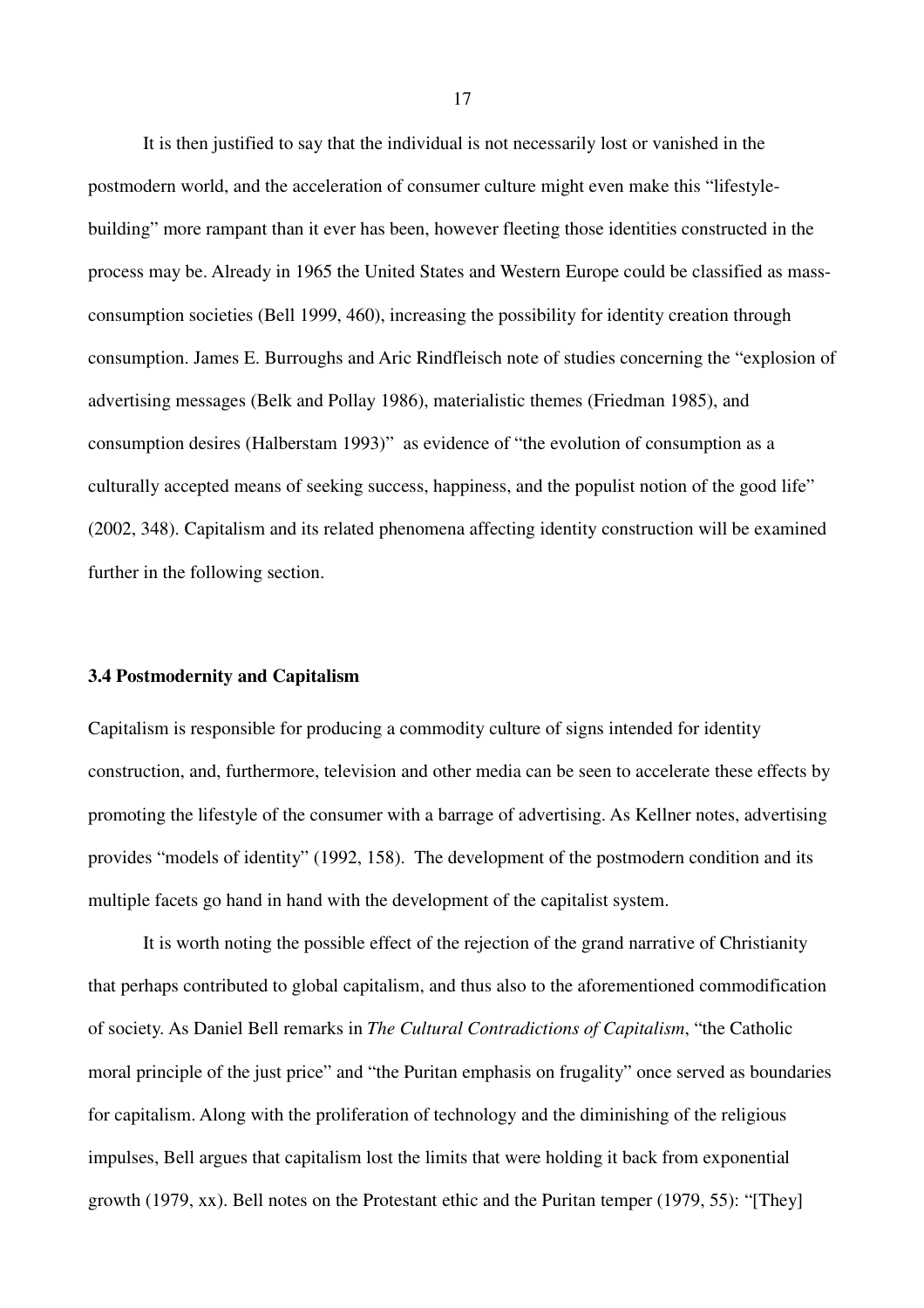were codes that emphasized work, sobriety, frugality, sexual restraint, and a forbidding attitude toward life. They defined the nature of moral conduct and social respectability". With the restraints of these codes gone, it is easier to understand how the rise of capitalism connects with postmodernity. The developments in the circuit of capital necessarily affect the subject, and produce symptoms of the postmodern age in connection with the fall of grand narratives.

Members of a consumption community find themselves defined through their material possessions, the development enforced by the pervasiveness of advertising (Bell 1979, 68). "A consumption economy, one might say, finds its reality in appearances" (Bell 1979, 68). It is in this regard that capitalism, as an enabler to this new mode of culture, finds its connection to identity formation and its processes. As Douglas Kellner notes when discussing the state of identity in postmodern subjects (1992, 172):

Thus it seems that it is capital itself which is the demiurge of allegedly postmodern fragmentation, dispersal of identity, change and mobility. Rather than postmodernity constituting a break with capital and political economy, as Baudrillard and others would have it, wherever one observes phenomena of postmodern culture one can detect the logic of capital behind them.

The rise of consumer culture and capitalism is thus a major creative force in producing the symptoms of postmodernity.

## **3.5 Individual Morals**

So far we have observed that there is a current of individualism against dominant conventions running though the episteme of postmodernity, and that there is in society evident a cynical disposition, resulting in the rejection of grand narratives and thus nihilism. The compounded effects of these developments can also be seen as resulting in individualized morality.

Rejecting the meta- or grand narrative of Christianity could be considered liberating from a moral perspective, as the certainty of divine judgment is removed, and Christianity can no longer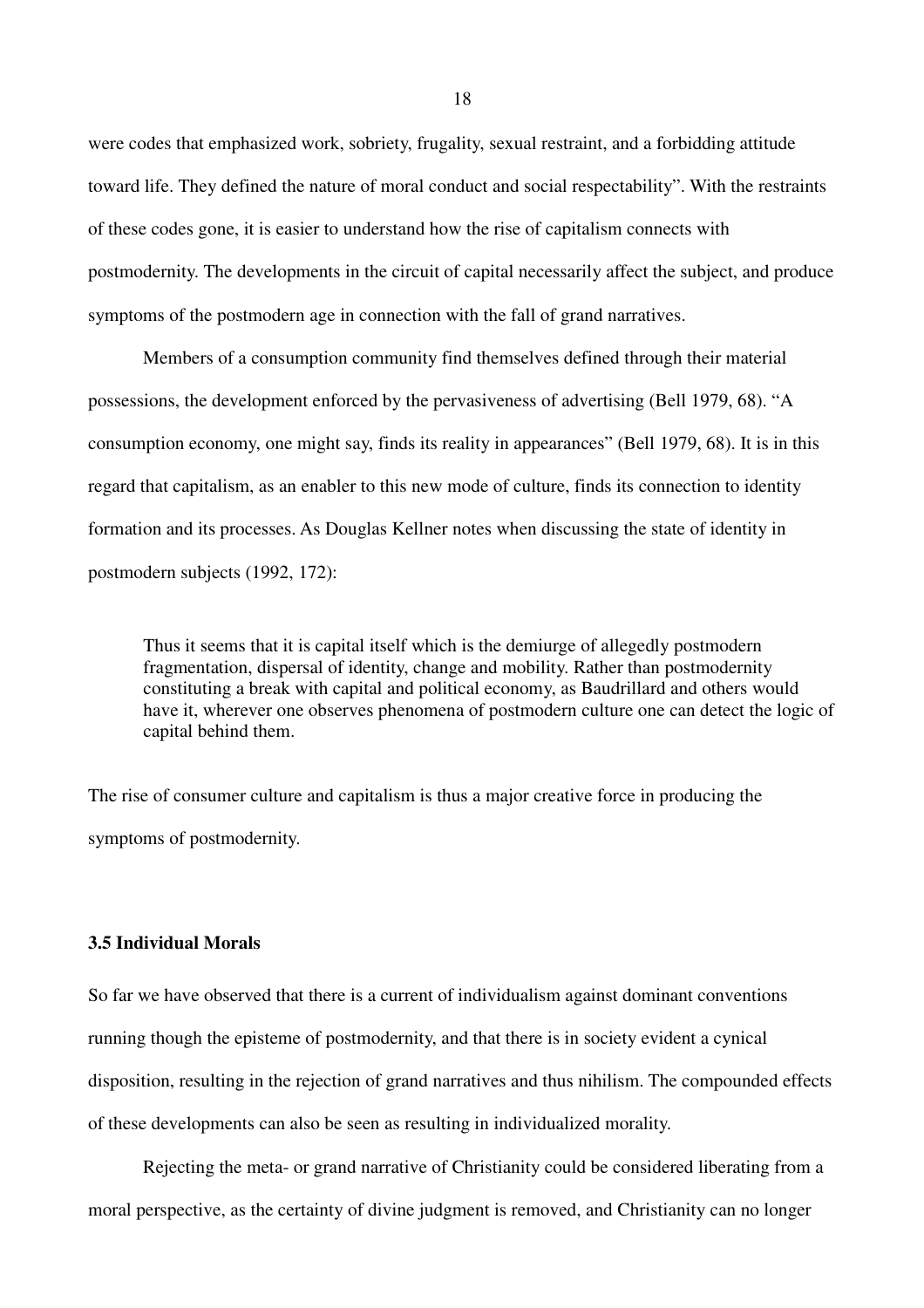function as something to be utilized as an object of measurement in value judgments. Consequently, what one is left with is uncertainty regarding moral choices, and that is a major issue that marks the moral agent in the postmodern era.

The implications to morality arising from the postmodern condition become evident, when one examines the contemporary era of 'little narratives', as opposed to grand narratives. As a result of these 'little narratives', "[c]ontemporary Western discourse is characteristically unstable, fragmented, dispersed – not a *world-view* at all" (Bennett & Royle 2004, 251). Grand narratives functioned as models explaining the world around the subject. Be it implicitly good or bad, the change into these little narratives indicates change from premodern thinking where authority was centralized often in the church, and the change entails different things. As the belief in grand narratives is utterly decimated in the postmodern culture, one is left with a profound sense of confusion in matters of morality. There is no consensus on values and norms (Bauman 1994, 1). Zygmunt Bauman stresses the need for moral knowledge in the "ethical crisis of postmodernity" (1994, 16–7). In the actions of individuals, the focus is turned inwards from the village community, or the rules of social estate and classes (Beck & Beck-Gernsheim 2002, 4). Moreover, in the face of complexity in the social sphere, individuals are not able to make properly founded decisions "by considering interests, morality and consequences" (Beck & Beck-Gernsheim 2002, 4). It can then be argued that the rejection of grand narratives almost necessarily leads to pronounced individuality in morality. In a postmodern setting where God is presumed dead, one can only look inwards when plotting the moral course of his or her life.

Zygmunt Bauman notes that moral rules in the age of postmodernity are authored and promoted on a "supra-individual level" (1992, xxii). The change from modernity to postmodernity, according to Bauman, has been that societies have relinquished their role in promoting cultural uniformity, and also that they no longer have the role of "spokesmen of universal reason" (1992, xxii). The end result from this for the individual is a confusion and lack of clarity regarding moral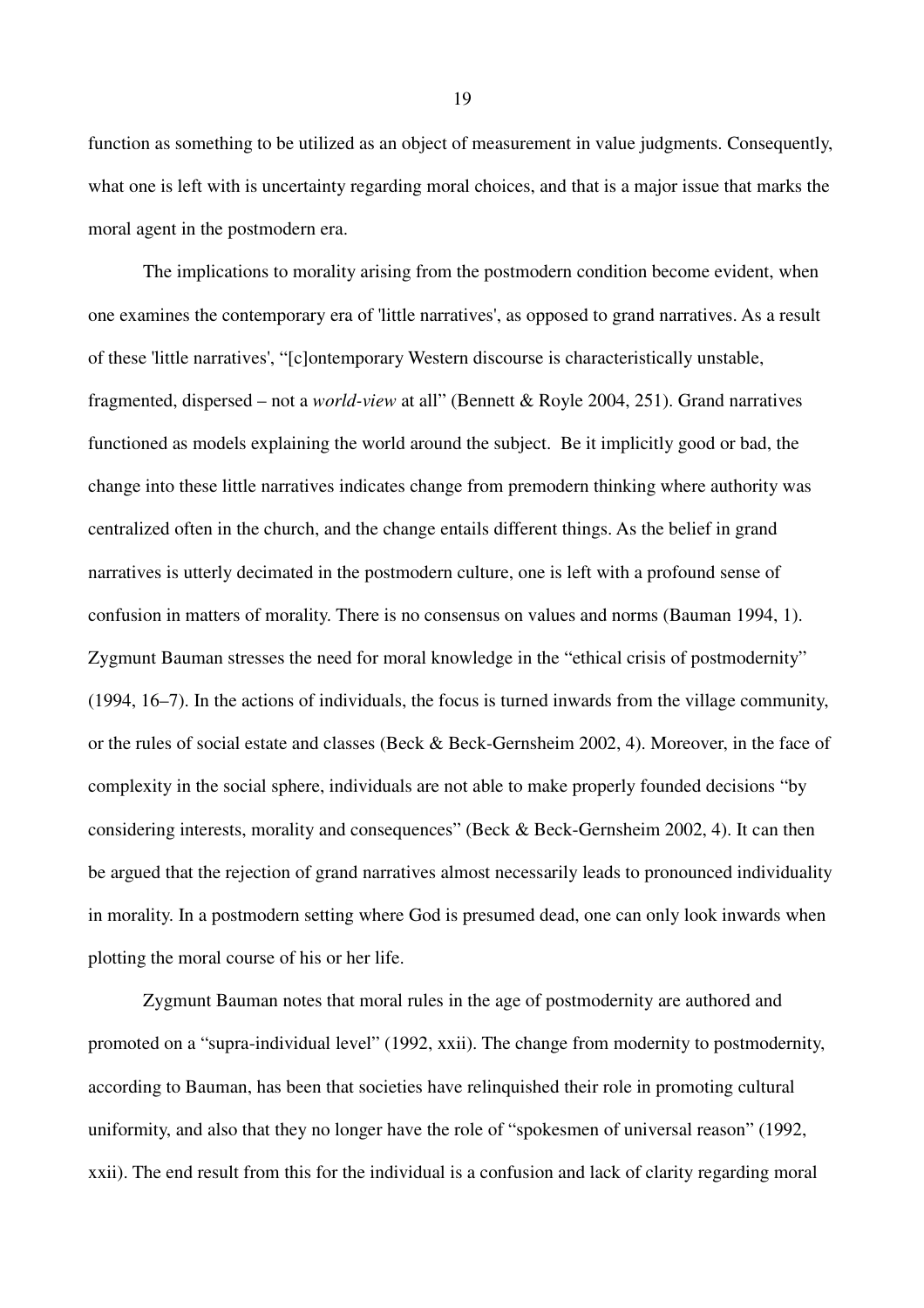choices. The individual becomes the one responsible in this confusion (Bauman 1992, xxii): "In a cacophony of moral voices, none of which is likely to silence the others, the individuals are thrown back on their own subjectivity as the only ultimate ethical authority". From a conservative viewpoint that emphasizes the community over the individual, postmodernity can then be seen as threatening or detrimental with regard to moral values.

Bauman further notes that in this postmodern setting the universal reason promoted by societies was never complemented by a God. The result then has been the privatization of morality (1992, xxiii): "[E]thics has become a matter of individual discretion, risk-taking, chronic uncertainty and never-placated qualms". In essence, in a Nietzschean fashion, man has risen above God, the result being a moral agent fashioning his or her own choices amid the ambiguity and confusion. The cause for the formation of this new moral agent can be thus traced back to the aforementioned rejection of grand narratives.

#### **3.6 Nietzsche and Postmodernity**

Nietzsche's effect on the philosophical underpinnings of postmodernity cannot be understated, and they also become relevant in the analysis of *The Vampire Chronicles*. In addition to the vampire's metaphorical ascendance to God's throne, utilizing Nietzsche's thematic, the essence of the vampire is in him being a predator among men, placing them above their prey and looking down at them with detachment. Regarding the essence of a predator, Nietzsche points out the paralogism – the fallacious argument – in separating a force from its effects or manifestations. As Gilles Deleuze understands it, the premise of the paralogism is in the assumption that "the bird of prey is able to not manifest its force, that it can hold back from its effects and separate itself from what it can do: it is evil because it does not hold itself back" (Deleuze 1983, 123). As Deleuze further points out, this paralogism is the "foundation of the paralogism of *ressentiment*", leading to a triumph of reactive forces (1983, 123), as opposed to the active forces through which the Nietzschean man is able to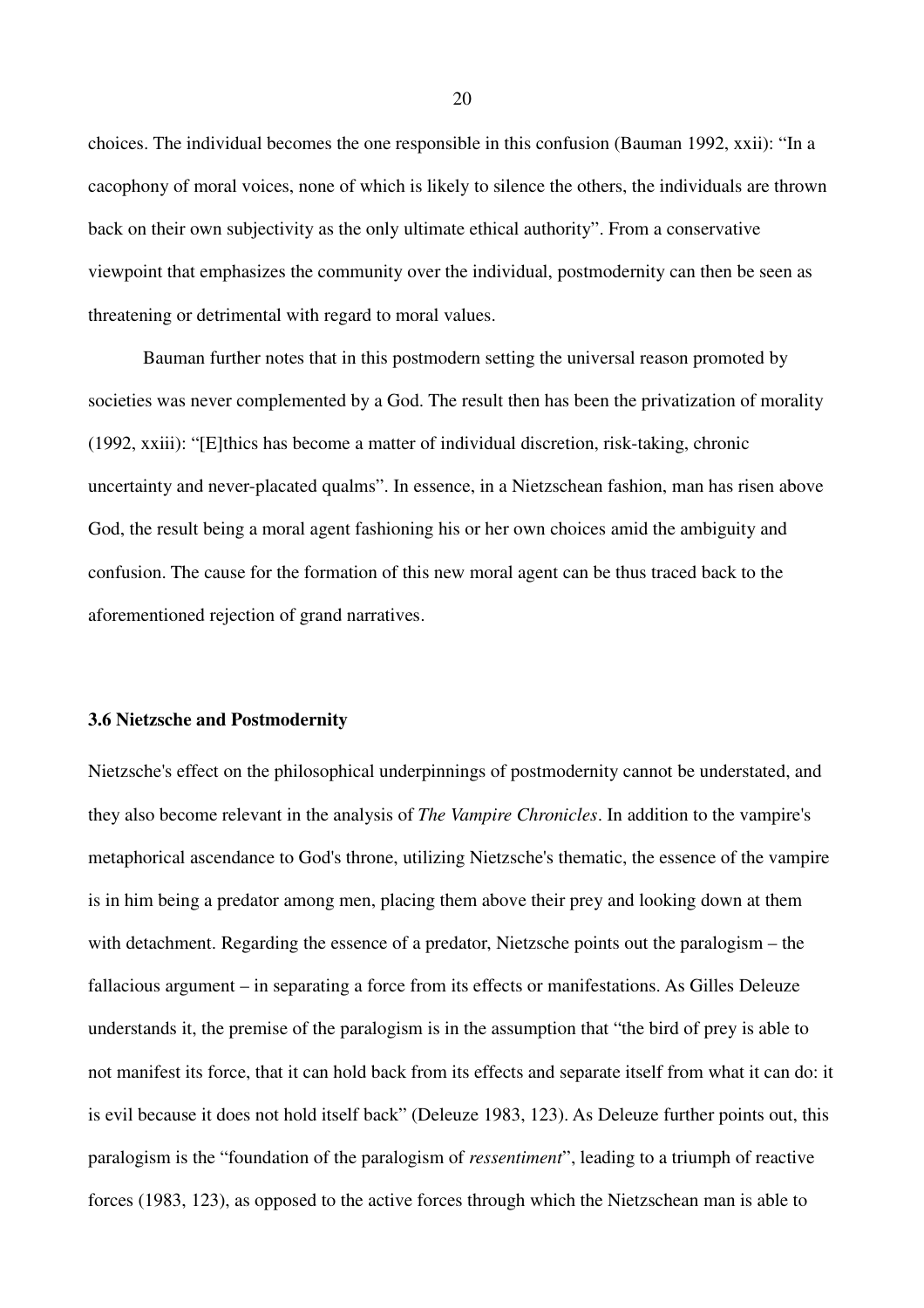create values for himself outside a Christian framework of morality. As will be seen in the analysis, the paralogism constitutes one of the central themes of the novels, as the vampires' internal conflict revolves around the acceptance of being irreversibly what they are. In the characters there is also present an ever growing cynicism leading to the discarding of religious myths that bind them to morality.

In the distinction of forces between the active and reactive, the former is characterized by appropriation, possession, subjugation and domination (Deleuze 1983, 42). For Nietzsche, there is a hierarchy between these forces, and it is the reactive ones which ultimately help reverse the natural order and make the slave the master, thus making the weak conquer the earth (Deleuze 1983, 60–1). In this process the Church is seen as being one of the propagators of the reactive forces (Deleuze 1983, 61). Deleuze shows through passages from *Beyond Good and Evil* and *On the Genealogy of Morals*, that according to Nietzsche, in history the reactive forces of the State and the Church produce "herds" of people who consist of "docile, sickly, mediocre" humans instead of sovereign individuals (Deleuze 1983, 138).

As Schacht also underlines through passages from *The Will to Power*, in Nietzsche's philosophy "human beings generally . . . fall into one or the other of two radically different and widely disparate groups, one very numerous and occupying the 'human lowlands,' and the other, 'very small in number,' constituting 'a *higher, brighter* humanity' standing far 'above' the rest" (Schacht 1985, 329). This higher type of people is exemplified by Nietzsche's concept of the *Übermensch* (Schacht 1985, 330). The Übermensch (or Overman) is set apart from the human herd by "powerful drives, robust health, exceptional strength and overflowing vitality (Schacht 1985, 331). In Nietzsche's formulation of the Overman there is also manifest the aforementioned elevation above other humans (Nietzsche 1967, 59–60, cf. Schacht 1985, 333):

[T]he *sovereign individual* is, like only to himself, liberated again from the morality of custom, autonomous and supramoral . . . , who has his own independent, protracted will. . . . [H]ow should he not be aware of [how] his . . . mastery over himself also necessarily gives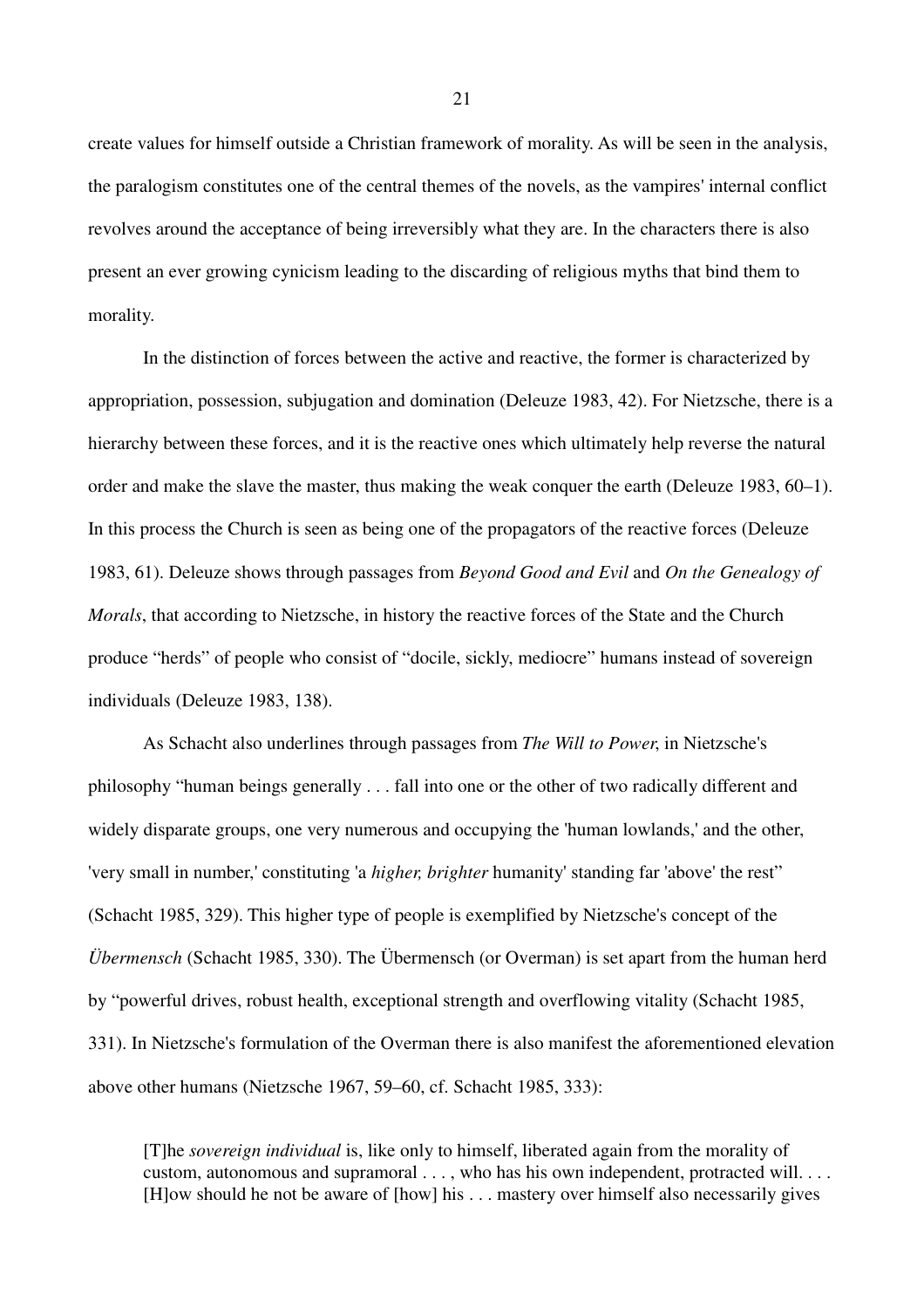him mastery over circumstances, over nature, and over all more short-willed and unreliable creatures?

The development of the supramoral individual is intrinsically tied to the death of God and the resulting relativism in morality. As Arthur C. Danto notes, in the death of God there was a liberation for Nietzsche, "the idea that the world is ours to make, not discover, and that we are the center and the lawgiver of it all" (1980, 193). The death of God can be treated as "a call to creativity, to new structures and to fresh ideals, in the light of which we might make ourselves over in an image of our own" (1980, 194). In this confusion amidst moral relativity, Nietzsche puts forth the Overman as "the unitary human goal" (1980, 196), acting as the "'revaluer of values'" (Dovi & Mara 1995, 9). In Anne Rice's *The Vampire Chronicles*, the vampires embody the character of the Overman, the active man who transcends history both literally and figuratively, and discards the moral codes of religion and ordinary people.

It is also worth noting that, as Nietzsche noted, "art represents the highest task and the truly metaphysical activity of this life" (Nietzsche, quoted in Schacht 1985, 478). As Richard Schacht further points out, Nietzsche believed that the early Greeks without the Judeo-Christian belief system to sustain them in the face of the absurdity of existence were still "the most vigorous, creative, life-affirming people the world has known" (1985, 480–1). The answer to the existential questions was to be found, according to Nietzsche, in their art (Schacht 1985, 481). As he further notes, citing Nietzsche from *The Birth of Tragedy* (Nietzsche, quoted in Schacht 1985, 481):

Here, where the danger to [the] will is greatest, *art* approaches as a saving sorceress, expert at healing. She alone knows how to turn these nauseous thoughts about the horror or absurdity of existence into notions with which one can live.

Furthermore, the Overman can be seen as the "symbol of human life raised to the level of art" in its creativity that is above other humans (Schacht 1985, 482).

Art then occupies an essential position in Nietzsche's philosophy in regard to the Overman,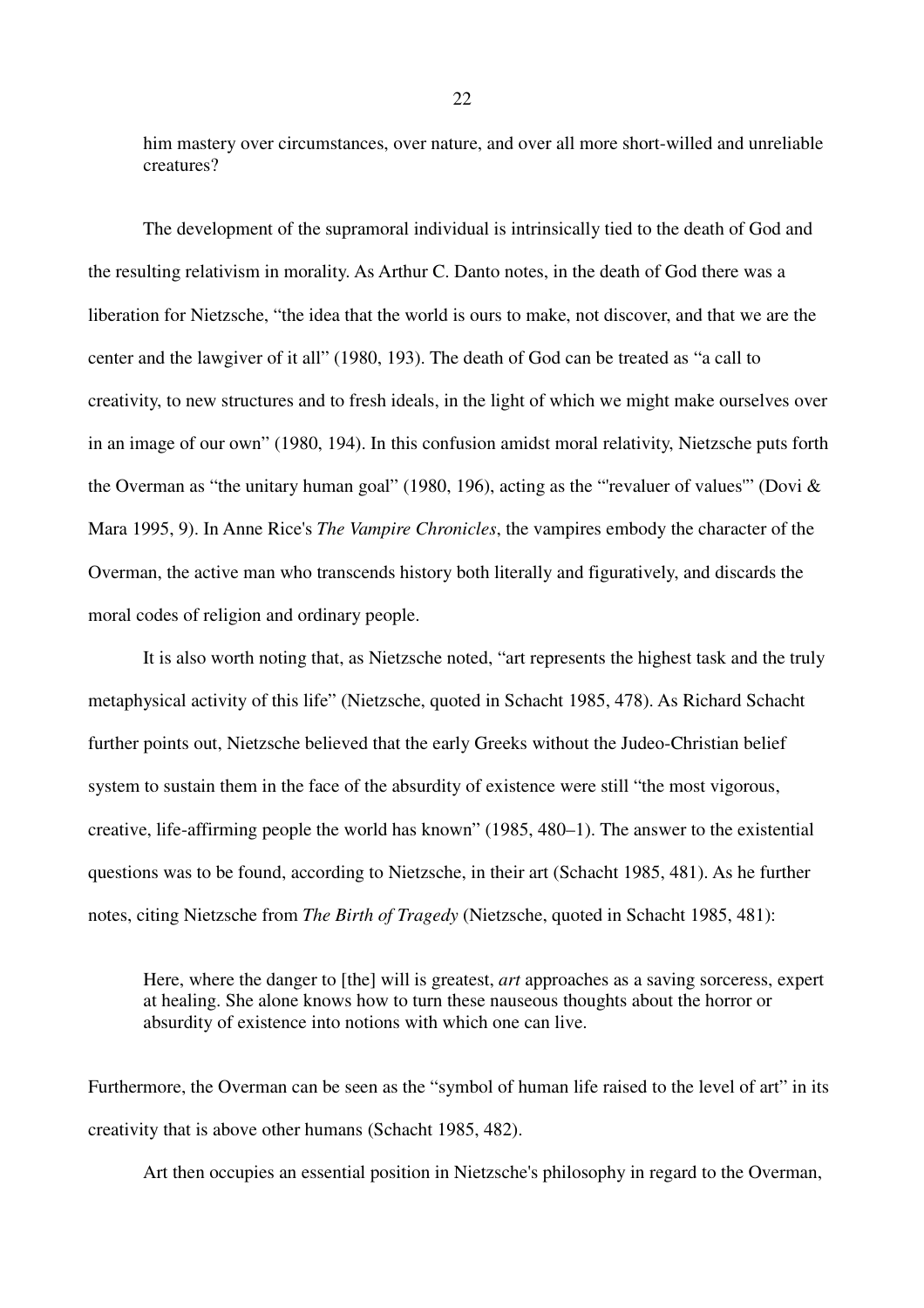which also links it to the parts of his philosophy that were ahead of its time as manifestations of what came to be postmodern concerns. Nietzsche's formulation of the Overman as the revaluer of values closely resembles the supramoral individual in an age of secularism and moral relativism. It can be seen that the postmodern concerns of individuality in rising above the herd and at the same time rejecting the grand narrative of Christianity are intimately tied into Nietzsche's philosophical framework. It is to be noted also that, as David Lyon remarks, Nietzsche's conception of nihilism corresponds to the "anchorless sense of reality" present in postmodernity, further marking him a "postmodern *avant la lettre*" (1999, 11), and thus vital in the analysis of the postmodern episteme.

#### **3.7 Narcissism**

So far we have concluded that the postmodern condition has left the subject without any gods, and that the person is locked in a struggle of individualization both in terms of morality and identity. It can be argued that these two combined produce narcissism as the symptom of the postmodern age. As David Michael Levin notes (1988, 406):

With the 'death of God', what happens to our cultural mirror for the Self? If we counted on the authority of God's light to reflect back to us our ideals of for selfhood, the 'death of God' would seem to leave us without any higher ideal by reference to which we might steer the course of our self-development.

As he consequently argues, "the 'death of God' spells the dominance of 'narcissism' as cultural paradigm for the Self's development" (1988, 406). Thus, a sense of wariness can be detected in the discourse on the aforementioned process of individualization.

According to Richard Sennett, the turn from the public domain into intimate feelings has also led to the aforementioned narcissism as a symptom of the times (Sennett 1976, 8). Narcissism obscures the perception of persons or events, so that they are seen in terms of what they mean to the individual. Narcissism thus acts as both a "voracious absorption in self needs and the block to their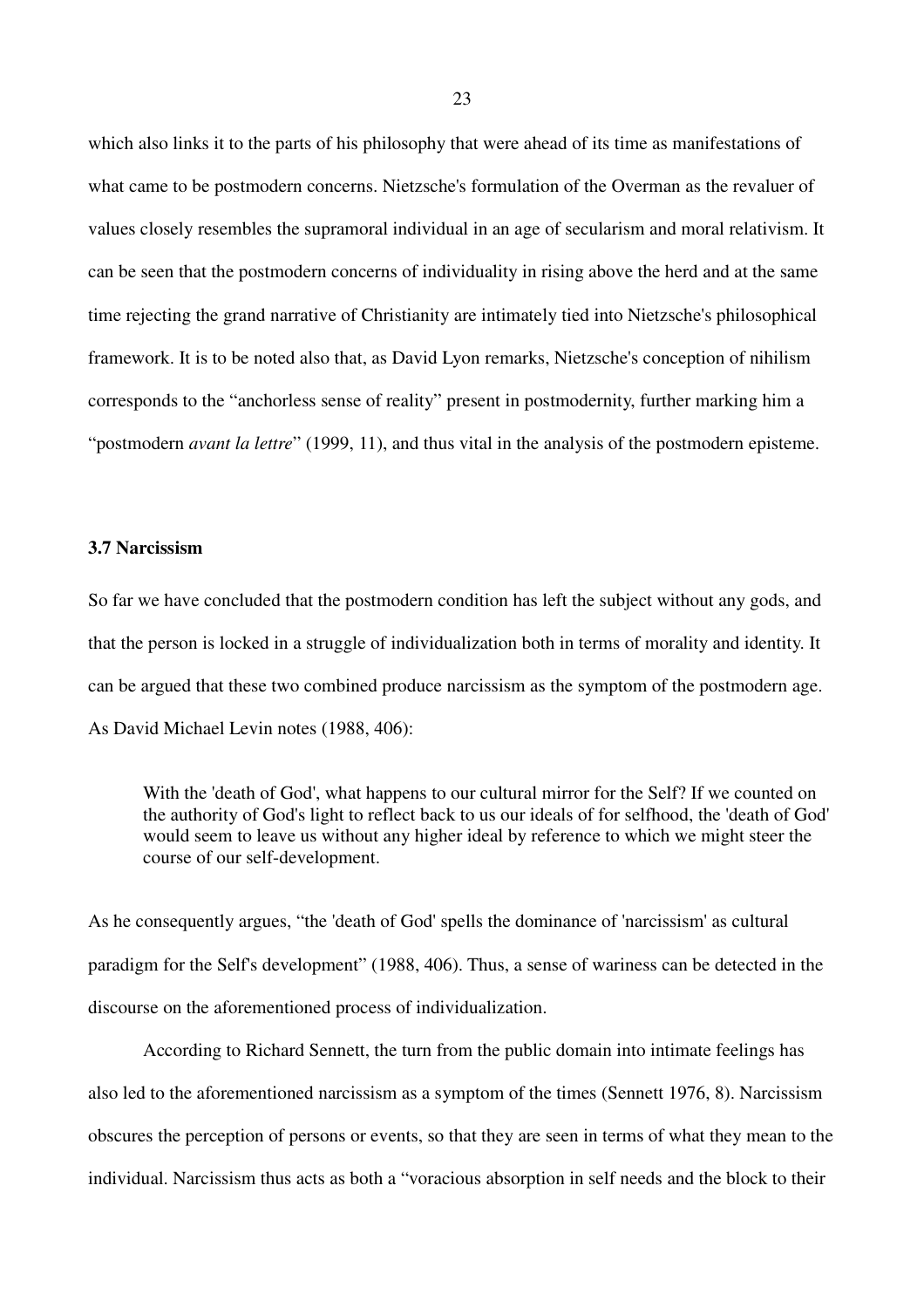fulfillment" (Sennett 1976, 8). Narcissism paradoxically makes it impossible for an individual to find gratification for himself (Sennett 1976, 8).

Christopher Lasch in 1978 discussed narcissism in the context of fading narratives that once gave history a "rational direction" (1978, xiii). In his view there was a perceived failure in the efforts of liberalism, the natural sciences, economic theory or the humanities in showing a course for the direction of history, resulting in despair (1978, xiii–xiv). Lasch further argued that in bureaucracy the "inadequacy of solutions dictated from above now forces people to invent solutions from below" (1978, xv). In essence, the logic of individualism brought to its conclusion and "the poverty of the prevailing ideologies" in their attempts to master reality has produced the narcissist (Lasch 1978, xvi–xvii). The narcissist is "[l]iberated from the superstitions of the past", and acts in accordance with the values of extreme acquisitiveness in search of immediate gratification (Lasch 1978, xvi). The narcissist does not believe that rules and regulations apply to him, and in social and sexual attitudes he is tolerant and permissive, emancipated from "ancient taboos" (Lasch 1978, xvi). In Lasch's formulation, it becomes clear that "devaluation of the past" and the resulting narcissism is seen as a cultural crisis, and consequently a threat to the conservative values that Lasch espoused (1978, xviii).

Narcissism is also understood to be a symptom of materialism run rampant. Mike Featherstone has noted of the new petite bourgeoisie that they are attracted to the "most naive aristocratic qualities (style, distinction, refinement) in the pursuit of expressive and liberated lifestyles" (2007, 88) through consumerism. He refers to the "new narcissism" in which a fascination with "identity, presentation and appearance makes "the new petit bourgeois a 'natural' consumer" (2007, 88–9). Because the body is treated "as a sign for others and not as an instrument" (Featherstone 2007, 88), capitalism produces possibilities for lifestyle choices which skew towards narcissism. Similarly to what can be seen in regard to identity construction through commodity culture, narcissism is linked to the acceleration of the effects of capitalism where the products in a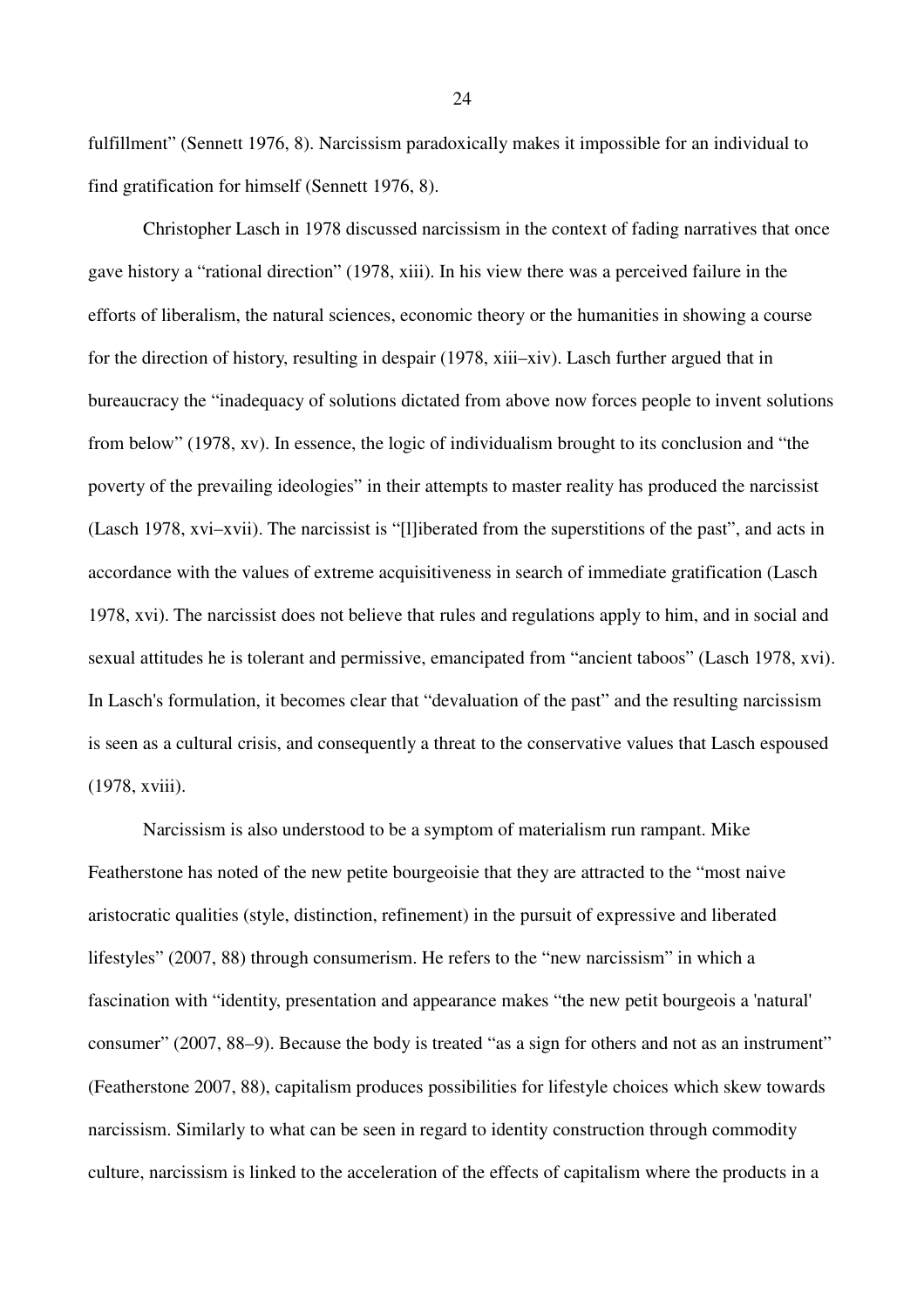commodity culture thoroughly define the individual to a large and harmful extent.

Narcissism can be seen as an issue arising from the development of the individual that is seen as being in greater control of both his morals and identity formation, and there is a sensed danger in the shift away from the communal values that preceded the narcissistic tendencies, evident in the discourse on postmodern society. Nevertheless, it could be also argued that to conclude individualism as invariably leading to narcissism is a flawed assessment. The fear of a society in the postmodern epoch controlled by the narcissistic mode of thought can perhaps be understood from a conservative viewpoint, but not to be taken as a knee-jerk reaction to a perceived threat of narcissism that greater individualism supposedly enables. As John Meyer notes (1986, 219): "If we ignore this theme of the primordial individual self or treat it as an irrational or perverse reaction, accusing it of being narcissistic or the explosion of an overburdened unconscious, we fail to understand that it is a legitimated and authorized myth of the Western system as a whole". The transformation from a collective society into a collection of individuals is not in itself harmful, for there is now greater freedom to break from the chains that might have fettered a person into a particular place in society, emphasizing the drive towards more mobility in society (Beck and Beck-Gernsheim 2002, 3). Yet it is still worth noting the sensed threat that conservatives manage to voice in the discourse, for the tension it manifests can be considered a facet of the episteme of postmodernity.

#### **3.8 Social Relationships and Postmodernity**

Springing forth from the philosophy of the postmodern condition, there were other visible changes in the structure of Western society, as well, the clearest example of which was perhaps the change in familial structures. David Elkind discusses the "second sexual revolution" in his article "The Family in the Postmodern World" (1995):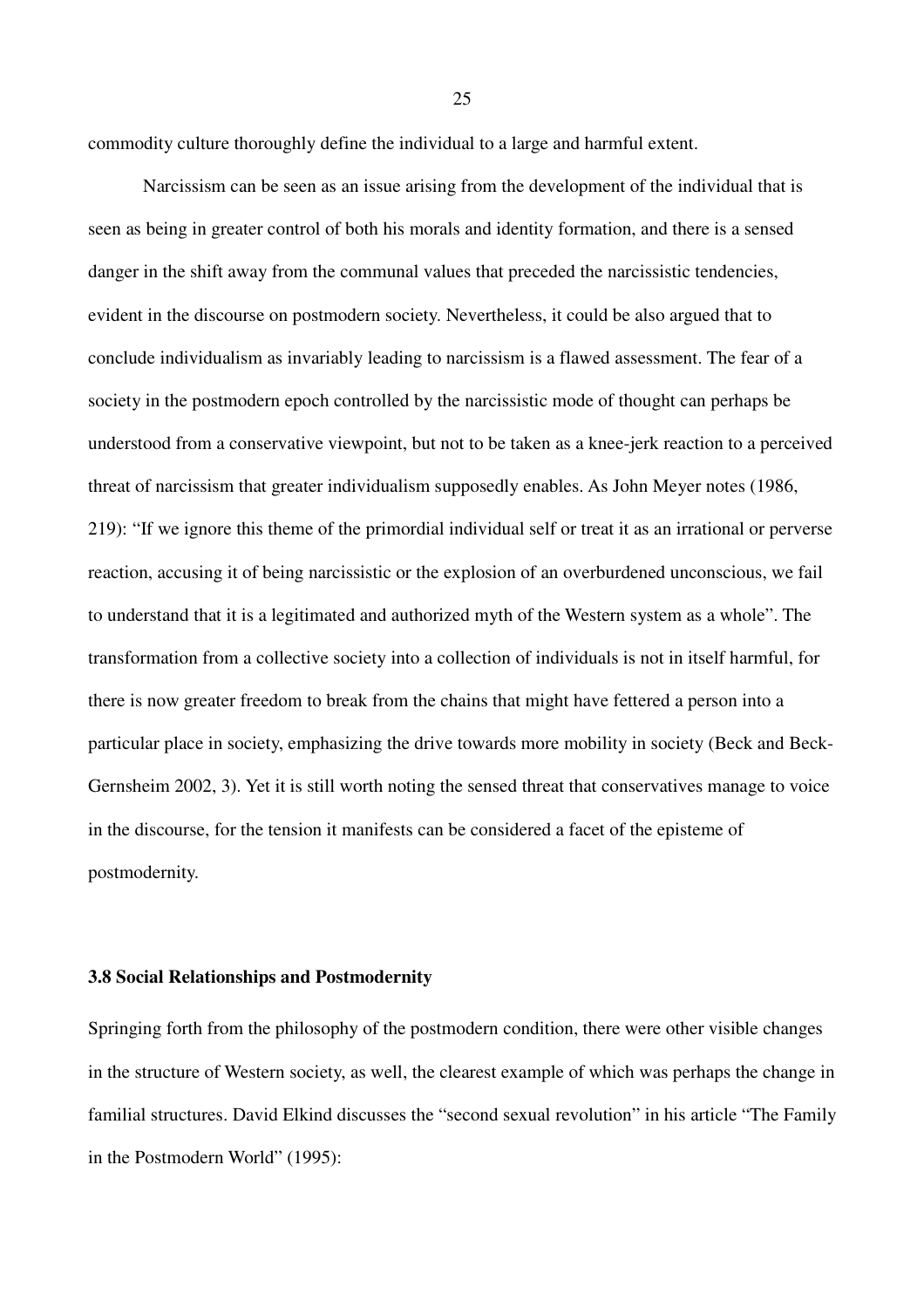It was ushered in partly by the introduction of new contraceptive methods (the pill), partly by the sexual experimentation that took place during World War II both at home and abroad, and partly by the decline in the moral authority of the government after the Vietnam War and Watergate. In effect, the second sexual revolution amounted to the social acceptance of premarital sex. This acceptance effectively destroyed the sentiment of romantic love inasmuch as now young people could have a succession of sexual partners before marriage.

As he further argues, the destruction of romantic love – the belief in perfect romantic life partners for each individual – transforms the end result of a relationship from a nuclear family to a postmodern, permeable family, which carries with it a new sentiment of consensual love. This necessitated a change in the characteristic, "old" family values. The value of this new, permeable family was according to Elkind "that of autonomy, the importance of individual choice and personal life journey" (1995).

The process of individualization has also contributed to the falling prominence of the family as the main social unit. Beck and Beck-Gernsheim note that in a welfare state, the entitlements and rights are geared towards the needs of the individual rather than the family unit, thus functioning against family cohesion. Many benefits presuppose employment, which in turn presupposes education and thus the willingness to be mobile in a society (Beck and Beck-Gernsheim 2002, 3).

In the postmodern age, the traditional nuclear family has ceased to exist as the end-all or the defining mode of living for the postmodern individual. As Elkind notes, possible new structures in addition to the nuclear family include "two-parent working families, single-parent families, adoptive families, remarried families, as well as gay and lesbian parent families" (1995). These new structures underline the fact that the individual is no longer chained by tradition.

Such change described in society has, not surprisingly, come under criticism from conservative voices as attacks against tradition. Christopher Lasch, among others, has described the apparent direction of the institute of marriage as being a kind of a companionship between two individuals, in which the old social roles of 'father', 'mother' or 'husband' do "violence to one's own needs and feelings", and should thus be discarded in favor of something more flexible. Marriage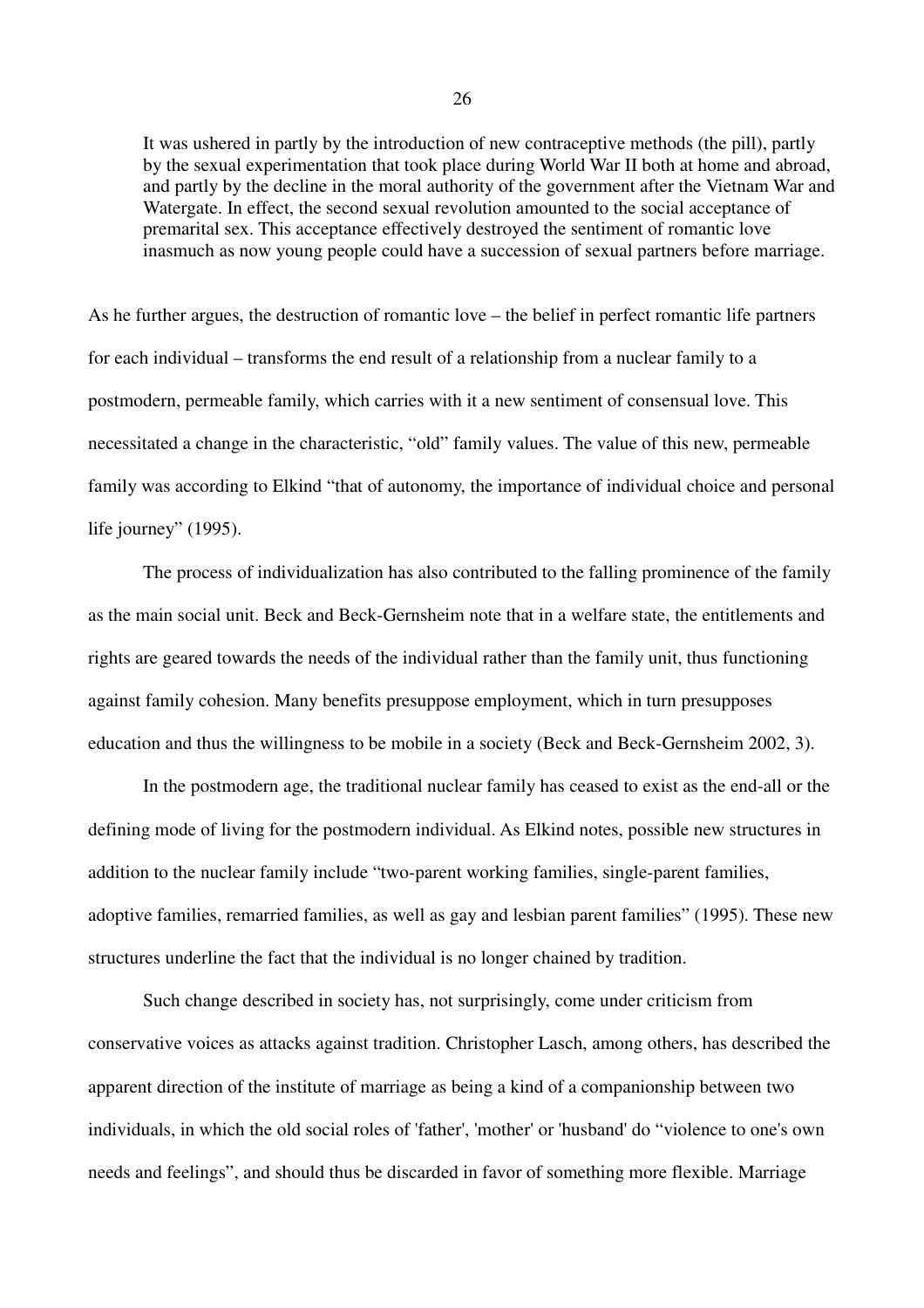therapists, according to Lasch, condemn the idea of traditional romantic love which produces expectations that no marriage can realistically be expected to meet, such as monogamy. The "marriage experts insist that adultery should not necessarily be considered a breach of faith", and the choice should be left to the couple (Lasch 1979, 138).

Moreover, Lasch claims that after "the heyday of the bourgeois family", the parents, because of various reasons, have become distant in the life of the children (1979, 182). Lasch also argues that sexual liberation in the form of masturbation, homosexuality and the "celebration of oral sex" spring forth from the "prevailing fear of heterosexual passion" (1979, 183). The end result of this is "hypochondria", "melancholy", "suicidal self-hatred" and "chronic mild depression, the dominant mood of the times" (1979, 183). Lasch sees the nuclear family under threat, and the consequences of the attack as rather serious.

In similarly worried and disapproving tones Daniel Bell remarks about the 'flaunting of perversion' in the 1960s (1979, 122):

In such films as Andy Warhol's *The Chelsea Girls* and the Swedish *I Am Curious (Yellow)*, in such plays as *Futz* and *Ché*, one found an obsessive preoccupation with homosexuality, transvestism, buggery, and, most pervasive of all, publicly displayed oral-genital intercourse. What this obsession seemed to represent was a flight from heterosexual life, perhaps in response to the release of aggressive female sexuality which was becoming evident at the end of the decade.

Both Lasch and Bell see the sexual liberation of the 1960s as something definitely outside the norm, and moreover as something producing harmful effects. However, as was noted in section 3.8, David Elkind has cited the sexual revolution of the 1960s as a positive phenomenon which has ultimately produced more autonomy for individual subjects (1995).

Richard Sennett talks at length about the decay of the public domain as opposed to private. The American society, according to Sennett places value on individual experience, and this might lead to measuring "all social life in terms of personal feeling" (1976, 5). This development has also led to physical acts of love to being redefined with terms of sexuality, as opposed to eroticism.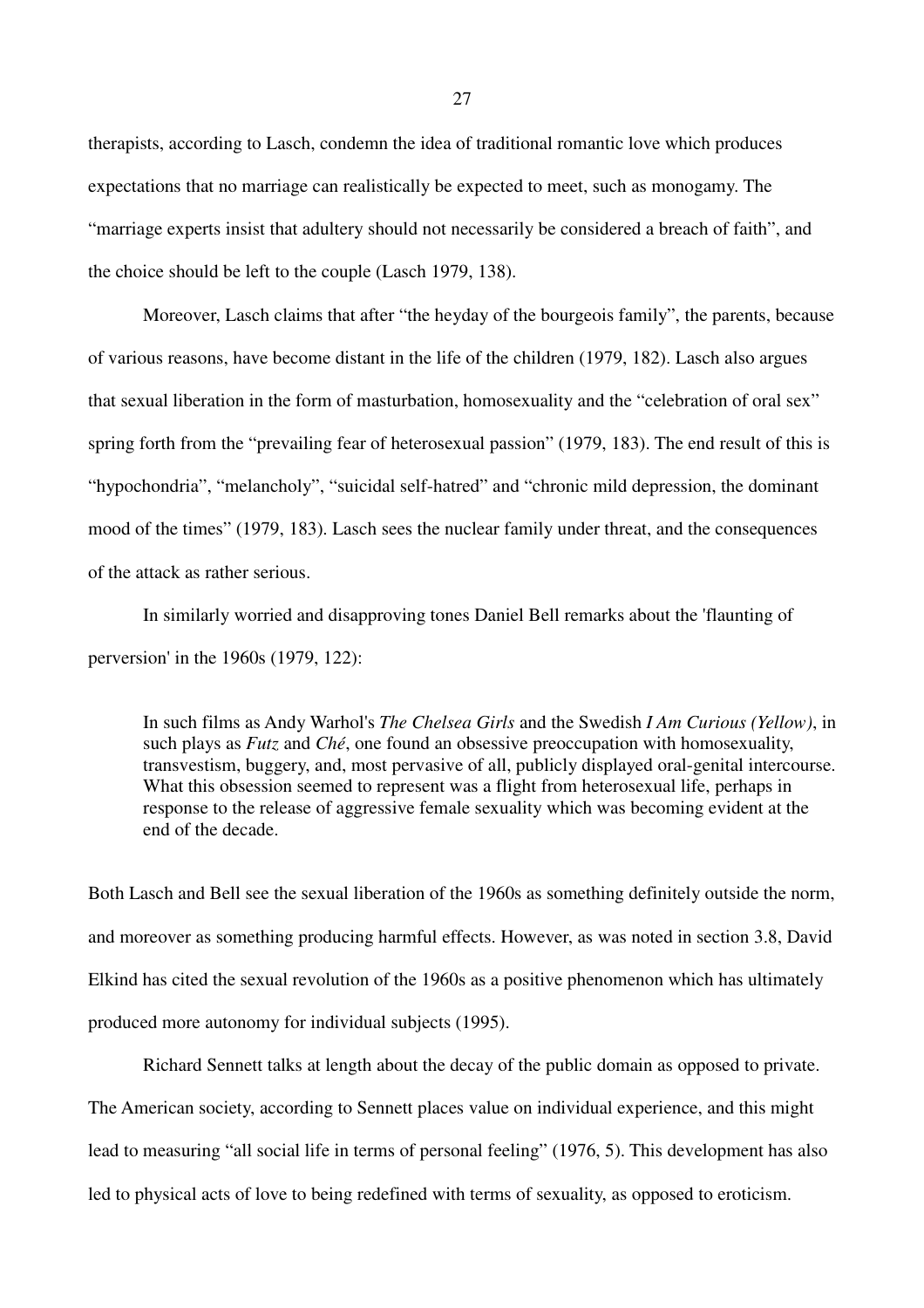Whereas "eroticism involved social relationships, sexuality involves personal identity" (Sennett 1976, 7). Sexuality is thought to be a way to define who we are, to find ourselves, leading ultimately away from social relationships (Sennett 1976, 7).

Sennett, Lasch and Bell focus their attentions on behavior that does not fit the conservative viewpoint that they espouse. In my opinion, it need not be said that such attitudes can be seen as outdated and even morally reprehensible, but nevertheless they serve to highlight the perpetual inherent tension caused by social change in the postwar era. Such change in familial structures and the relationships between people can ultimately be traced back to the individualization process, which in turn is propelled by capitalism, commodity culture and the rejection of the grand narrative of Christianity. This enables the developments in societal structures to be seen in connection with postmodernity, further elucidating its effect on the sphere of living after the Second World War.

#### **4. Analysis**

The analysis in the following sections will consist of exploring the aforementioned themes of postmodernity evident in *The Vampire Chronicles*.

## **4.1 Consumer Capitalism and Identity Construction**

In *The Vampire Chronicles*, the circuit of capital is an essential part of vampiric life. In the novels, descriptions of vampires acquiring wealth from their victims abound, and the vampire could often be described as a predatory capitalist. Symbols of status and wealth are often also associated with the vampire, and as will be shown, such manifestations of consumerism can be seen as integral in the construction of their identities.

The issue of identity formation intertwined with a commodity culture is explored in *Interview with the Vampire* through the character of Claudia. Due to the fact that Lestat had made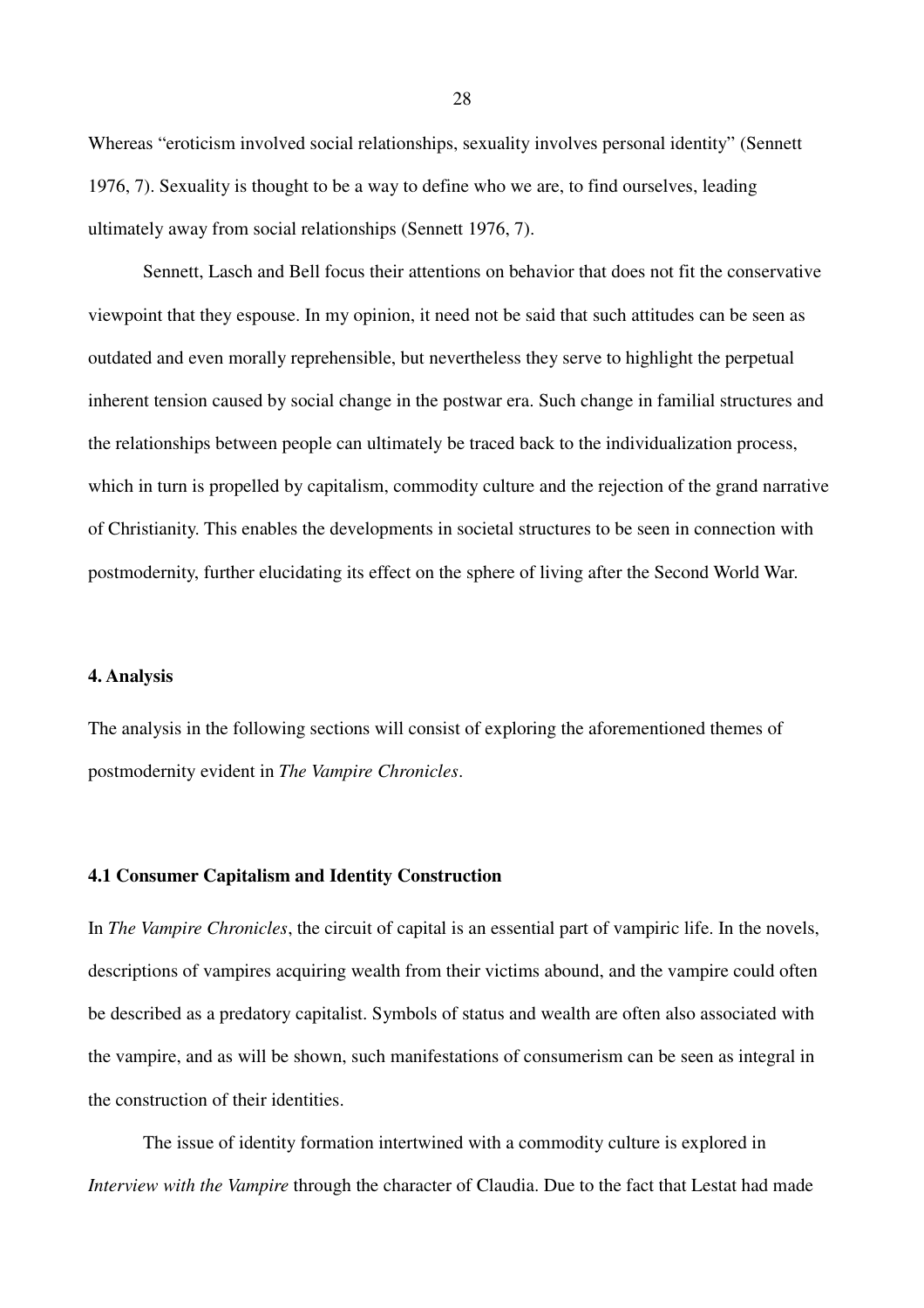Claudia into a vampire while she was still a child, the result is that Claudia is forever trapped in a child's body, while her mind is still maturing as if she were still a mortal. This leads to tension in the relationship between Claudia, Lestat and Louis, for Claudia cannot accept this outcome. Things eventually come to a head, and Claudia conspires to kill Lestat.

After returning to Paris from Central Europe, Louis at Claudia's insistence purchases a pricey hotel suite as their home (*IV* 221)*:* "The hotel, she said, quietly afforded us complete freedom, our nocturnal habits going unnoticed in the continual press of European tourists, our rooms immaculately maintained by an anonymous staff, while the immense price we paid guaranteed our privacy and security". There is however an ulterior motive in Claudia's consumption, which Louis notices (*IV* 221): "There was a feverish purpose to her buying".

Claudia seems to be obsessed with the material pleasures in the hotel room, and there is indeed a purpose in the buying, evidencing a desire for self-expression through it (*IV* 221):

'This is my world,' she explained to me as she sat in a small velvet chair before the open balcony . . . 'I must have it as I like,' she said, as if speaking to herself. And so it was as she liked, stunning wallpaper of rose and gold, an abundance of damask and velvet furniture, embroidered pillows and silk trappings for the fourposter bed. Dozens of roses appeared daily for the marble mantels and the inlaid tables, crowding the curtained alcove of her dressing room, reflected endlessly in tilted mirrors.

Moreover, the demeanor of Claudia in this quest for material possessions is no longer that of a child, showing the transformative effect of her acquisitiveness. As Louis remarks (*IV* 223):

Something was collecting in Claudia, revealing itself slowly to the most unwilling witness in the world. She had a new passion for rings and bracelets children did not wear. Her jaunty, straight-backed walk was not a child's, and often she entered small boutiques ahead of me and pointed a commanding finger at the perfume or the gloves she would then pay for herself.

Claudia's consumption of material possessions mirrors the process of constructing a new identity in place of the old one marked out by the child's body she is forced to inhabit (*IV* 224): "'A beautiful child,' [Claudia] said glancing up at me. 'Is that what you still think I am?'". The identity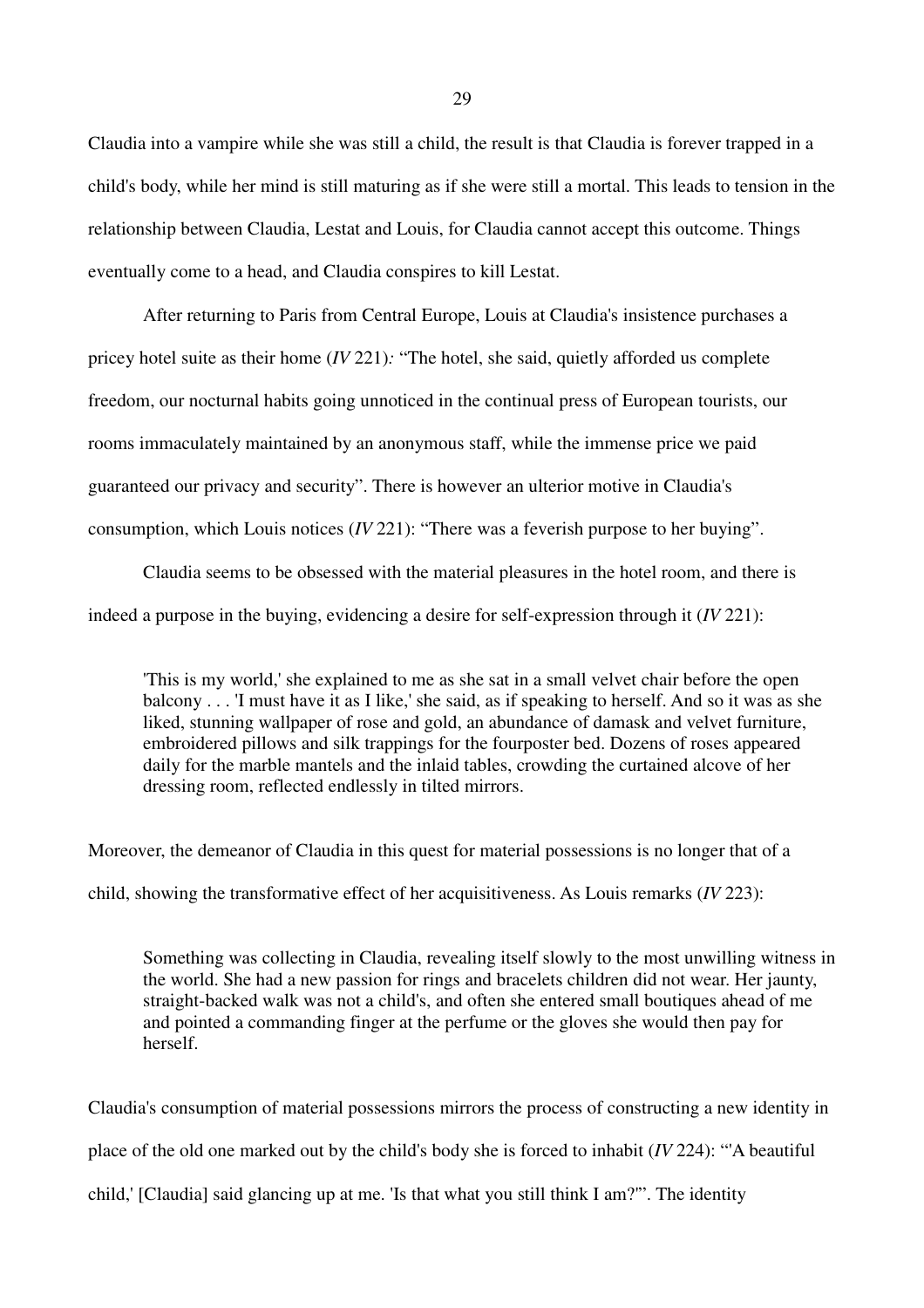construction is not only limited to the commodity signs that mark her out as an adult, but the process of participating in the capitalist system as an autonomous subject plays a role in this development. It is not enough that Louis should buy the materials for the identity construction process (*IV* 221): ". . . I could see that she became impatient ordering everything through me; it was wearing for her". Claudia herself points out the things she wants to have after assertively walking into a store, and pays for the things herself. Claudia does not need to go through Louis anymore, and the transformation in this regard induces fear in Louis (*IV* 223).

Lestat also tries to fashion for Claudia an identity through commodity signs (*IV* 110*):*

An endless train of dressmakers and shoemakers and tailors came to our flat to outfit Claudia in the best of childen's fashions, so that she was always a vision, not just of child beauty, with her curling lashes and her glorious yellow hair, but of the taste of finely trimmed bonnets and tiny lace gloves, flaring velvet coats and capes, and sheer white puffed-sleeve gowns with gleaming blue sashes. Lestat played with her as if she were a magnificent doll. . . .

The identity construction is a matter of constructing appearances, as was the case with Claudia's own project. Bonnets, gloves and coats create the veneer of an identity, while behind it exists merely a lifeless doll without any authenticity. Lestat makes a remark about the "great figure [Lestat, Claudia and Louis] cut" (*IV* 110) at the opera or the theater, drawing further notice to the artificiality of the vampire trio's identities. A figure tells nothing about the inherent nature of the object itself, but is rather only an outline, an appearance without the content of character in this case. The new identities are not considered fixed or unalterable, but rather as styles, subject to change.

The capitalist system for vampires not only is a tool for the construction of identities, but also an enabler for their very being, allowing them to function freely as the monsters they are depicted as being. Capitalist processes have deep roots in the formation of the subject, and they are not only limited to the role that commodities play in the process. It should be noted how Claudia's transformation from a mortal child as the victim to a perpetrator in the form of a vampire is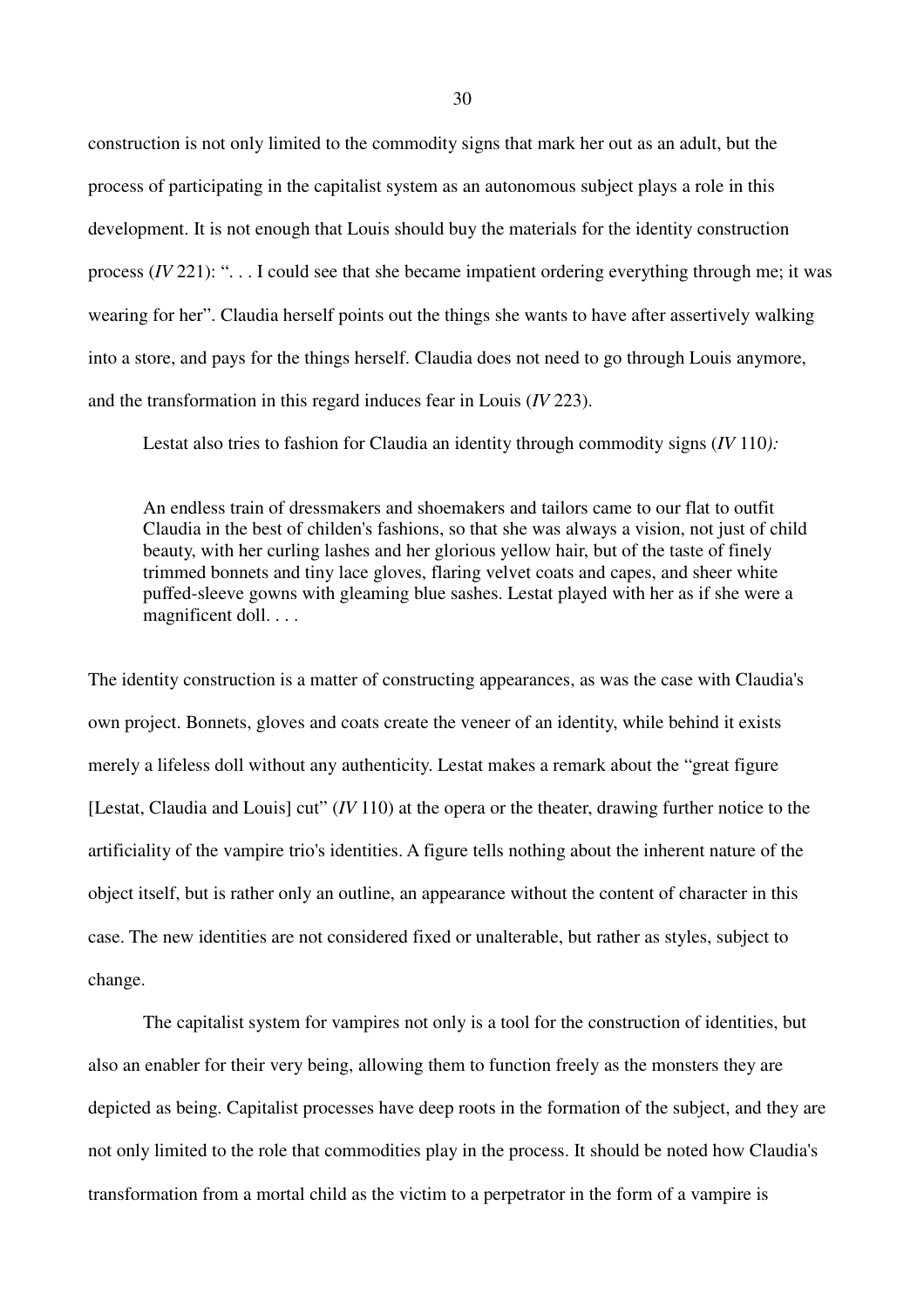intimately tied to the capitalist system. Not only does Claudia form an identity as an adult with the help of consumerist enterprise, but this in turn enables Claudia to prowl the city on her own in search of people to feast on. Not to mention the fact that Louis and Claudia both use their wealth to continue living at the heart of Paris undetected, enabling their "lifestyle" of vampirism.

The inherent acquisitiveness of vampires is noted in *The Queen of the Damned* in the form of one of the central characters in the novel, Maharet. The vampire is compared to a witch who can "attract and manipulate supernatural forces to ensure the family's steady accumulation of wealth and other success in human affairs" (*QT* 155). Furthermore, vampires in general are described as "a rather materialistic lot", who leave behind entire households "complete with furnishings, clothing and even coffins" (*QT* 159). As embodying the manipulation of the forces of capitalism along with their desire for blood, vampires are painted as menacing figures. The vampires' acquisitiveness is seen as one facet of their monstrous nature.

The image of the vampire as the consumer then is not limited to Claudia, and in *Interview with the Vampire*, the consumption of blood is very closely mixed with the consumption of material wealth. The vampiric skill set is utilized in acquiring wealth from unsuspecting victims (*IV* 44):

And so [Lestat] could acquire cash at any moment and I could invest it. If he were not picking the pocket of a dead man in an alley, he was at the greatest gambling tables in the richest salons of the city, using his vampire keenness to suck gold and dollars and deeds of property from young planters' sons who found him deceptive in his friendship and alluring in his charm. But this had never given him the life he wanted, and so for that he had ushered me into the preternatural world that he might acquire an investor and manager for whom these skills of mortal life became most valuable in this life after.

Louis's and Lestat's relationship is described in terms of market relations. Louis's role as the manager of Lestat's wealth is integral for the continuing good fortunes of Lestat. Louis explains that in the world of exotic peoples and opulence, drinking imported wines, buying silver, gems and gowns, the vampire, "richly dressed and gracefully walking" in New Orleans does not attract attention any more than the rest of society (*IV* 45–6). Society is very much described as driven by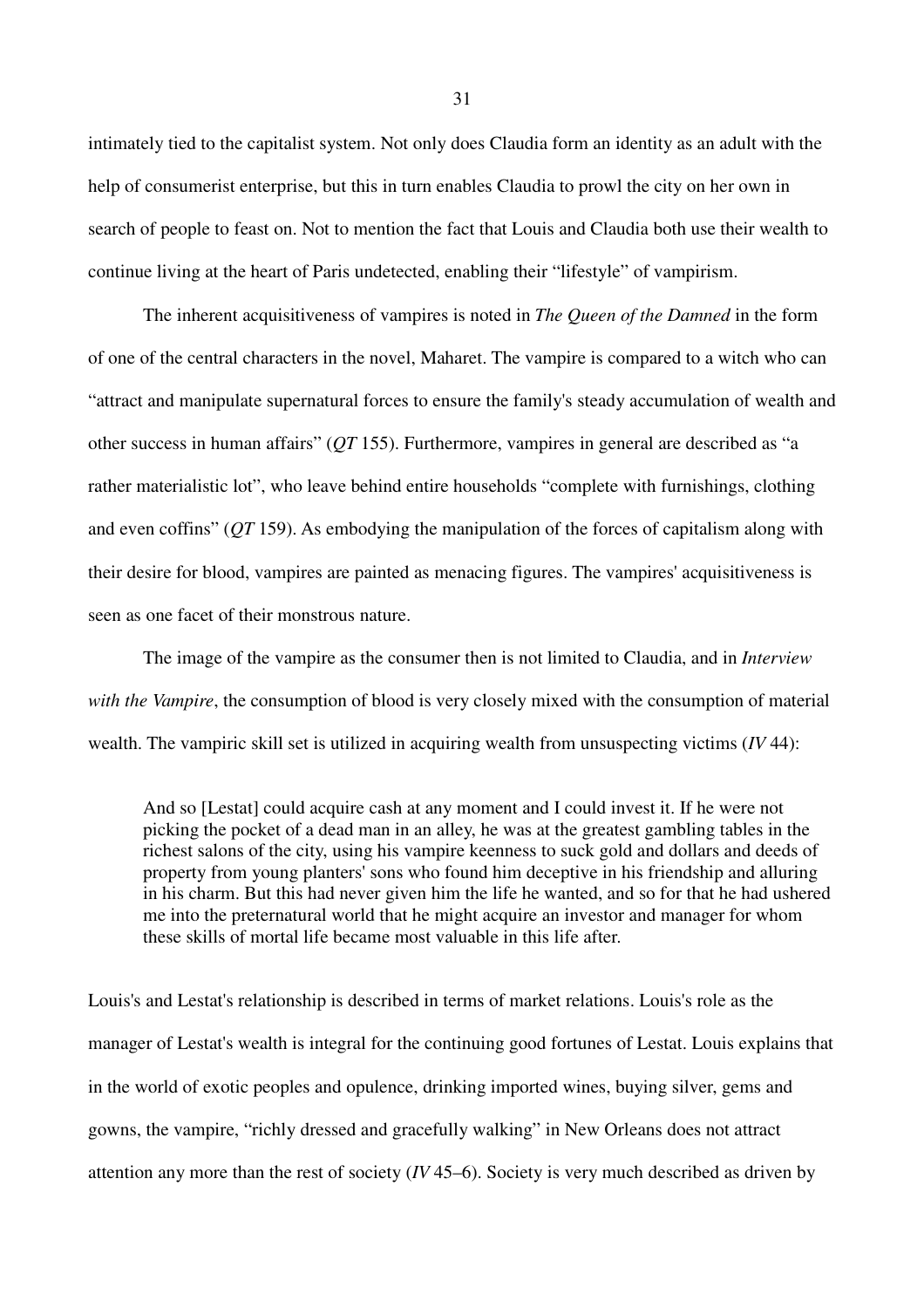consumerist enterprise in different forms, and the vampire as the epitome of this finds his place and melds in with the populace undetected, as was seen in the case of Louis and Claudia in Paris.

In *The Queen of the Damned*, accumulation of wealth is also seen as essential for the "life" of a vampire. Regarding the vampire Armand, it is noted that for him to "enter" the twentieth century, which he had now understood enough about, the amassing of capital was necessary (*QT*  88–89): "He wanted 'incalculable' wealth. He wanted a vast dwelling full of all those things he'd come to value. And yachts, planes, cars – millions of dollars". The essence of the late twentieth century for Armand is seemingly distilled into the hunt for riches, which is later achieved through a literal treasure hunt across the globe, again utilizing vampiric powers in order to, for example, salvage gold from sunken ships.

The accumulation of all this wealth is culminated in the construction of the Night Island, a mecca for tourists and consumers (*QT* 91):

You could buy anything on the Night Island – diamonds, a Coca-Cola, books, pianos, parrots, designer fashions, porcelain dolls. All the fine cuisines of the world awaited you. Five films played nightly in the cinemas. Here was English tweed and Spanish leather, Indian silk, Chinese carpets, sterling silver, ice-cream cones or cotton candy, bone china, and Italian shoes.

Along with every other product on the markets of the Night Island, it is telling that along with diamonds and designer fashions there is also included the ultimate symbol of the reach of global capitalism, Coca-Cola.

It is to be noted that the vampire's entrance into society or life as a vampire in general revolves around and starts with the accumulation of capital, as exemplified in Armand's treasure hunt, or the Night Island's opulent displays of wealth with the paintings by the Renaissance masters along with Persian carpets (*QT* 92). The vampire's existence seems inextricably connected with the lifestyle of the rich and famous. The beginning of Lestat's vampiric life begins with his creator Magnus instructing him to utilize a literal treasure in his lair (*VL* 94). He further notes that in this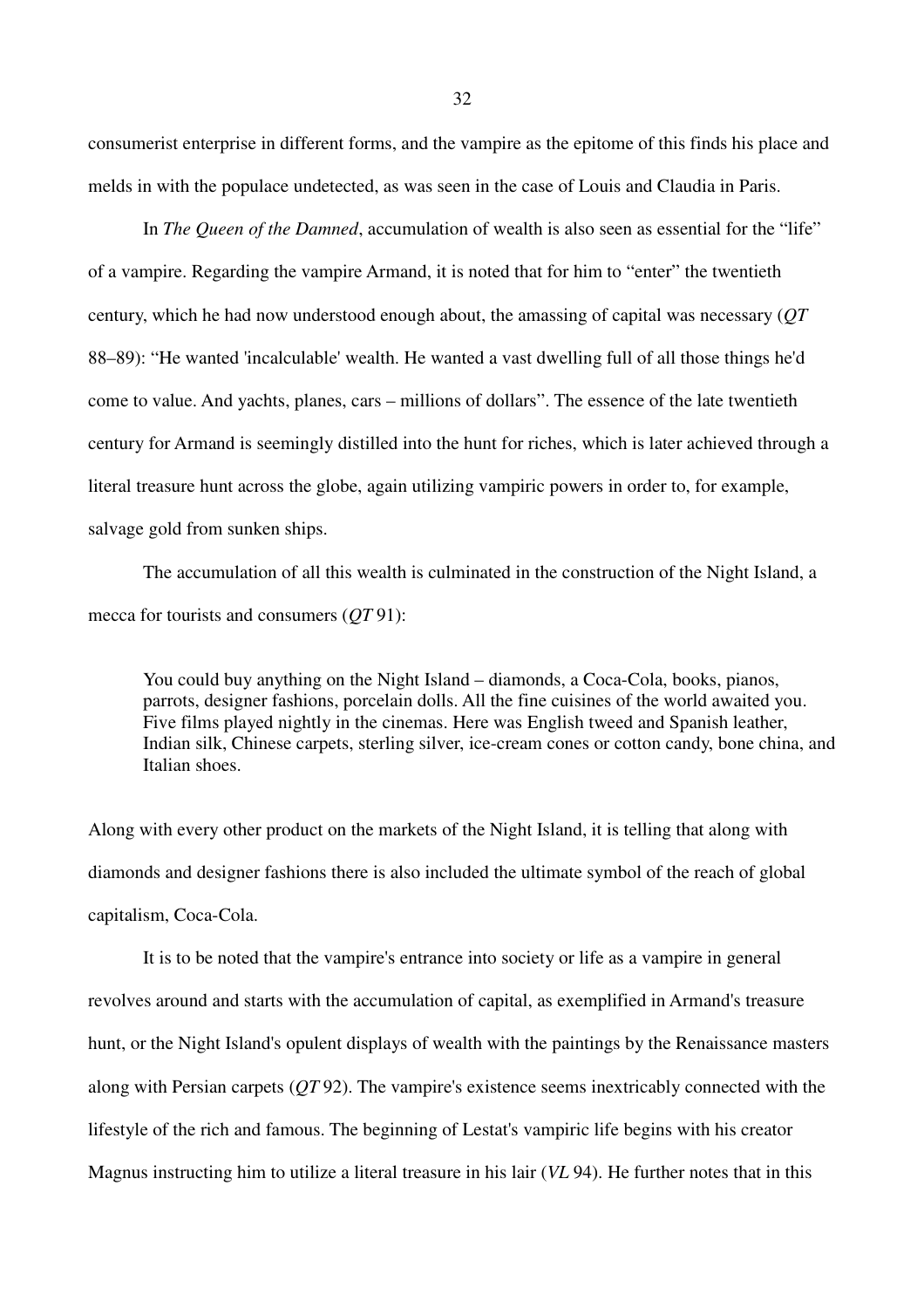treasure chamber lies everything in order for Lestat to prosper (*VL* 96), indicating that the concept of a poor vampire is a foreign one in this particular mythology of vampires. Lestat, instructing vampires establishing a new coven also tells them to acquire wealth from their victims in order to construct a sanctuary for themselves (*VL* 244)*.* A prosperous vampire is sustained by blood and wealth, both playing no small part.

For the vampire characters then, wealth is essential. This is also explored in the mortal character of Daniel, who in the end becomes the progeny of the vampire Armand. The relationship between the two is described as that of lovers, but there is also an emphasis on the exchange of money, similarly to Lestat and Louis in *Interview with the Vampire*. Armand is seen as the provider figure in charge of Daniel's wealth, accumulated through the royalties of selling Lestat's autobiographical book, *The Vampire Lestat*. By contacting Armand on the Night Island, a private jet would come pick Daniel up and transport him there. Even with Daniel's net worth supposedly in the millions, Armand is seen as the keeper of his money (*QT* 68–9).

Furthermore, the exquisite wealth is seen as one of the main attractors in the relationship (*QT* 70):

Six months had passed since [Daniel] had left the Night Island, and this time it was supposed to be for good. He had once and for all forsworn the world of carpets and limousines and private planes, of liquor closets stocked with rare vintages and dressing rooms full of exquisitely cut clothing, of the quiet overwhelming presence of his immortal lover who gave him every earthly possession he could want.

It seems then that aside from the "Dark Gift" of immortality, the most important thing a vampire can offer for a mortal is the gift of everlasting wealth. It is worth noting that in Daniel's speech, wealth is equated with the morally questionable choice of receiving immortality. This is similar to Lestat at first forswearing, or renouncing the immortality offered to him (*VL* 90). Enjoying the accumulated wealth or choosing to become one of the undead and hunting the living are implied both to be morally reprehensible choices, choices which the characters ultimately however make.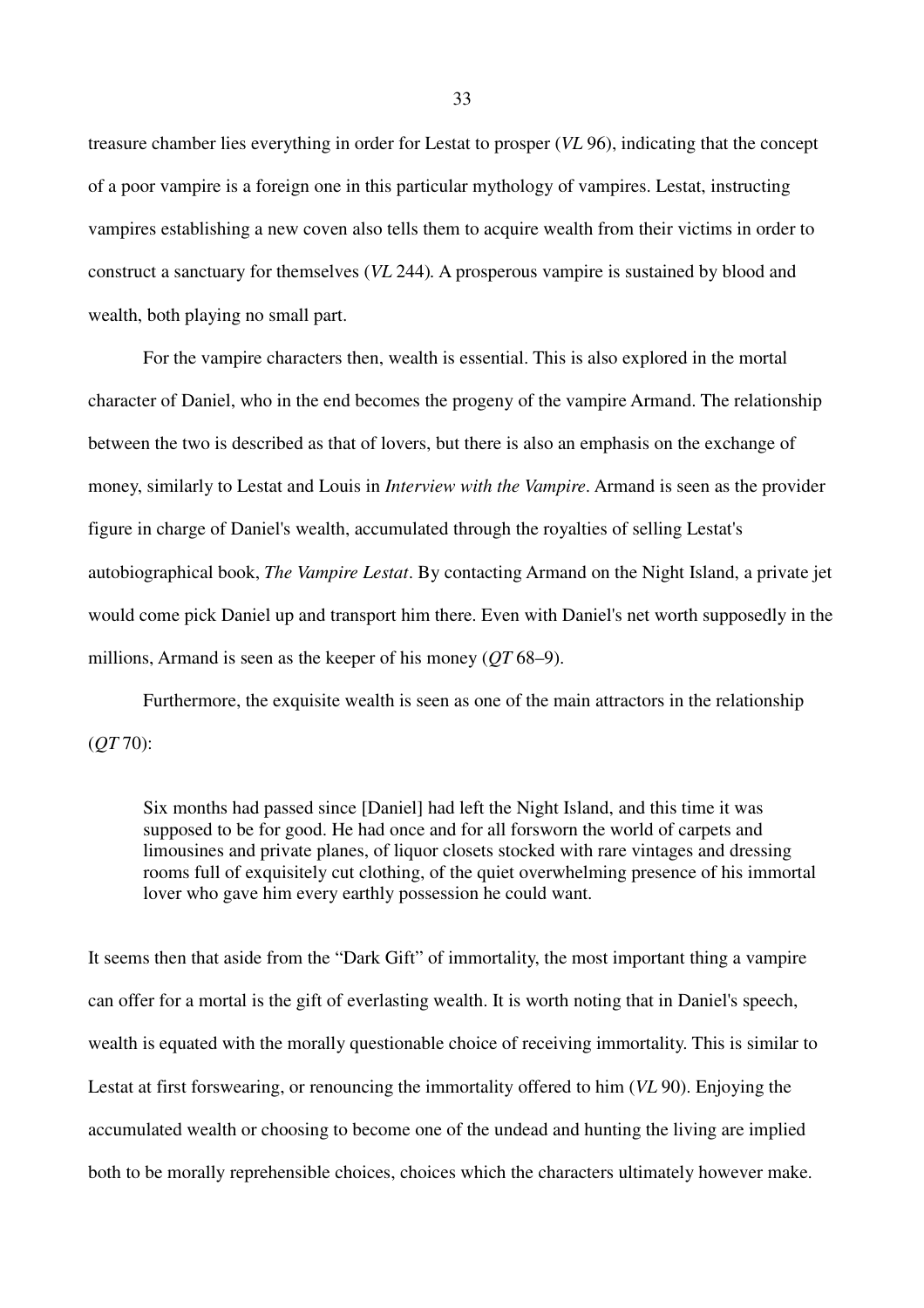Daniel returns to Armand and is eventually also given immortality (*QT* 105). For as Daniel notes, mortality is felt more keenly among riches, for he was "desperate to possess all of this forever" (*QT*  91). Immortality is then framed as a way to hold on to one's acquisitions forever, further evidencing the inextricable bond of vampire and wealth.

## **4.2 Capitalist Society**

As mentioned, society in the novels is often viewed through the lens of capitalism. In *The Queen of the Damned*, the relative affluence of society is described in detail, evidencing this focus on the role of capitalism (*QT* 187):

. . . nothing equaled the flawless surface of this over-populated place, even to the San Francisco peasantry, whose tiny stucco cottages were choked with luxuries of every description. Driveways here were jammed with handsome automobiles. Paupers drew their money from bank machines with magic plastic cards. No slums anywhere. Great towers the city had, and fabulous hostelries; mansions in profusion; yet girded as it was by sea and mountains and the glittering waters of the Bay, it seemed not so much a capital as a resort, an escape from the world's greater pain and ugliness.

The description can not be seen as purely celebrating the relative affluence of everyone, but rather as also acknowledging the problems of over-population and also the overabundance of goods which lead to houses being "choked" with luxuries, a decidedly negative connotation. Moreover, the city is described as a resort, which alludes to it being not an actual place for habitation, but rather as a place of impermanence, a getaway dependent on its visitors, at the same time drawing focus on the circuit of capital needed for such resorts to function. Comparisons can also be drawn with Armand's Night Island, with the implication that the whole of society has turned into a hub for capitalism.

The relative affluence prevailing in society is also commented on in *The Vampire Lestat*. Department stores are described by Lestat as "palaces of near Oriental loveliness", ordinary household items such as shampoo gleam on "sparkling glass shelves" like gems (*VL* 8)*.* The rise of the middle class is also noted (*VL* 8)*:* "Waitresses drove sleek leather-lined automobiles to work.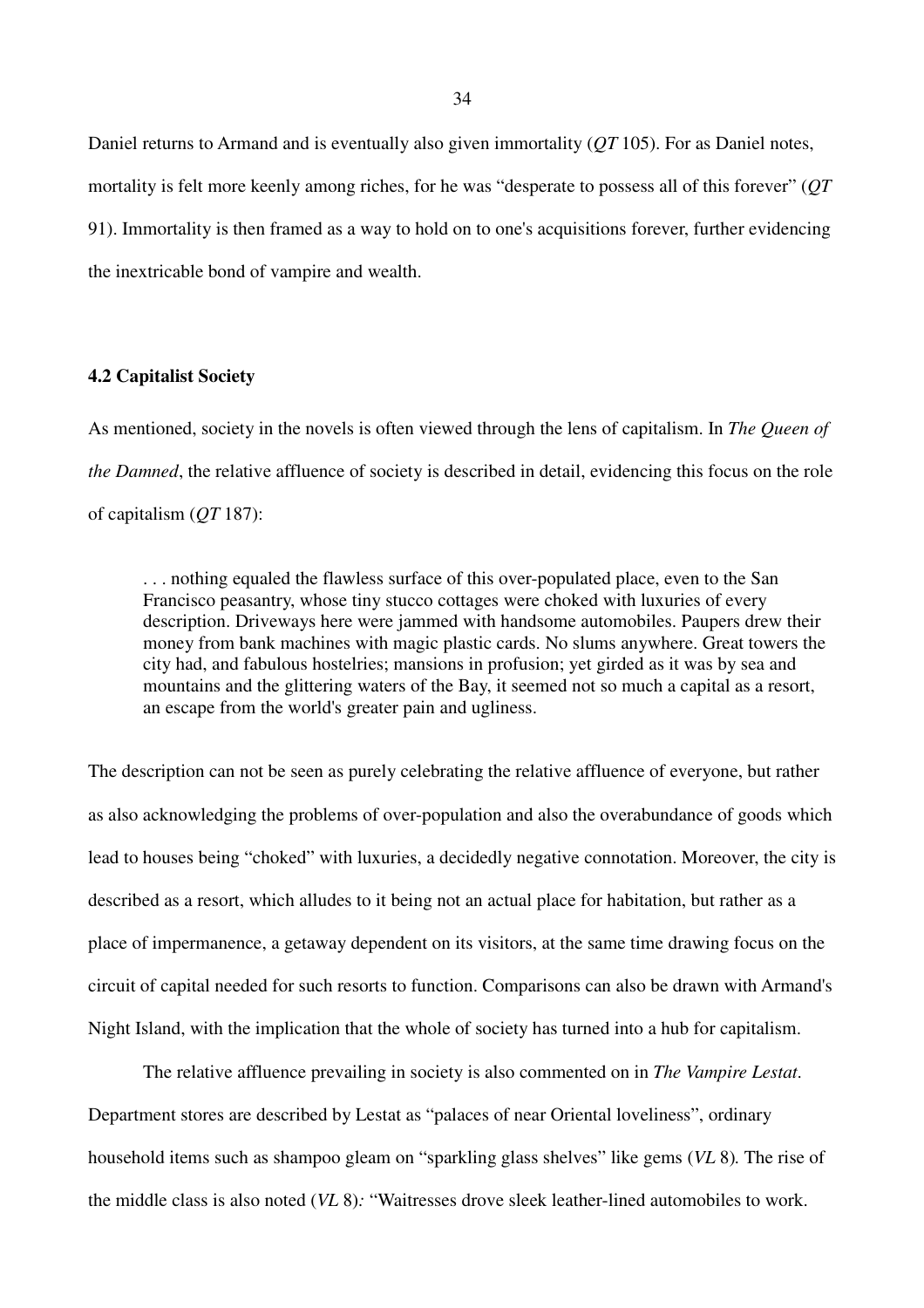Dock laborers went home at night to swim in their heated backyard pools. Charwomen and plumbers changed at the end of the day into exquisitely cut manufactured clothes". In Lestat's words, "all people had a right to love and to luxury and to graceful things" (*VL* 8). What could have been once considered as luxurious is available now for the masses through the rapid growth of the middle class.

The emphasis on wealth is exemplified in Lestat's description of the worst-off (*VL* 8): "Even the drunkards and lunatics who slept on the park benches and in the bus stations had meat to eat regularly, and even radios to listen to, and clothes that were washed". Despite the wealth at the disposal of the masses, social problems are seen by Lestat as resolved by there being radios, meat and clean clothes even for the poor, instead of housing or healthcare. The rise of capitalism has not necessarily brought well-being, but just the abundance of material possessions. As mentioned earlier, the effects of capitalism help hide from "the world's greater pain and ugliness" (*QT* 187).

In conclusion, the circuit of capital and its effects are explored in both the lives of the vampire characters and their exploits, but also described in society at large. As can be seen in these descriptions, the vampires and their acquisitiveness is not uniquely their property, but a part of a larger drive in the mentality of common, mortal people of the age. Capitalism as the impetus of postmodern power circulating in society is at the forefront of *The Vampire Chronicles*, for it is in every turn connected to the actions of the vampire characters. Furthermore, due to the vampire's predatory nature, depictions of vampiric glamour attained through consumerism inherently contain negative connotations.

# **4.3 Nihilism and the Fall of Grand Narratives**

If one defines nihilism as a rejection of beliefs, authority and institutions (Lane 2000, 125), nihilism can be seen as prevalent in the "life" of a vampire. This is because of the fact that their nocturnal living and habits do not fit within the confines of society, and so they live apart from it. Thus, the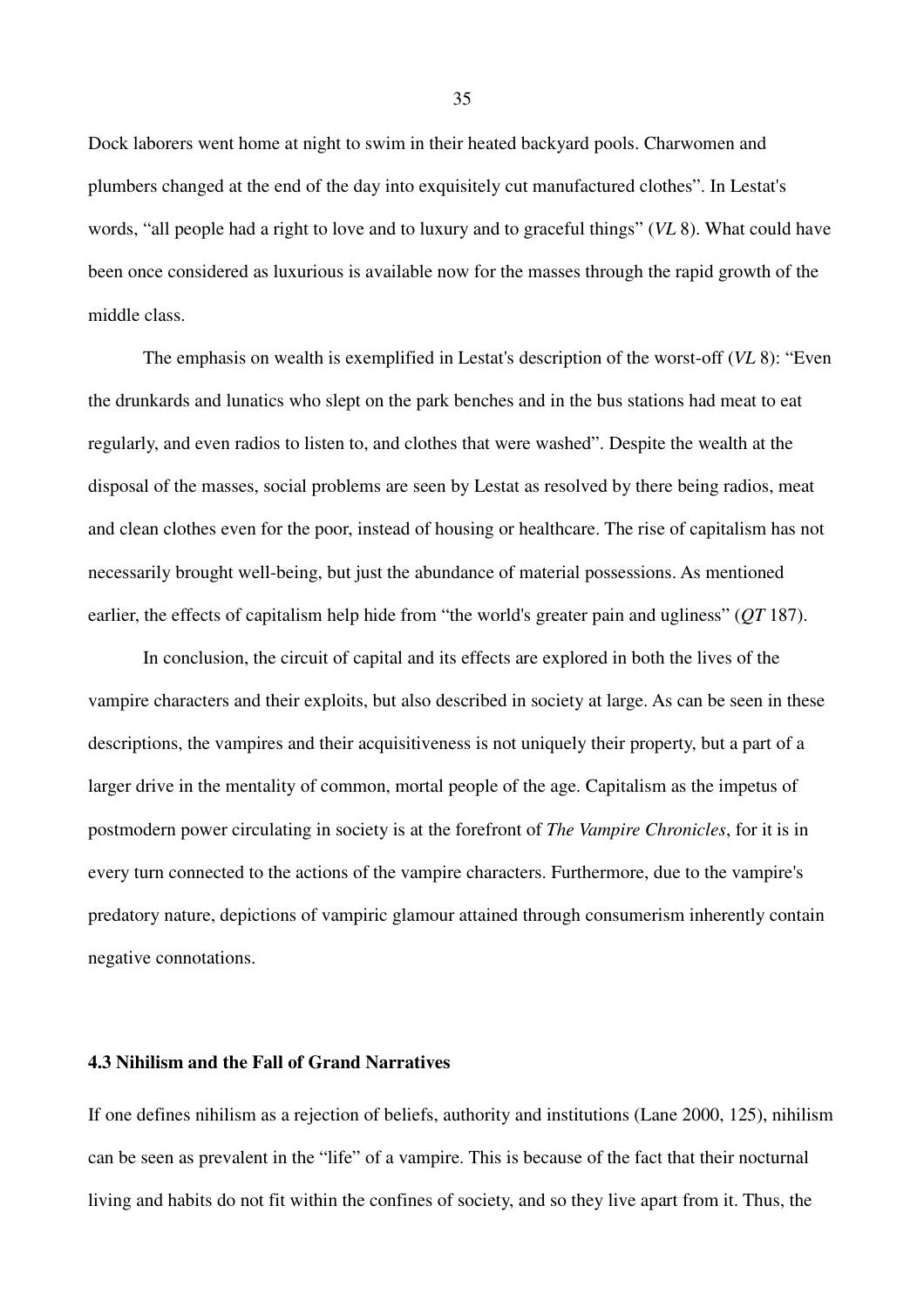transformation into a vampire in itself can be seen as the first sign of the vampire's inherent nihilistic impulse.

The issue of nihilism is dealt with in *Interview with the Vampire* quite explicitly: by transforming into vampires, the protagonists of the novel opt out of society thoroughly, for they exit the world of the living, and thus also the institutions and ideologies inherent in society, bypassing whatever authority might have influenced them in life. In the *Interview with the Vampire* the church is at the forefront of this rejection. The most fearsome, religious weapons against the vampires of traditional gothic fiction are useless against the vampires depicted in *Interview with the Vampire* (*IV*  27): "'Oh, the rumor about crosses!' . . . 'Nonsense, my friend, sheer nonsense. I can look on anything I like. And I rather like looking on crucifixes in particular'". In this passage is embodied concisely and implicitly the rejection of religious values. Postmodern nihilism in *The Vampire Chronicles* can be explored in an interesting fashion, as vampires gain a unique view of human life through the prism of immortality. Because they are unable to die, faith becomes a matter of internal intellectual debate, rather than a necessity arising from a fear of impending and inevitable death for the individual.

After his transformation into a vampire, there are further signs of the nihilistic drive manifested in Louis in *Interview with the Vampire*. After the death of his brother, he is disillusioned with most everything and he "lived like a man who wanted to die but who had no courage to do it himself" (*IV* 14). As Louis walks inside a cathedral in Paris, he remarks (*IV* 158): "God did not live in this church; these statues gave an image to nothingness". As Louis rejects the belief in God, he also rejects the institution of the church. This rejection is rather concretely presented when he kills a priest at the steps to the Communion rail (*IV* 162). Louis thus rejects both faith and its earthly arbiter.

As can be seen later in the novel, surrendering to this sense of abandon is an inner conflict for Louis, and *Interview with the Vampire* is very much an exploration of this struggle. As he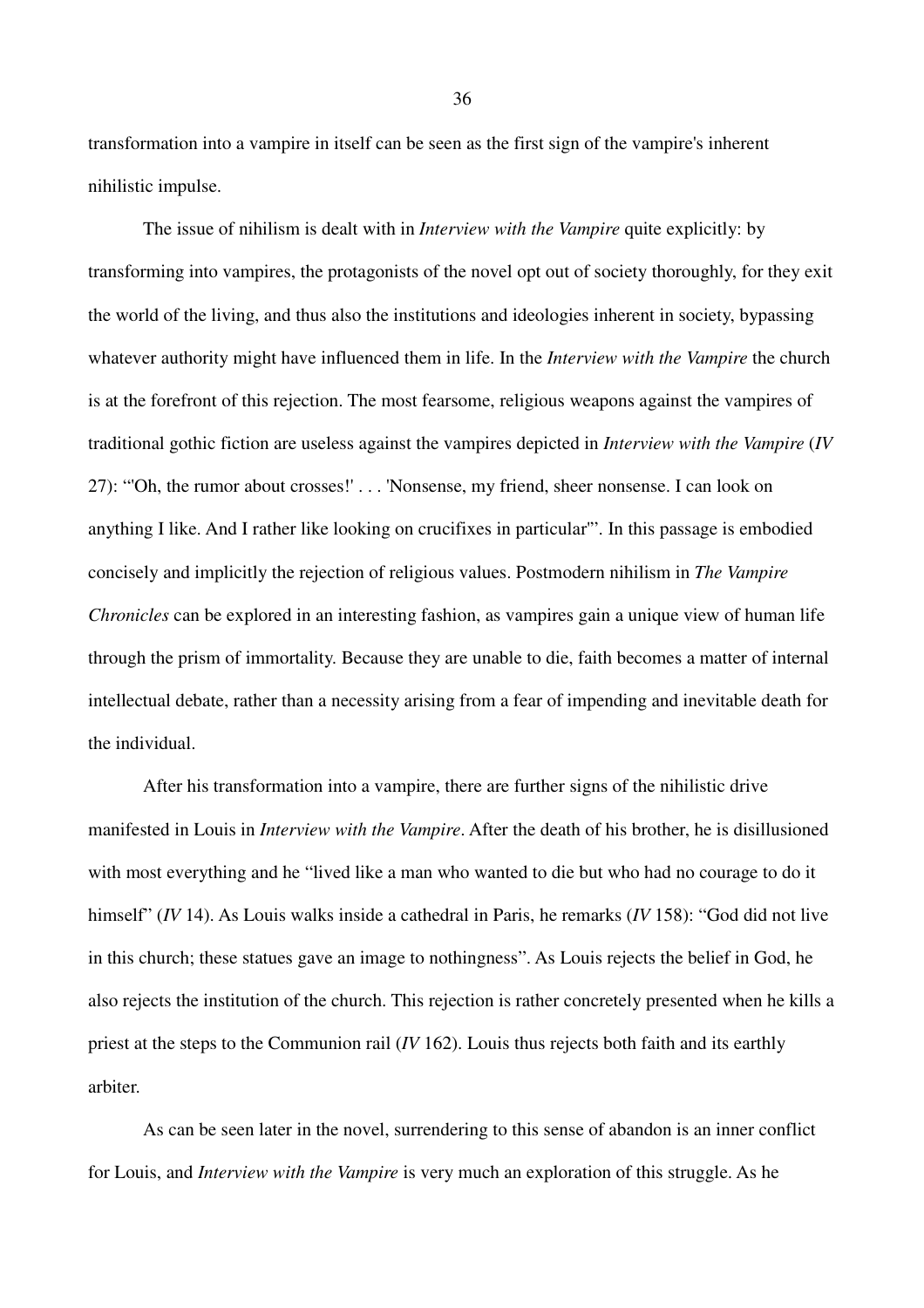remarks (*IV* 177): ". . . neither heaven nor hell seemed more than a tormenting fancy. To know, to believe, in one or the other . . . that was perhaps the only salvation for which I could dream". Even after rejecting God and welcoming nihilism, Louis holds onto the hope that he might embrace his faith in something, anything. On his way to the Old World, Louis ponders this matter (*IV* 177):

It seemed at moments, when I sat alone in the dark stateroom, that the sky had come down to meet the sea, and that some great gulf miraculously closed forever. But who was to make this revelation when the sky and sea became indistinguishable and neither any longer was chaos? God? Or Satan? It struck me suddenly what consolation it would be to know Satan, to look upon his face, no matter how terrible that countenance was, to know that I belonged to him totally, and thus put to rest forever the torment of this ignorance. To step through some veil that would forever separate me from all that I called human nature.

As the passage exemplifies, Louis evidences a struggle to separate himself from a grand narrative espoused by Christianity. Even with this impulse there is still, however, a desire for some kind of overarching narrative to explain the world, even if it is its complete opposite. As Louis remarks, "[p]eople who cease to believe in God or goodness altogether still believe in the devil. . . . Evil is always possible, and goodness is eternally difficult" (*IV* 16). In this respect, *Interview with the Vampire* walks the line between conservative and progressive ideologies, for the option of rejecting the Christian grand narrative is not described in entirely neutral or positive terms, but rather as a bargain in which the other option in itself is not desirable, for it entails evil. Nevertheless, even with this note of caution, the choice of Louis is ultimately to reject the conservative ideals and moral valuations of Christianity, a choice further elucidated in the later novels through Lestat.

As seen before, the grand narrative most often depicted in the novels is that of Christianity, and the nihilism is thus projected onto religion. In the *Interview with the Vampire*, the universal questions regarding knowledge are also sought from vampire lore. However, the books containing accounts of vampires from eastern Europe are described as having "become for [Claudia] a sort of Bible" *(IV* 180), implying vampire lore's role to be functioning similarly to Christianity's grand narrative. As noted, the answers Louis and Claudia hope to find are not divorced from a Christian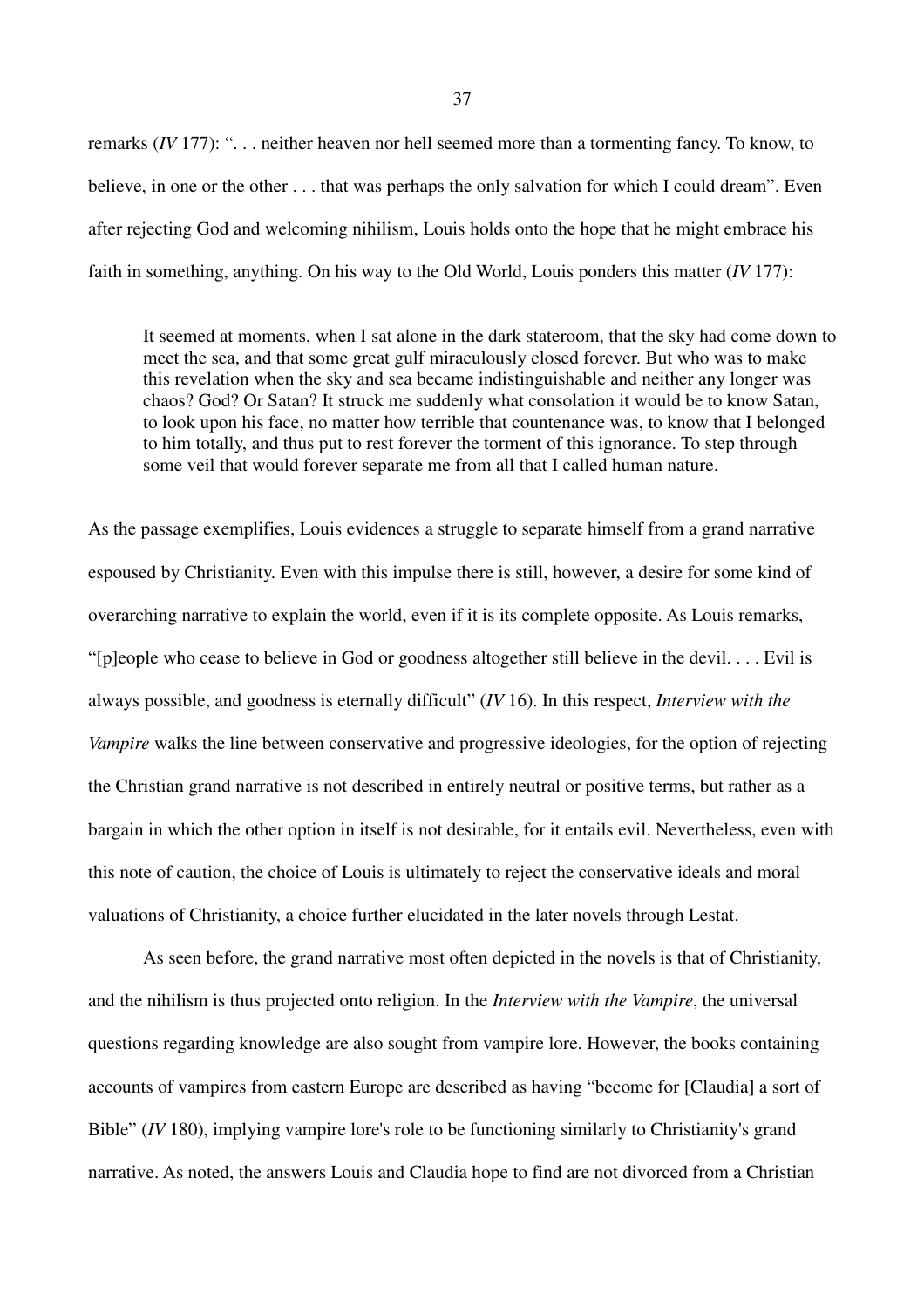And my heart beat faster for the mountains of eastern Europe, finally, beat faster for the one hope that somewhere we might find in that primitive countryside the answer to why under God this suffering was allowed to exist – why under God it was allowed to begin, and how under God it might be ended.

Louis's own private questions of existence are even more explicitly tied to Christianity (*IV* 158–9):

*I* was the supernatural in this cathedral. I was the only supermortal thing that stood conscious under this roof! Loneliness. Loneliness to the point of madness. The cathedral crumbled in my vision; the saints listed and fell. Rats ate the Holy Eucharist and nested on the sills.

In *The Vampire Lestat* the themes of nihilism and the rejection of grand of narratives are also explored through the coven of Paris, established by the vampire Armand. Lestat, when arriving in Paris, encounters a flock of vampires living under the graveyard of Les Innocents. The vampire coven's actions are in stark contrast with Lestat, for they do not move among mortals unless to feed, and exhibit the traits familiar to classical vampire fiction, such as the inability to enter a church, a taboo which is proved false in *Interview with the Vampire*. As Lestat questions them (*VL* 213): "'What are you meant to be?' I demanded. 'The images of chain-rattling ghosts who haunt cemeteries and ancient castles?'". It can be inferred that this particular coven is still in the thralls of a grand narrative.

The coven is described as operating similarly to a church, but instead of following God, the vampires follow "Dark Ways" with Satan as their leader (*VL* 213). It is further noted that these Dark Ways were established because of a vision that a vampire named Santino had had in 1349, to "be as the Black Death itself, a vexation without explanation, to cause man to doubt the mercy and intervention of God" (*VL* 301). The first coven to follow this religious form of vampiric life was formed in the "shadow of the Roman Church" (*VL* 301). This coven also laid out five commandments that all vampires should obey (*VL* 301–2). Because of Armand's knowledge of their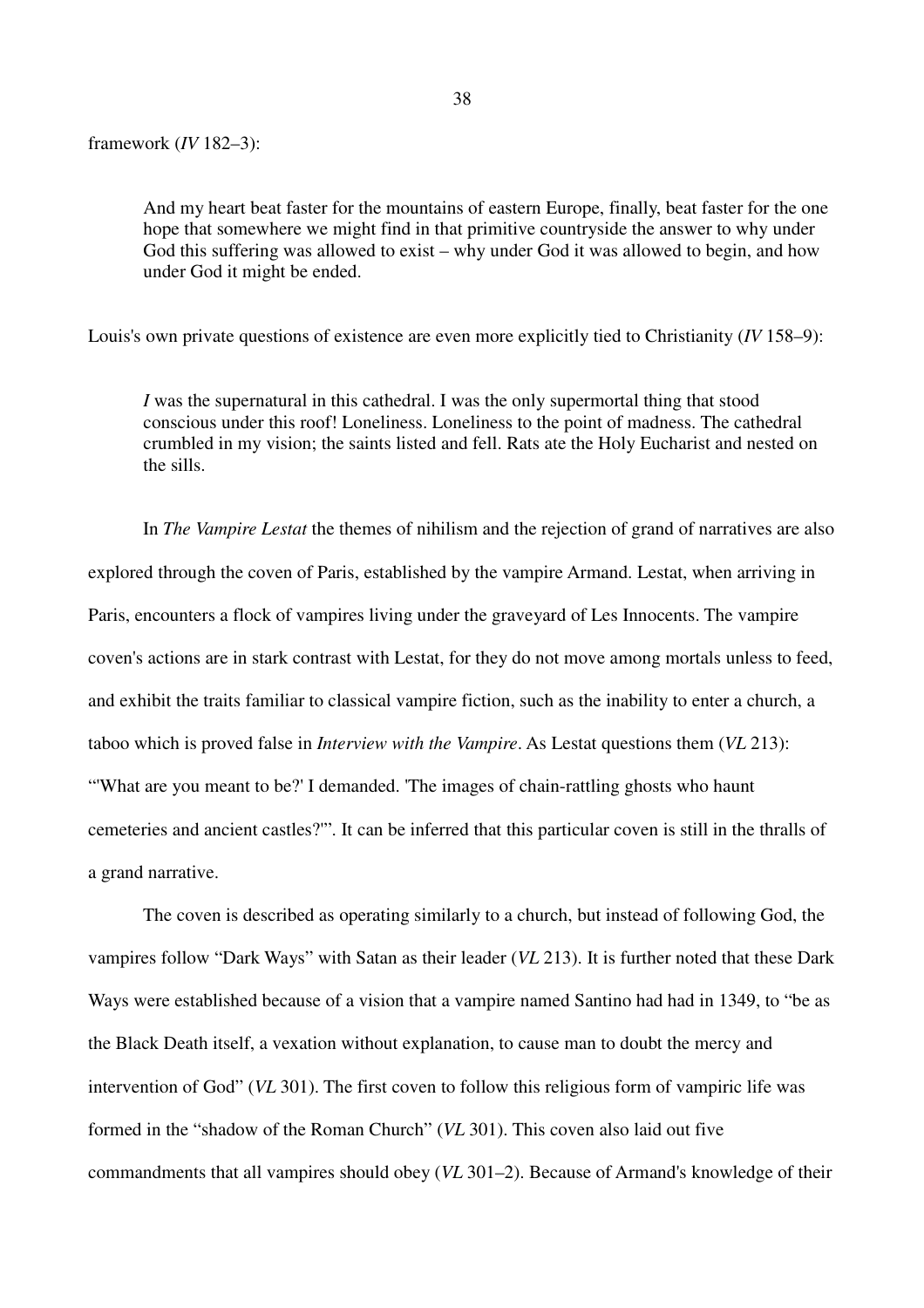rites, the "Dark Blessings" and "Dark Rituals" for the "Children of Darkness", he became a "missionary" in order to form other covens all around Europe (*VL* 303). The system of belief is then not Christian in itself, but it nevertheless operates in very much the same framework and with the same thematic.

In the first interaction between Lestat, Gabrielle and the Children of Darkness, Lestat attacks the belief system as "nonsensical" and "contradictory", and the vampires living "in the grip of the superstitions of the past" (*VL* 222). Lestat is trying to make Armand understand that their particular grand narrative is outdated in a world dominated by secularism and reason (*VL* 227–8). Regarding the rise of secularism and the diminishing sanctity afforded to ancestors in graveyards, Lestat remarks (*VL* 228):

The people of Paris don't want the stench of graveyards around them anymore. The emblems of the dead don't matter to them as they matter to you. Within a few years, markets, streets, and houses will cover this spot. Commerce. Practicality. This is the eighteenth-century world." . . .

"Dont you see?" I said softly. "It is a new age. It requires a new evil. And I *am* that new evil." I paused, watching him. "I am the vampire for these times."

The grand narratives of old are in Lestat's view dead, and he elevates himself beyond good and evil, a grand narrative unto himself.

It is clear from Armand's remarks that the Dark Ways had been a protection for him and his flock (*VL* 225): "It is finished for my children. . . . [T]hey can disregard all of it. The things that bound us together, gave us the strength to endure as damned things! The mysteries that protected us here". The communal values of the coven are in the end shattered by Lestat, replaced by the new evil, the character of the rebel against authority. As Lestat remarks to Armand (*VL* 308): "'I've been a rebel always,' I said. 'You've been the slave of everything that ever claimed you'". In Lestat's exhortations is evident a drive to cast away the enslavement of a belief system of any kind, and to place trust in the individual subject instead.

*The Vampire Lestat* also describes a literal rejection of gods and furthermore a frustration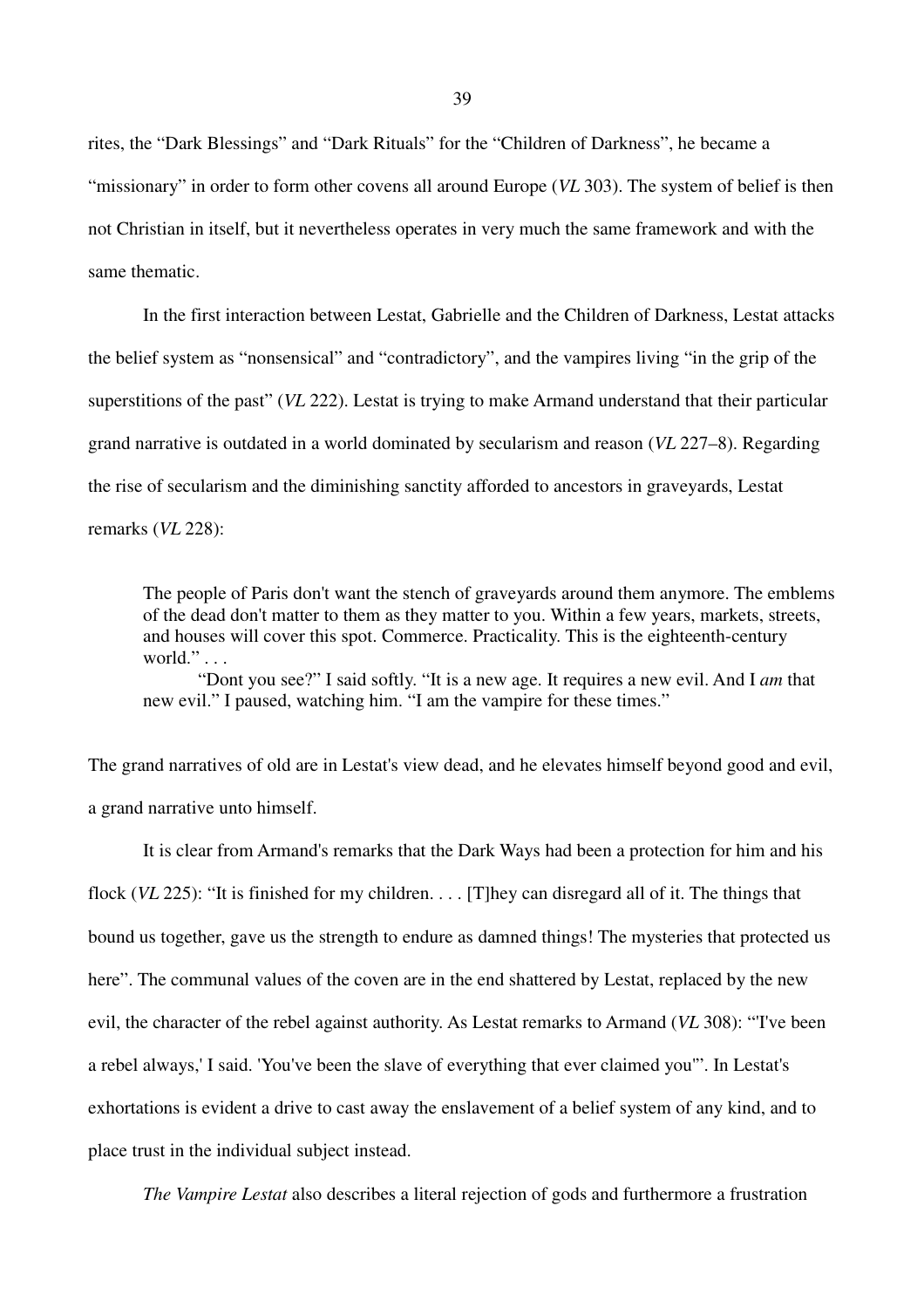with their indifference, ultimately leading to nihilism. In the novel's vampire lore the first vampires were a king and a queen from Egypt, Enkil and Akasha, transformed into vampires by a malevolent spirit, and later mythologized into god figures to be preserved, and appropriately named *Those Who Must Be Kept*, or Mother and Father.

In the image of Akasha, now as the living statue, the thematic of the dead God is often evoked in the novel. There is also however a hope that the seemingly dead God might be alive in her tomb. As Marius, the caretaker of Akasha and Enkil notes (*QT* 245):

Then, when I saw her standing there in the shrine, I knew that all my deepest hopes and dreams had come true! She was alive inside that body. Alive, while I played the acolyte, the slave, the eternal guardian of the tomb!

Other vampires note Akasha's death-like state of thousands of years (*QT* 264): "'What right have you to condemn my worship,' [Azim] cried, pointing his finger at [Akasha and Lestat], 'you who have sat silent on your throne since the beginning of time!'". In both Marius and Azim, there is evident a resentment of the fact that Akasha has in effect deceived her worshipers by staying silent for millennia. The image of indifferent gods is described as a source of great anxiety (*VL* 454): "And you cannot know what it means to keep them, to look at them year after year, decade after decade, century after century, and know that they could speak, they could move, and they will not!'".

In *The Vampire Lestat*, the passivity of Those Who Must Be Kept is associated with nihilism, evidenced in Marius's questioning of his existence (*VL* 433–4): "'Why should I do anything? If the Mother and Father will not rise from the sands to save themselves as the sun comes over the horizon, why should I move? Or speak? Or go on?' . . . [T]he Father and the Mother do not care for their children". The symbolic gods of the vampires are as good as dead, leading to existential angst and nihilism.

The origins of Akasha and Enkil are explained as being nothing more than an accident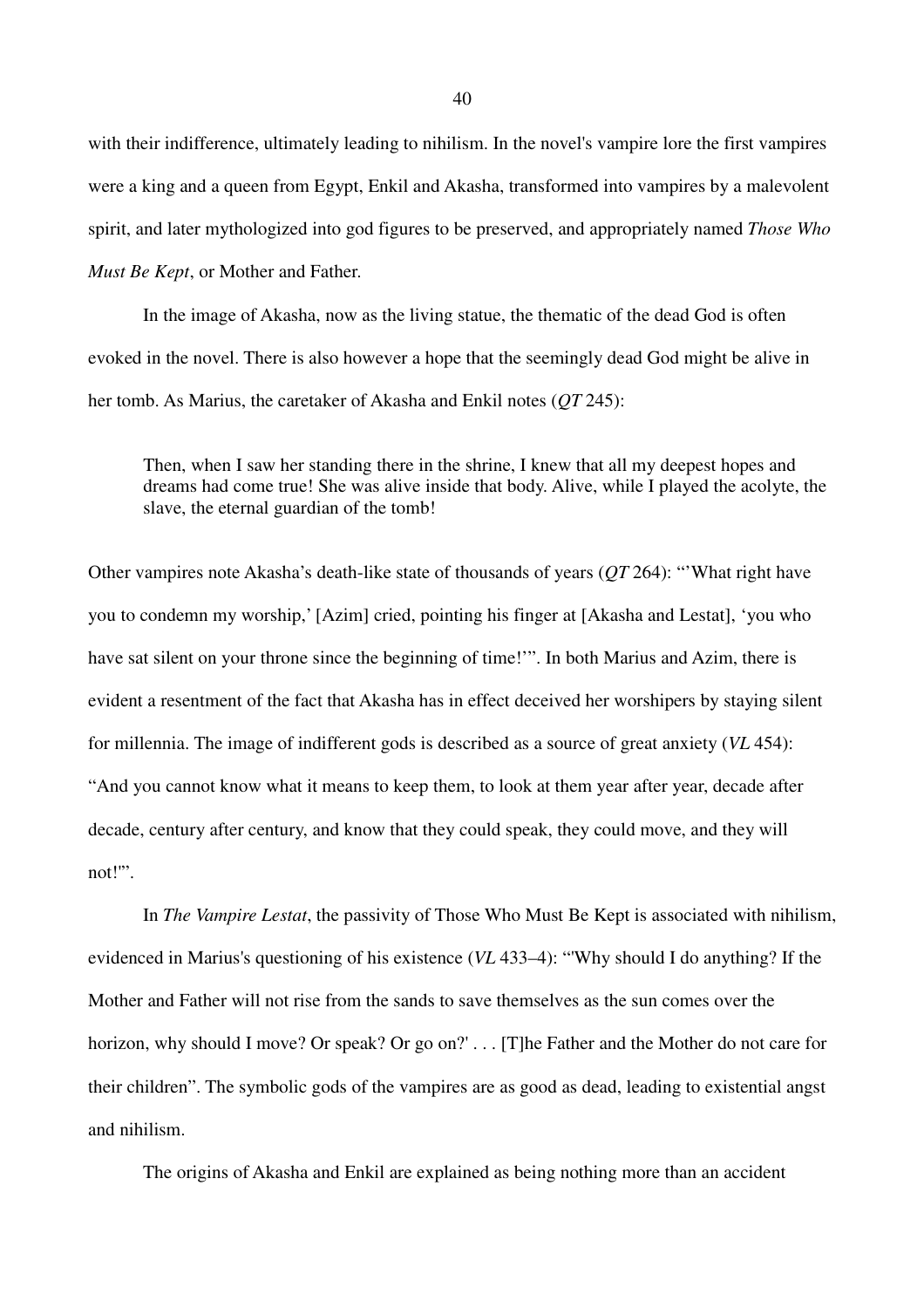thousands of years ago, "enclosed in magic and religion ever since" (*VL* 431). As Marius the keeper shows Lestat, Akasha and Enkil are preserved in a chapel resembling a church (*VL* 386): "I could almost hear hymns in this place. I could hear chants and ancient invocations. And I was no longer afraid. The beauty was too soothing, too grand". This depiction is reminiscent of the solace the Paris coven sought from their Dark Ways. Furthermore, the immovable gods are indistinguishable from marble saints in churches, Lestat actually mistaking them for statues (*VL* 387). In a very literal manner the gods have become silent and dead, and what is left is the symbolism and the soothing effect in the form of a vampiric liturgy. Occasionally Those Who Must Be Kept are offered gifts in the form of mortals to feast on, a ritual which however happens out of sight, leaving only the victim as evidence, and the image of dead gods unchanged (*VL* 391).

*The Vampire Lestat* explores thoroughly the condition of living in a godless society through Lestat's search for answers through Marius. As is made clear, the creation of the first vampires is merely an accident, and even though Marius is willing to tell all he knows about their origins, he warns that "when I have given all I have to give, you will be exactly where you were before: an immortal being who must find his own reasons to exist" (*VL* 379–380). The implication in this pronouncement makes evident that there is no basis in a system of belief to help guide one's life amidst the crumbling of grand narratives, and Akasha and Enkil are of no help in this regard.

The philosophical back and forth between Marius and Lestat brings to mind the Nietzschean philosophy of the active man, confident in his being and more confident in the rejection of the slave-morality and its main perpetrator, religion. As Marius notes of Lestat (*VL* 381): "You're guilty of killing mortals because you've been made into something that feeds on blood and death, but you're not guilty of lying, of creating dark and evil systems of thought within yourself'". As they continue (*VL* 381):

"To be godless is probably the first step to innocence," he said, "to lose the sense of sin and subordination, the false grief for things supposed to be lost." "So by innocence you mean not an absence of experience, but an absence of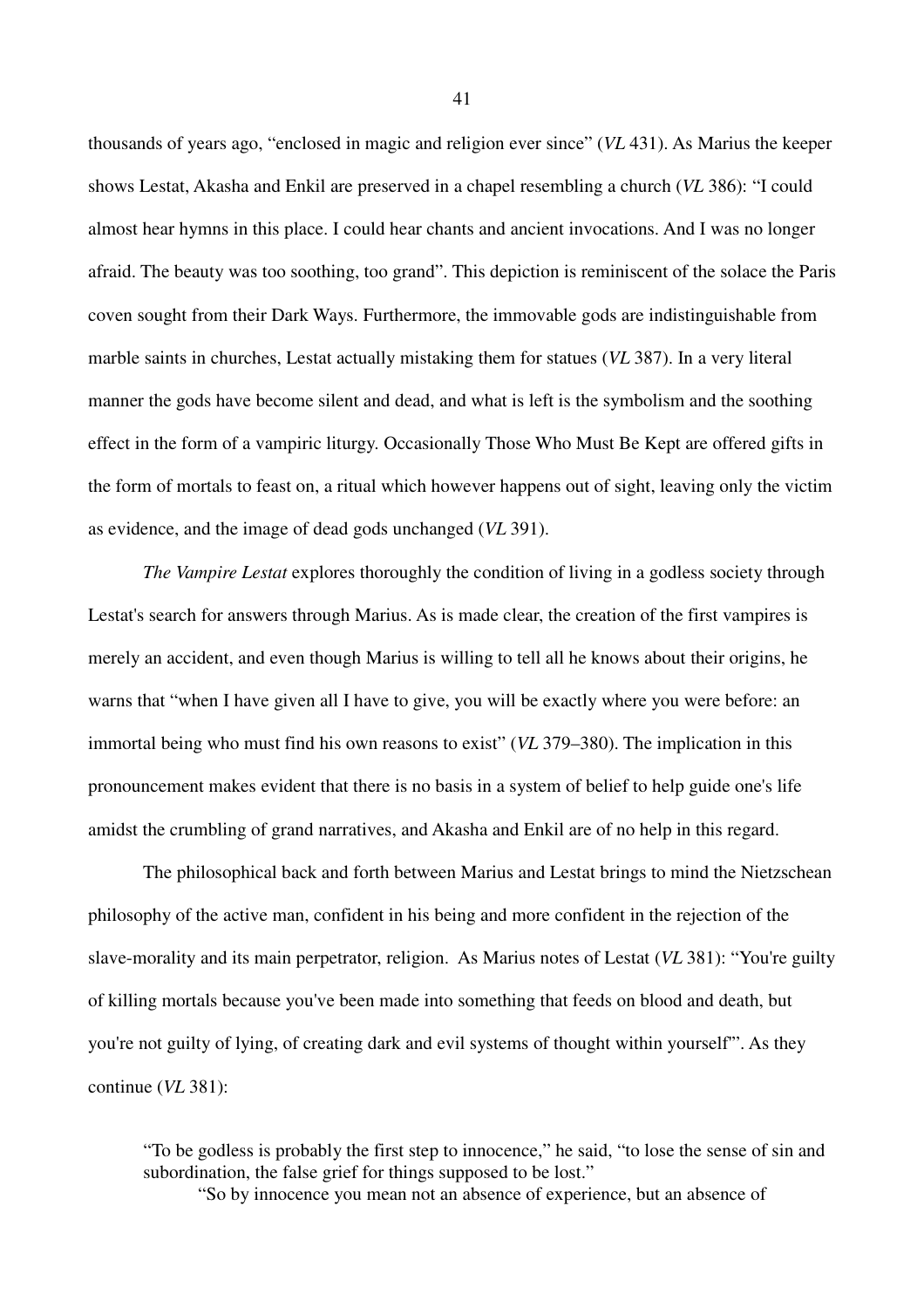illusions."

"An absence of need for illusions," he said. "A love of and respect for what is right before your eyes."

To live with the framework of religion and the accompanying metaphysical assumptions is seen as an error, an illusion to be discarded in favor of the actual, the real.

In *The Vampire Chronicles*, the question of nihilism is approached through the exploration of knowledge and illusion, as exemplified by the mythologized "gods" in Those Who Must Be Kept. The connection between Those Who Must Be Kept and grand narratives is explored further through the mythology presented in *The Queen of the Damned.* The title refers to Akasha, a queen from the area later known as Egypt, who became the first of the vampires, and acts as the starting point for the mythology and worship of the aforementioned "vampire religion". In *The Queen of the Damned*, Akasha can be seen as the harbinger of her own grand narrative she hopes to impose on the world, and is subsequently also cast as the villain. In this respect, *The Queen of the Damned* deals with the culmination of the nihilistic strand begun in *Interview with the Vampire*, brought to its conclusion.

One of the first encounters with Akasha in *The Queen of the Damned* sees Akasha described as white and statue-like, "like the Blessed Virgin Mary in the Catholic church" (*QT* 54). The description evokes Akasha's mission that becomes the central conflict in *The Queen of the Damned*, which is to rid the world of "famine and deprivation and ceaseless violence" (*QT* 236) through a plan that is later revealed as the mass killing of nearly every human male on the planet. Akasha however frames her actions inside a religious, and more specifically a Christian thematic (*QT* 235– 6):

Don't you see? There has been a design to all of it – your coming, my waking. For now the hopes of the millennia can be realized at last. Look on the little town below, and on this ruined castle. This could be Bethlehem, my prince, my savior. And together we shall realize all the world's most enduring dreams."

As is mentioned before, Akasha intends to "make the myths of the world real" (*QT* 240), which can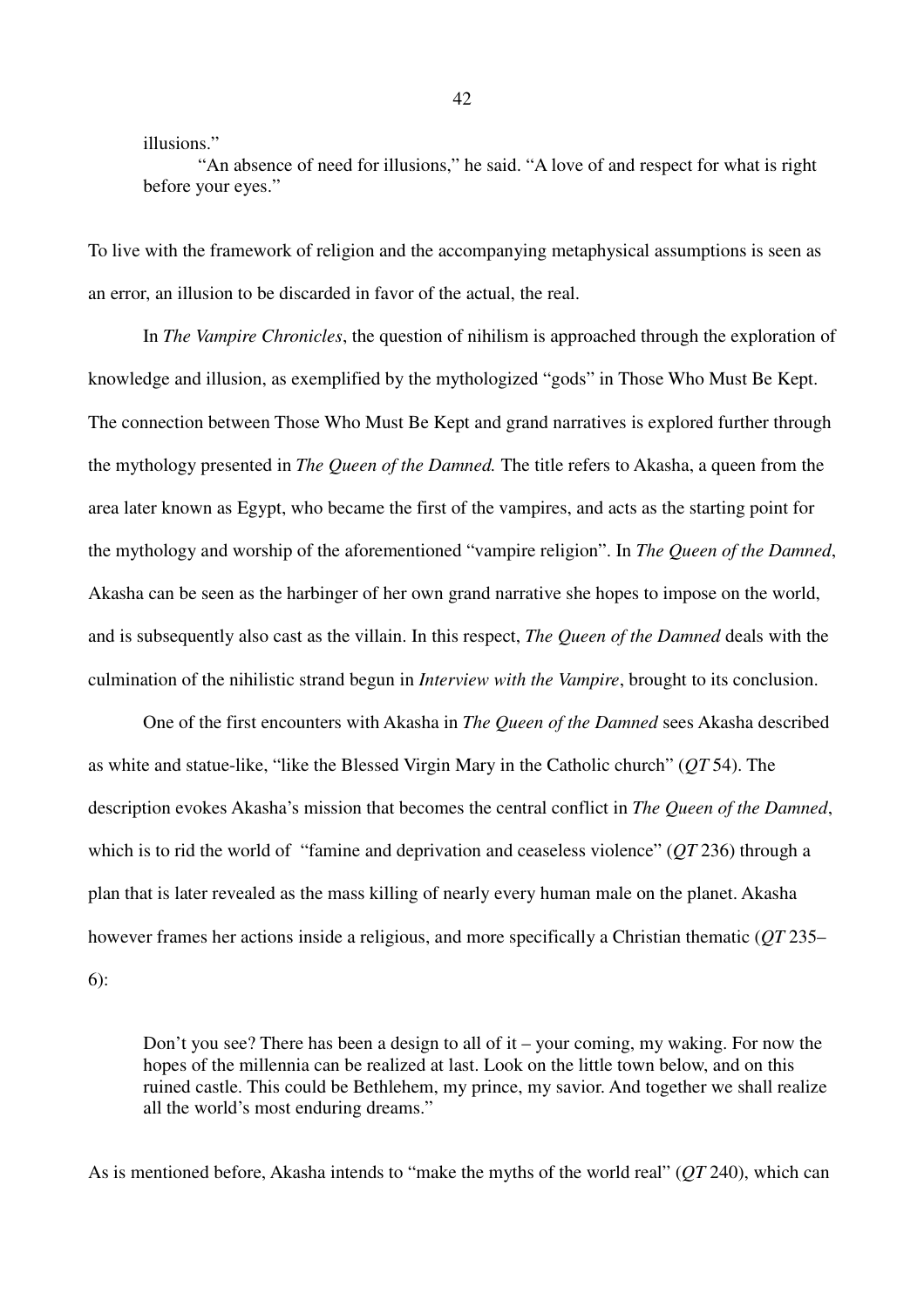be construed in the thematic of postmodernity as reclaiming the grand narrative of religion, and imposing it on the population of the world. With the help of Lestat, Akasha intends to make "all the religions of the world... to sing [of them]" (*QT* 239). In this respect, Akasha is at odds with the rest of the vampires and their ideology, as evidenced in the underlying nihilism of many.

In the telling of the origin of Akasha, there is a sequence in which her creation of a grand narrative to explain the world to her is outlined. In the internal mythos of *The Vampire Chronicles*, the existence of spirits is real, and these spirits are what ultimately turn Akasha into the first vampire. Akasha, however, pursues knowledge of the afterlife and the gods of Egypt, and seeks answers from witches controlling the spirits, answers which do not satisfy her (*QT* 308):

But it was too late. Something had happened to the Queen which was irrevocable. She had seen two pieces of evidence as to the power of the spirits, and she had heard truth and nonsense, neither of which could compare to the beauty of the mythology of her gods which she had always forced herself to believe in. Yet the spirits were destroying her fragile faith. How would she ever escape the dark skepticism in her own soul if these demonstrations continued?

It is then mentioned that "all the illusions of this woman lay now in complete ruin", and "then her mind began to work, to do what it had always done – find some grand system to explain away what caused pain; some grand way to accommodate what she saw before her" (*QT* 308–9). The novel follows the queen's internal logic which presents a case of an individual confronting a threat to her worldview, and protecting it by constructing an explanatory grand narrative.

In general, the central conflict culminated in *The Queen of the Damned* can be described in terms of progress versus conservatism. Tellingly, faced with trusting in an old prophecy that foretells of a victory over Akasha, the vampires on the opposing side ask themselves (*QT* 348): "What can prophecy mean now . . . ? . . . Do we fall into the same errors that ensnare the Mother? The past may instruct us. But it won't save us". In this is evident the progressive tenor in the novel's protagonists. However, Akasha's reaction is not to succumb to a new world view, but rather as mentioned before, to construct a grand narrative around the cult of the blood drinkers. At its core,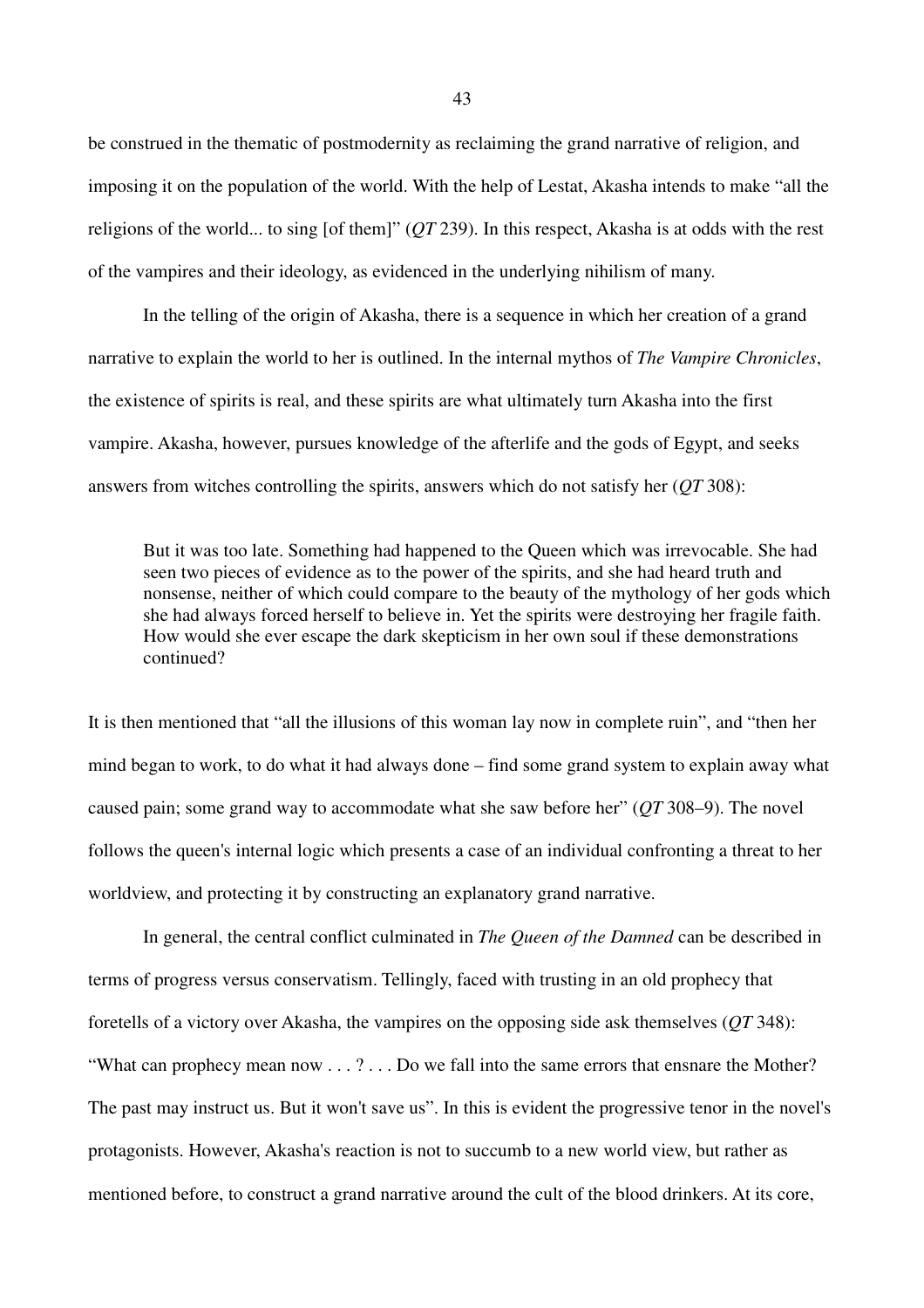*The Queen of the Damned* is an exploration of the relationship between the comforting effect of the grand narrative of religion and of old myths, and its opposing progressive forces driven by nihilistic impulses.

The general view of religion in *The Queen of the Damned* is negative, evident in Akasha's depiction as the tyrannical villain. Furthermore, of Akasha's cult it is mentioned that "they took upon themselves the identity of Osiris and Isis, and darkened those old myths to suit themselves" (*QT* 380). Religion in this respect is equated into the selfish goals of its founders, instead of being treated as the result of genuine revelation. Lestat and Akasha are portrayed by the latter to their followers as "the miracle . . . the Mother and her Angel", eliciting condemnation from Lestat (*QT*  278): "Akasha, this is a lie, a terrible lie. And the evil sown here will flourish for a century". Religion is in no uncertain terms treated as a metaphorical seed of evil.

Ultimately then, the conflict in *The Queen of the Damned* stems from Akasha's intention of creating "a new religion, a new revelation, a new wave of superstition and sacrifice and death" (*QT*  408). The queen's motivation stems from despair, and the desire to "make meaning" through religion purely because there is none (*QT* 300). It is mentioned that Akasha has "no true morality, no true system of ethics to govern the things which she did" (*QT* 300), further underlining the Nietzschean theme that sovereign individuals and not the reactive forces of religion should be responsible in the valuation of moral matters.

As can be seen, the broad thematic in *The Vampire Chronicles* espouses the viewpoint of nihilism in regards to a grand narrative of religion, and this thematic is brought to a conclusion with Akasha in *The Queen of the Damned*. The overall depiction of religion is negative, and the underlying ontological base for the world of *The Vampire Chronicles* is constructed in a realist manner. Regarding the existence of spirits, the vampire Maharet suspects them to have "a scientific nature", and that they are "no more magical than electricity or radio waves, or quarks or atoms, or voices over the telephone–the things that seemed supernatural only two hundred years ago" (*QT*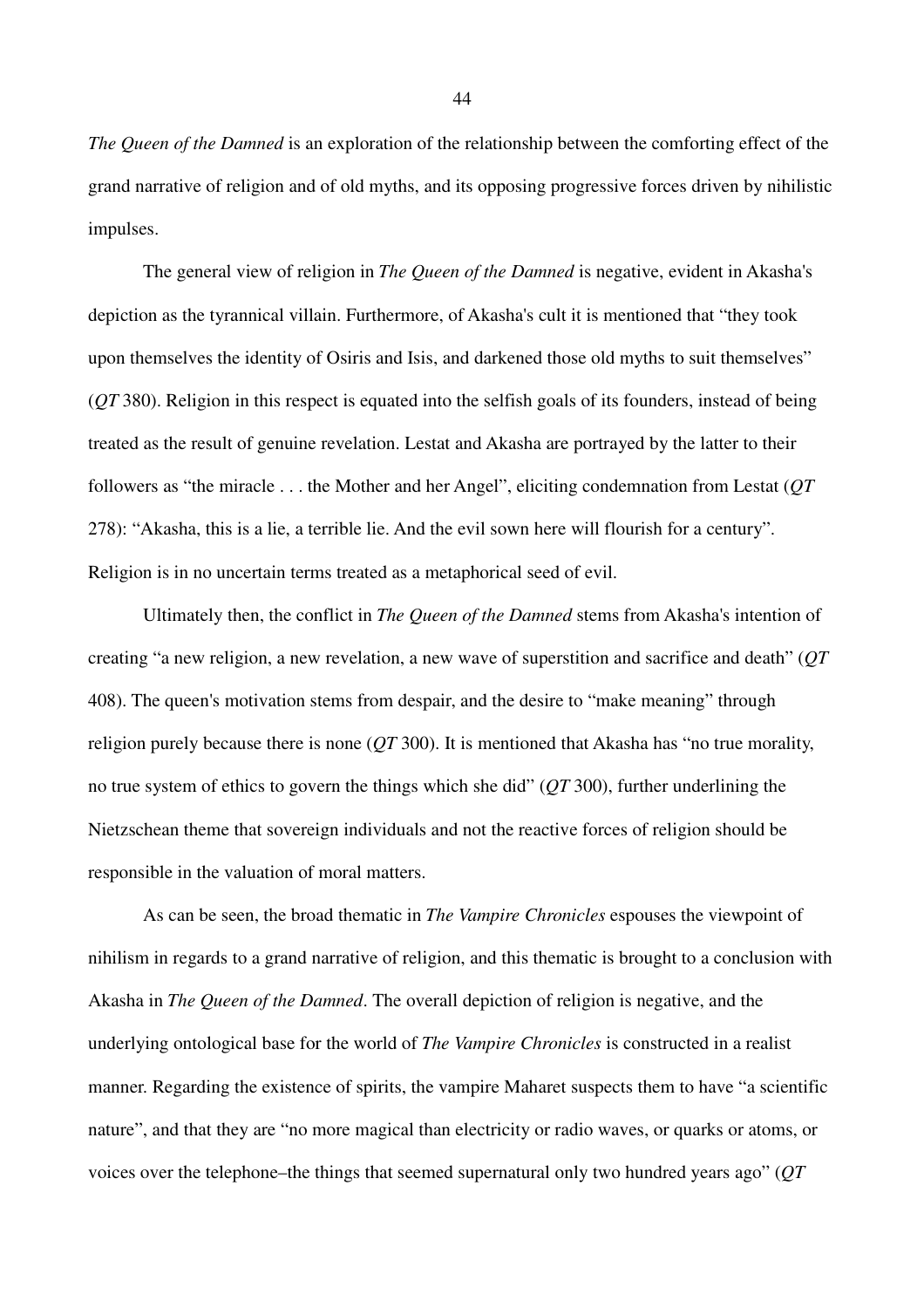280–1). In this respect, the novels continue to embody the postmodern ethos.

## **4.4 Individualism in the Void of Values**

One term that could be used to summarize the driving force behind the postmodern vampire is individualism, which can be seen as interwoven with the issue of nihilism. The myriad vampire characters through their very nature all exhibit and strive towards a form of individualism in elevating themselves above the spell of grand narratives. The hard individualism of the vampire character is manifested in their very nature, an issue explored in *Interview with the Vampire* (*IV* 92): "'Vampires are killers,' he said now. 'Predators. Whose all-seeing eyes were meant to give them detachment. The ability to see a human life in its entirety, not with any mawkish sorrow but with a thrilling satisfaction in being the end of that life, in having a hand in the divine plan'". This statement cuts through to the essence of the vampire as elevated above normal human herds, with the vampire being in itself the prime mover of his existence. The vampire, capable of the same influence as God is then also the originator of values, ascending to God's place.

In *The Vampire Chronicles* there is also evident a strand of individualism that displays it as the outgrowth of a drive away from the values of community. As noted in the theory section, this is a typical characteristic of the postmodern impulse of individualism. The individualism in the rejection of religion and community by the vampire characters will be examined in this section.

The character of Lestat in *Interview with the Vampire* is described as displaying such individualism, as he clearly sees his vampirism as a gift that he must relish at the expense of others, manifested in the detachment from the community. To his dying father he yells (*IV* 42): "Why don't you die and leave me and my bankroll in peace!'". In Lestat the strong dislike of his father can be construed as forsaking the semblance of a family unit in favor of individual ambitions. This drive is further manifested in Lestat seeing Louis only as an instrument that enables him to live in the plantation in relative affluence (*IV* 37), and to enjoy material pleasures instead of the emotional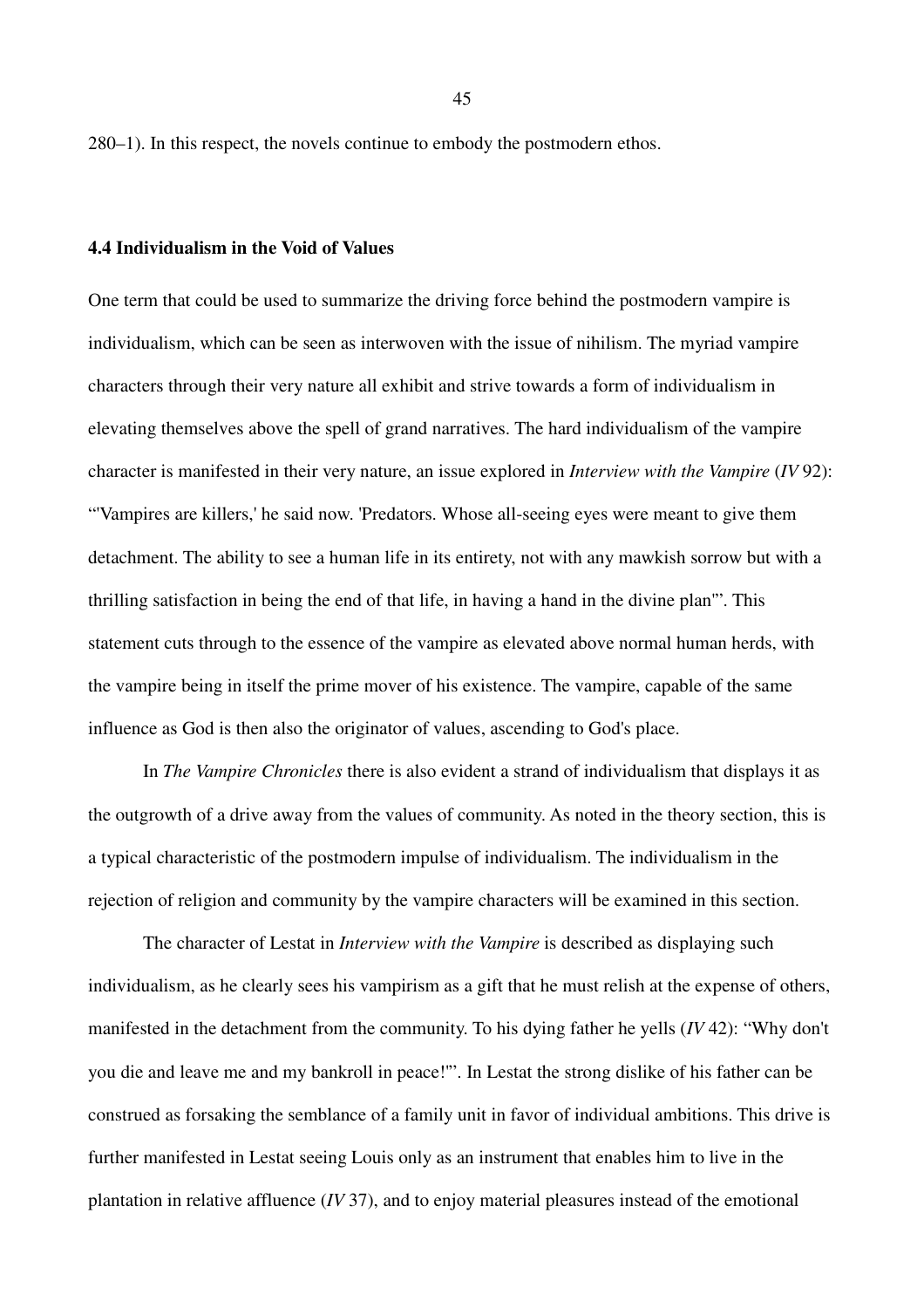support gained from communal values.

An individualistic mindset can be detected in Louis as well, as in the novel he refused to entertain the notion that his brother could have been having religious visions, embodying individualism as a threat not only to communal values, but also the values provided by a grand narrative of religion. As Louis remarks (*IV* 16): "But to stand in the presence of a saint . . . To believe that the saint has seen a vision. No, it's egotism, our refusal to believe it could occur in our midst". As his refusal to believe in his brother's religious visions set in motion the chain of events that killed the brother and led to Louis choosing vampirism, his egotism could be seen as the cause of this development. In this respect, individualism is tied both to the rejection of the community and the religious values provided by it.

*Interview with the Vampire* lays out its own vision of a world in which egotistic individualism can be construed as an attack on religious values. This becomes evident when it is revealed that not even a priest is convinced that Louis's brother had seen visions. This can be construed as an example of individualism encroaching upon the territory of the church and religion, enforcing the notion that Louis is, ironically, not alone in his drive towards greater individualism, and not even the institution of church is free from this development.

As noted in section 3.7, individualism should not be expressly written off as 'bad' in itself, that is, linked with egotism or narcissism. However, as is evident in *Interview with the Vampire*, there is a certain sense of wariness when the novel considers the notion of individualism, for the tragic consequences are caused by people "choosing vampirism", and in extension an ultimate culmination of individualism. Vampirism as perhaps the most extreme form of individualism is volatile, to say the least, for it involves not only a person constructing his own, often radical sense of morality, but also doing so at the expense of others, mainly their victims. Louis also leaves behind what is left of his family, and rejects the role that is naturally ascribed to him as the provider, and this byproduct of individualism is also manifested in Lestat's rejection of the family unit. These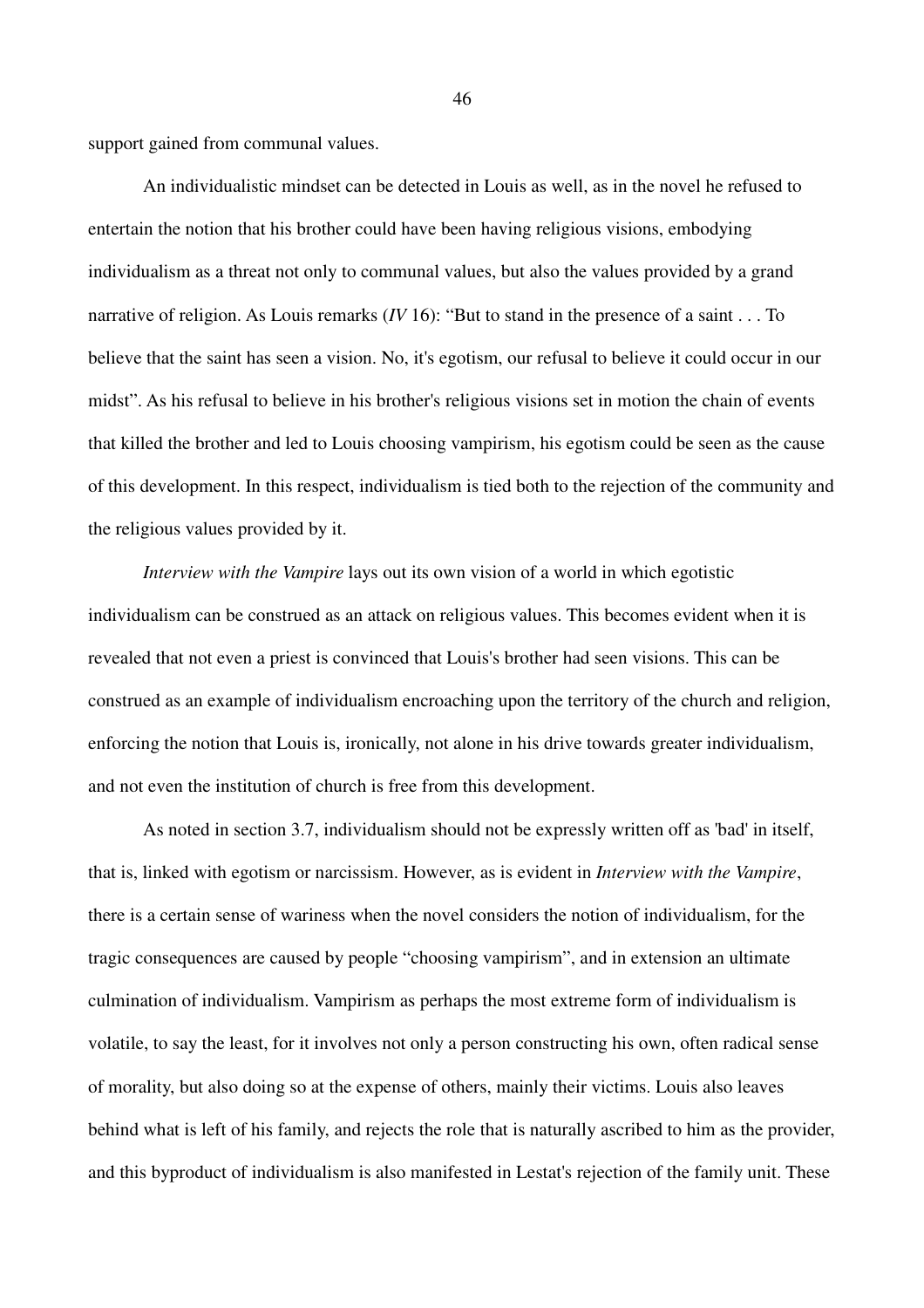developments echo Beck & Beck-Gernsheim's formulation of the aforementioned turn to morality in which value propositions are not dictated by the community (2002, 4), for in the drive towards greater individualism the subject has turned inwards.

In *Interview with the Vampire* and in postmodernity in general, individualism is an issue dovetailing nihilism, for as was mentioned in regard to the postmodern individual's confusion regarding moral choices, a grand narrative or a social group does no longer offer the choice of ready-made values for one's choosing. In the novel this is reflected in Armand's exclamation to Louis (*IV* 258):

Children of Satan! Children of God! Is this the only question you bring to me, is this the only power that obsesses you, so that you must make us gods and devils yourself when the only power that exists is inside ourselves? How could you believe in these old fantastical lies, these myths, these emblems of the supernatural?'

One can read in Armand's monologue the admonishment of *any* grand narratives, opting instead in a way typical of postmodernity to place emphasis on the power of the individual instead of the solace and explanatory power provided by institutions of religion. As revealed later in *The Vampire Lestat*, this attitude originates from the protagonist Lestat, who convinces Armand's coven to disband and abandon the worship of the Dark Ways, the pseudo-Christian cult. In Lestat, however, this kind of elevation of the individual human spirit above a grand narrative is also hinted at in *Interview with the Vampire*, with Lestat replying to Louis's queries of God and Satan by exclaiming "I am the devil" (*IV* 42). Later, Louis compares Lestat's appeal to that of Christ with Louis himself being the disciple (*IV* 299), in part creating an image of Lestat as embodying the central place in the development towards greater individualism above any grand narrative. With the individual metaphorically taking the place of both the figures of God and the Devil, it is evident that the nihilistic impulse of rejecting religion is intertwined with promoting oneself as the originator of values, and thus also greater individualism.

The theme of individualism as a result of secularization and the abandonment of religious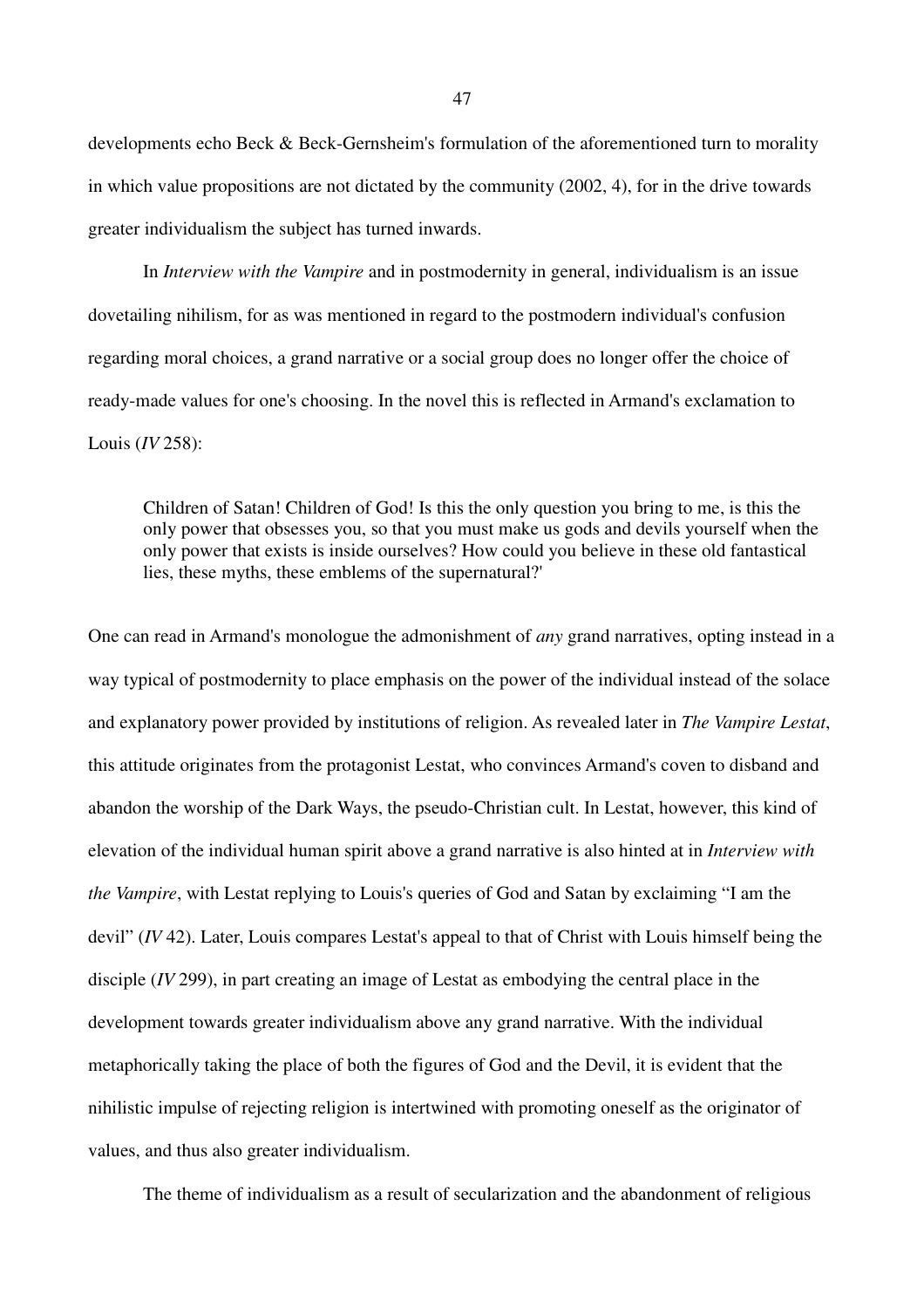values is further explored in *The Vampire Lestat*, as Marius remarks to Lestat (*VL* 382):

"The common people of those days," he said, "still believed in religion, just as they do now. And for them it was custom, superstition, elemental magic, the use of ceremonies whose origins were lost in antiquity, just as it is today. But the world of those who *originated* ideas – those who ruled and advanced the course of history – was a godless and hopelessly sophisticated world like that of Europe in this day and age."

The division between the secular and the religious continues the theme begun in *Interview with the Vampire*. Moreover, in *The Vampire Lestat*, Marius's remarks echo more explicitly Nietzsche's philosophy of elevating humans above grand narratives. This becomes manifested in Marius's division between classes of people on the opposing sides of an ideological divide, a division not yet made explicit in *Interview with the Vampire*.

Throughout *The Vampire Chronicles*, the issue of reactive and active forces can be seen implicitly underlining the overarching plot, beginning with Louis's transformation from a reactive human – a man of God – into a vampire who has finally become a mirror image of Lestat. As mentioned before, the division is made explicit later by Marius. The vampires by their nature are manifestations of Prometheus, stealing fire from the gods in defiance (*VL* 89, 295); a figure reminiscent of the Overman. The affirmation of the power of this new, active man as an embodiment of an individual rising above the herd is evidenced in the novels with Lestat advising other vampires to "know your nature, kill, be what you are" (*IV* 121). At the heart of *Interview with the Vampire* is the question of accepting one's vampiric nature, a question explored through the internal conflict in Louis. As mentioned before, according to Nietzsche, there is a paralogism in expecting a force to separate itself from its effects, similarly as there is no return to mortality or morality for the vampires.

The death of God in the trilogy's conclusion is also literal and figurative, with Akasha as the head of the "vampire religion" vanquished, and her former follower in Marius extolling the freedom from worship (*QT* 430). *The Vampire Chronicles* convey the message of transcending the narcotic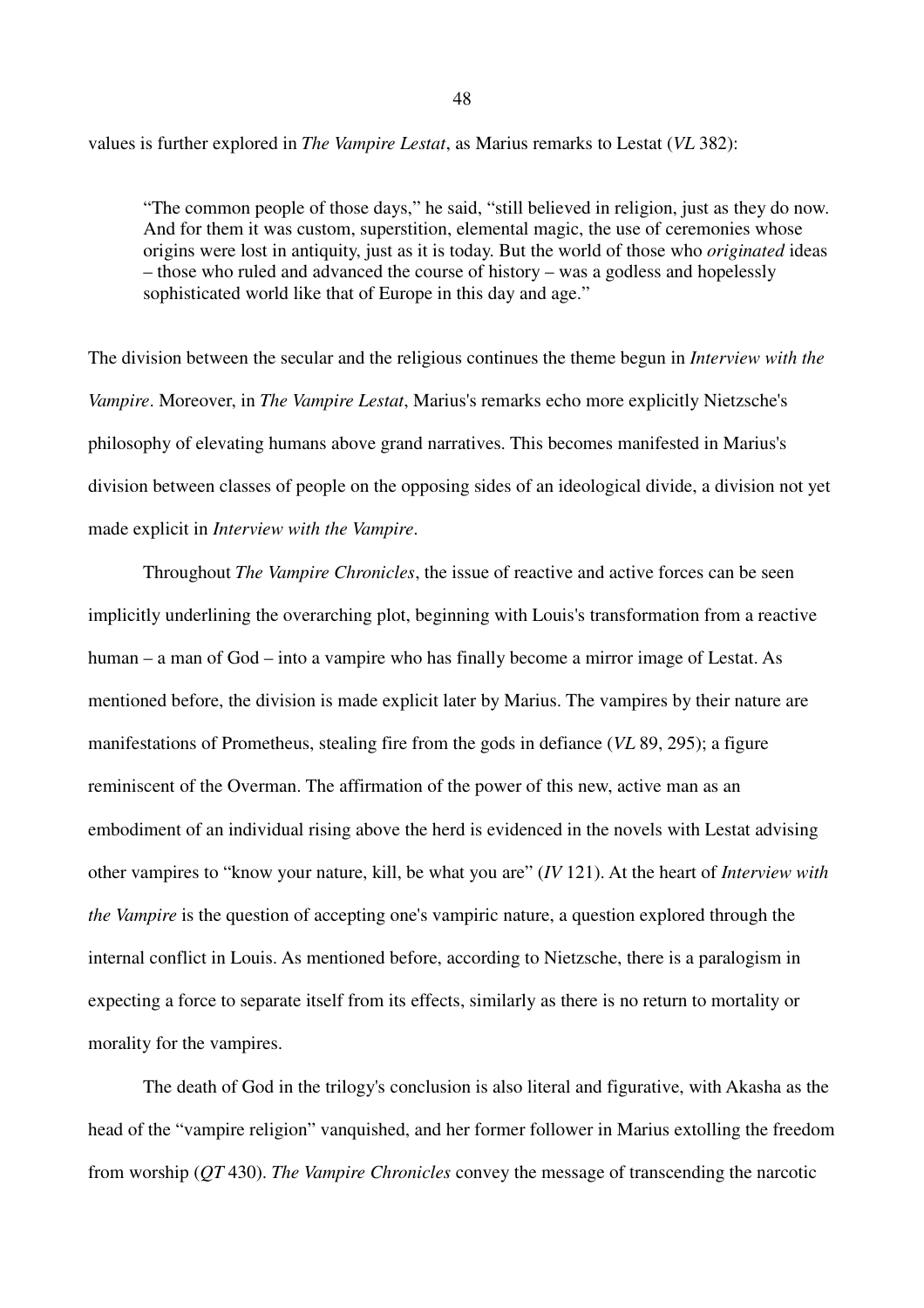effect of religion, and installs the superhuman vampire character as the prime individual capable of this transcendence.

Relevant to the analysis of *The Vampire Chronicles* is also to note the prominence of art and aesthetics that Nietzsche incorporates into his philosophy, for it further underlines the place of the vampire as transcending God as the image of the Overman, and thus also the extreme individualism. In the protagonist Lestat, aesthetics is an integral part of what could be described as the postmodern ethos regarding the world and morality. As he mentions in *The Vampire Lestat* (*VL* 143): "There was meaning in the world, yes, and laws and inevitability, but they had only to do with the aesthetic". This is further developed in *The Queen of the Damned* (*QT* 10):

We live in a world of accidents finally, in which only aesthetic principles have a consistency of which we can be sure. Right and wrong we will struggle with forever, striving to create and maintain an ethical balance; but the shimmer of summer rain under the street lamps or the great flashing artillery against a night sky – such brutal beauty is beyond dispute.

"The world of accidents" in question implies a world without an underlying reason, which is lost through the death of God. Thus it is impossible to infer an ethically responsible choice from the world as it is, creating the need, similarly to Nietzsche, to look only to aesthetic principles to construct a meaning for guidance.

The seeds of this vision of conferring reason from aesthetics are also explored earlier in *Interview with the Vampire*, after Louis loses the last vestiges of his humanity with the death of Claudia. On his last night in Paris he tellingly goes to the Louvre in search of "some transcendent pleasure that would obliterate pain" (*IV* 344). However, the significance of art had changed for Louis (*IV* 344): "Before, all art had held for me the promise of a deeper understanding of the human heart. Now the human heart meant nothing". However, after this night, Louis travels the world for years in "pursuit of art" (*IV* 346), suggesting that art has not lost its meaning completely, but rather taken on a new one, divorced from the human heart. It is now functioning as something that provides a semblance of meaning for Louis as the image of the Overman, finally shedding his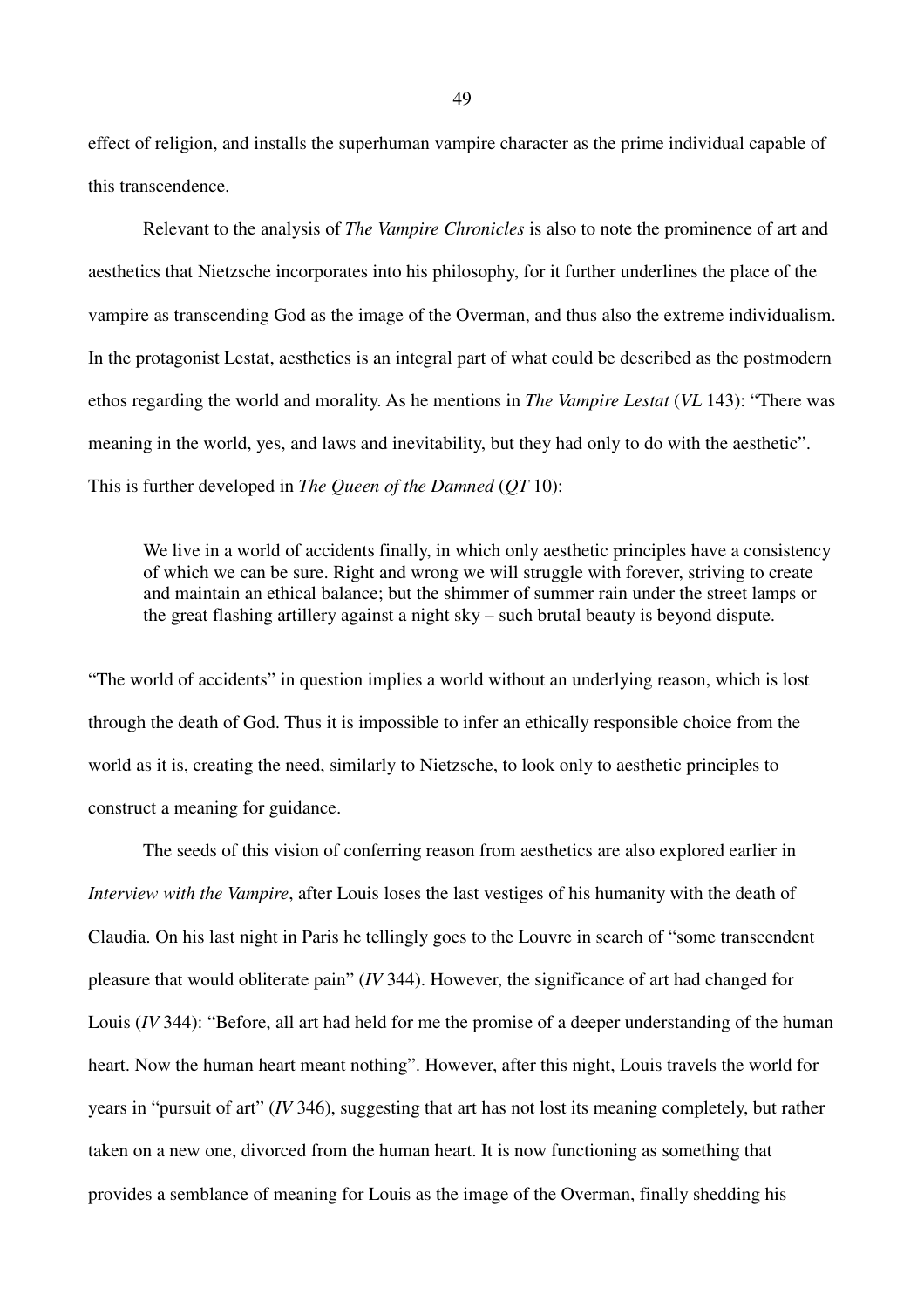mortal concerns and false notions of morality. This is a completion of the novel's overarching drive towards ultimate individualism.

#### **4.5 Identity Construction and Individualism through Mass Media**

Regarding identity construction and individualism in *The Vampire Lestat*, the background plot of the novel concerns Lestat joining a rock band called "Satan's Night Out" (*VL* 5). The rock band and the image of a vampire singer as its front man is eventually used as a cover for Lestat to appear openly in the world of humans and essentially hide in plain sight, much in the same way as in The Theatre of the Vampires. *The Vampire Lestat* explores individualism through the issue of identity construction through these performance acts in a mass medium. In addition, mass media in the novels is seen as intensifying the process of identity construction by offering models for the characters to emulate.

Lestat mentions the force which compelled him eventually to literally rise into the  $20<sup>th</sup>$ century, and there is an emphasis on mass media in its different forms (*VL* 4):

I'm referring here to the voices of radios, of course, and phonographs and later television machines. I heard the radios in the cars that passed in the streets of the old Garden District near the place where I lay. I heard the phonographs and TVs from the houses that surrounded mine.

It is noted that Lestat at first absorbs the voices, but later starts to "remember" what he is hearing, the entertainment programs, news broadcasts and the lyrics of popular songs (*VL* 4). Later the sounds of the 20<sup>th</sup> century produce an awakening in Lestat (*VL* 5):

Then a self-consciousness developed in me. I realized I was no longer dreaming. I was thinking about what I heard. I was wide awake. I was lying in the ground and I was starved for living blood. I started to believe that maybe all the old wounds I'd sustained had been healed by now. Maybe my strength had come back.

Mass media can be seen as the constituting factor in helping develop a consciousness and thus an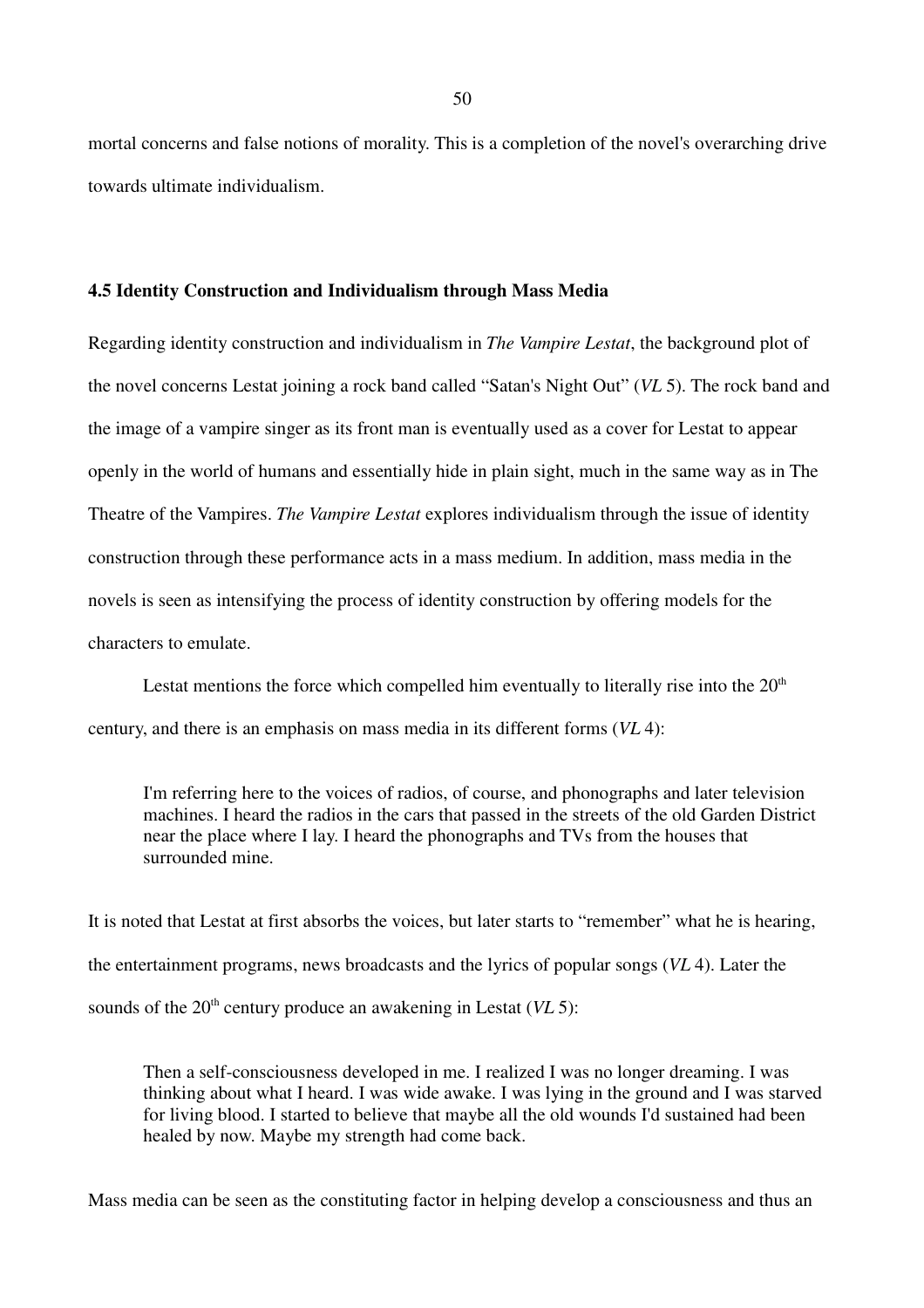identity in Lestat, resulting in his rebirth into the  $20<sup>th</sup>$  century. The other component in this process is the power of rock music which had enchanted Lestat, "the way the singers could scream of good and evil, proclaim themselves angels or devils" (*VL* 5). In this depiction is evident the aforementioned elevation of the individual. Similarly in *The Queen of the Damned*, it is mentioned that "Lestat had used the distortions of media to disguise himself so perfectly as another mortal rock singer trying to appear a god" (*QT* 22). In the novels, through the depiction of vampires as performers it is made known that they can occupy subject positions in a very large spectrum, thus creating the possibility for them as individuals to craft a biography through imitating models from popular culture.

Vampires as the representations of postmodern individuals are intricately tied to the workings of mass media, and many of the characters besides Lestat seem to also be drawn in some way or another to especially television. Armand is described as "enthralled" by anything with blue skies, along with other television programming: "news programs, prime time series, documentaries, and finally every film, regardless of merit, ever taped" (*QT* 87). There are also other old vampires such as Pandora who are described as addicted to television, rarely moving away from the screen (*QT* 420), functioning as examples of the peculiar hold that television is described as having over the vampires. Of Khayman, a vampire thousands of years old it is mentioned how "[h]e also liked television – the entire electric process of it, with its tiny bits of light. How soothing was to have the company of television, the intimacy with so many artfully painted faces speaking to you in friendship from the glowing screen" (*QT* 109–110). The intimacy described reflects Richard Sennett's claim of TV functioning as an intimate, personal experience, amplified in the novel by the thousand year solitude of the receiver of the images. The image of Sennett's "passive witness" (1976, 283) is exemplified in the character of Khayman who finds a connection with the "painted faces" of people through television, while in reality this happens in complete isolation from not only the human race, but other vampires as well. Television is a functioning paradox in connecting to and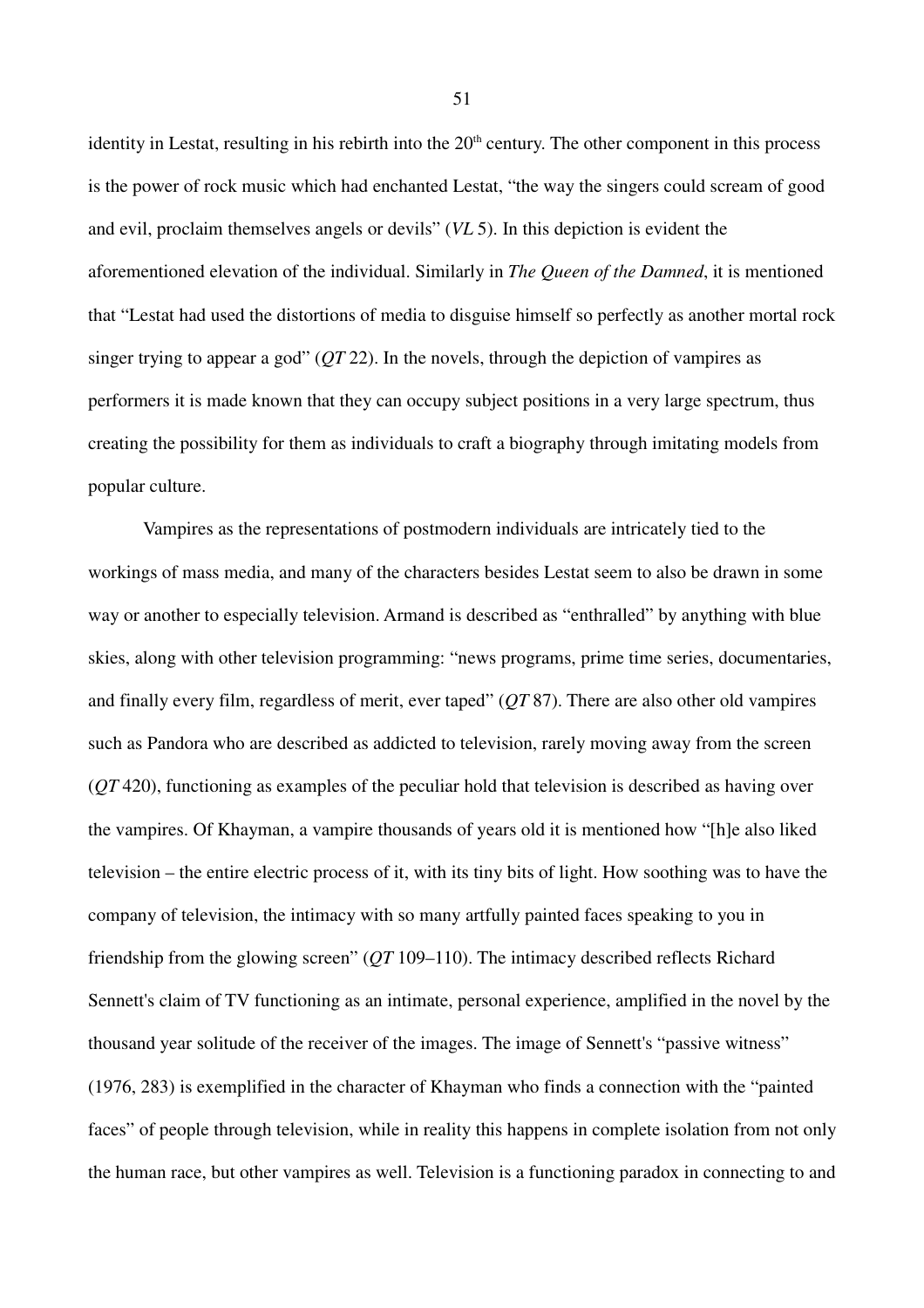disconnecting from the world, creating a model of postmodern individualism as isolation from the community.

In *The Queen of the Damned*, the near mythical pair of the first vampires, Akasha and Enkil, are after thousands of years frozen as statues, and hidden away with their caretaker Marius to keep watch of their shrine. The novel in this setting rather interestingly intermingles religious imagery with the technology of the mass media, combining the images of a place of worship and the place of media consumption. As is mentioned of Marius's actions when trying to elicit a reaction from Those Who Must Be Kept (*QT* 21):

Long ago, he'd set the satellite dish on the slope above the roof to bring them broadcasts all over the world. A tiny computer device changed the channel each hour. For years, they'd stared expressionless as the images and colors shifted before their lifeless eyes. Had there been the slightest flicker when they heard Lestat's voice, or saw their very own image? Or heard their own names sung as if in a hymn?

Well, he would soon find out. He would play the video cassette for them. He would study their frozen, gleaming faces for something – anything – besides the mere reflection of the light.

Marius is responsible for a ritualistic maintenance which includes not only placing fresh coals and incense in a brazier, but also maintaining the television feed along with other electrical systems (*QT*  22), evoking the peculiar fusion of progress and myth. Similarly to Lestat, mass media is used in the hopes of producing an awakening in the consciousness of Akasha and Enkil, promoting the role of media in an almost literal identity construction.

Akasha and Enkil are described as the pinnacle of passive witnesses, as images from all over the world are beamed through to them with the help of satellite dishes and VCRs. Not only are the seemingly dead Gods serving as the image of the passive consumers of a stream of media, but the juxtaposition between worship and media consumption serves to elevate the latter into a pseudoreligious activity in itself, serving to promulgate postmodernity's ideology of an individualized identity that is introverted and passive with regard to the community.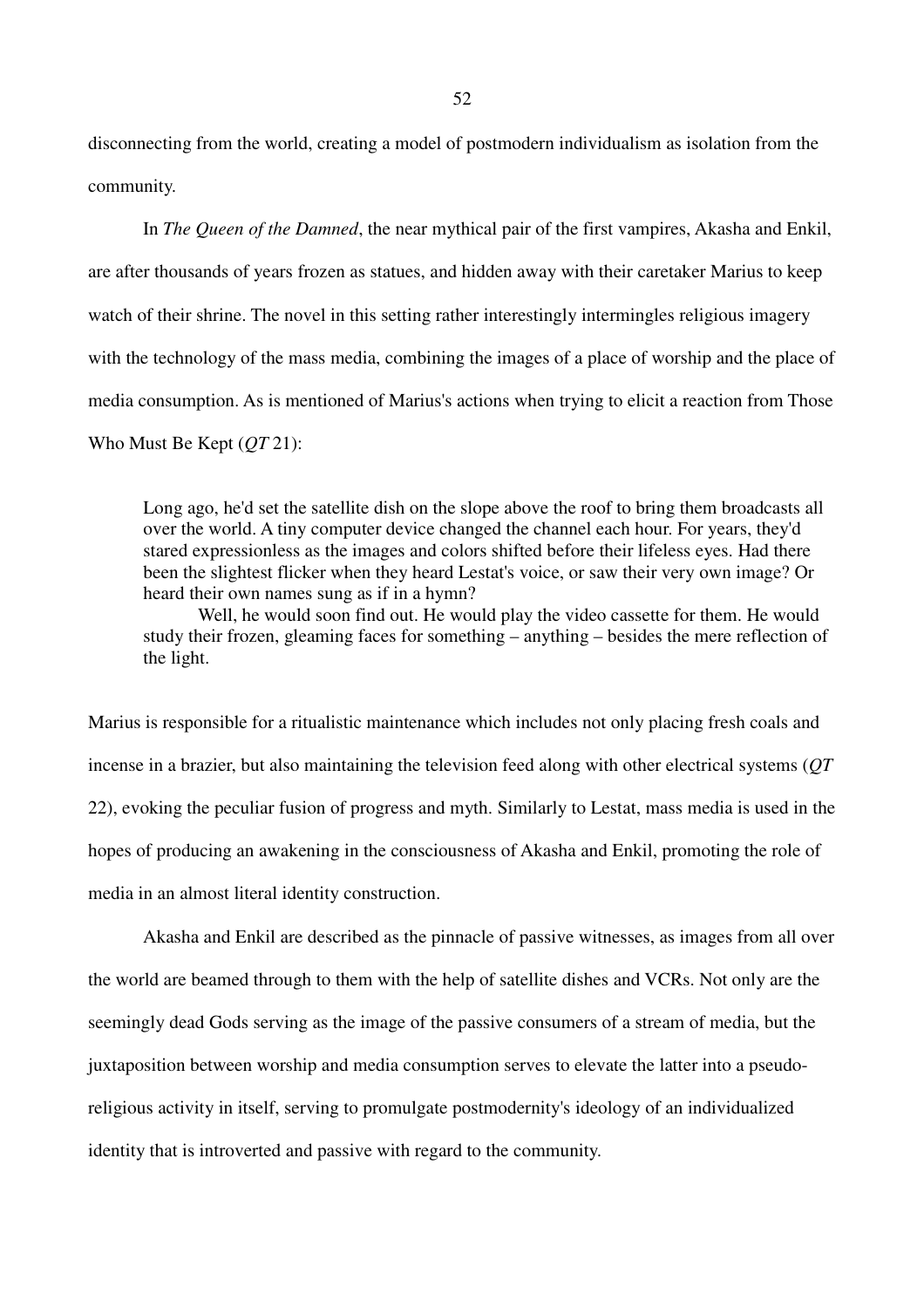#### **4.6 The Narcissistic Vampire**

As shown in the theory section 3.7, narcissism could be viewed as the byproduct of the larger, overarching drive towards greater individualism, and thus one of the symptoms of postmodernity. The image of a modern day Narcissus is first evoked in Lestat in *Interview with a Vampire*, when the plantation slaves begin to suspect that Lestat and Louis are in fact vampires. Adding to this crisis, Lestat's father is dying at the same time while Lestat himself is obsessively concentrated on filing his nails. As Lestat's father is taking his last breaths and begging for forgiveness from his son, Lestat merely "sat with his legs crossed, filing and filing, one eyebrow arched, his attention on his perfect nails" (*IV* 59). Possessed with his own image, Lestat is oblivious to everything around him, evidencing now a literal turning away from his family because of the narcissistic impulse.

In *The Queen of the Damned*, the theme of narcissism is very heavily underlined and developed in Lestat's enterprise of becoming a rock star (*QT* 4):

The taste of mortal recognition was too seductive – the record albums in the windows, the fans leaping and clapping in front of the stage. Never mind that they didn't really believe I was a vampire; for that moment we were together. They were calling my name!

As an onlooker describes Lestat's stage performance in the novel (*QT* 203): "God, how he loved it! There was not the slightest pretense. He was bathed in the adoration he was receiving. He was soaking it up as if it were blood". Furthermore, in *The Vampire Lestat*, it is noted how Lestat describes the attention of Paris theatergoers as embraces while he is on stage (*VL* 67). The theme of performing and taking in the adoration of the crowd, evidencing narcissism, underlines the novels, and it is described as one the defining traits of the protagonist Lestat.

Narcissism resulting from a personality disorder is also underlined through the complicated relationship between Lestat and his mother, Gabrielle. She is described by Lestat as a self-absorbed person (*VL* 37):

I was twenty and I couldn't read or write more than a few prayers and my name. I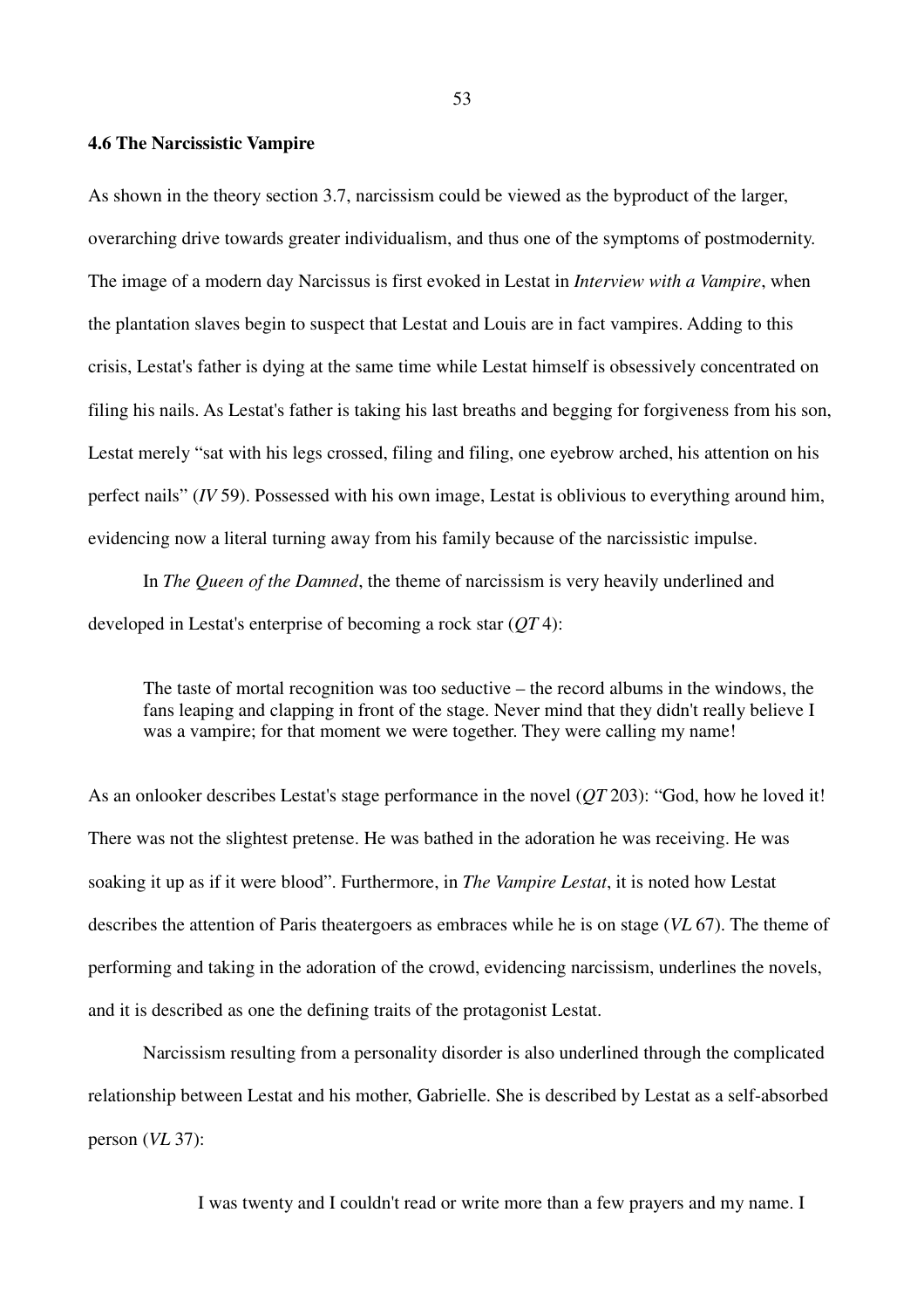hated the sight of her books; I hated her absorption in them.

And in some vague way, I hated the fact that only extreme pain in me could ever wring from her the slightest warmth or interest.

In this respect, Lestat's family configuration conforms to a one in which there is a "combination of parental coldness, extremely high expectations, and harsh demands", leading to "the child's narcissistic self" (Horton, Bleau & Drwecki 2006, 351). It is also pointed out that narcissistic children "often occupy a pivotal point in their family structure, such as being the only child, or the only 'brilliant' child, or the one who is supposed to fulfill family aspirations" (Kernberg, quoted in Horton, Bleau & Drwecki 2006, 351). The emotional development of Lestat as revealed in the story of his origins follows closely the trajectory that Kernberg has outlined. As Lestat mentions (*VL* 35): "I alone put the fear of God into the servants or tenants by the time I was eighteen. I alone provided the food for us. And for some strange reason this gave me satisfaction". Lestat occupies the aforementioned "pivotal point" in the family structure by very much being the provider for the family despite his young age.

Similarly, Lestat's mother is seen as fulfilling her aspirations through Lestat, which as mentioned is one of the outlined underlying causes behind the development into a narcissistic individual in a psychological framework. As Lestat describes her mother (*VL* 62):

She said things I didn't understand then, about how when she would see me riding out to hunt, she felt some wondrous pleasure in it, and she felt that same pleasure when I angered everyone and thundered my questions at my father and brothers as to why we had to live the way we lived. She spoke in an almost eerie way of my being a secret part of her anatomy, of my being the organ for her which women do not really have. "You are the man in me," she said.

Earlier in the novel it is revealed that Gabrielle has had thoughts of "lying there and taking [men] one after another, and feeling some magnificent triumph in it, some absolute release without a thought of what happens to your father or your brothers, whether they are alive or dead" (*VL* 39). Lestat also outlines his desire for vengeance against his father and brothers (*VL* 38), manifesting the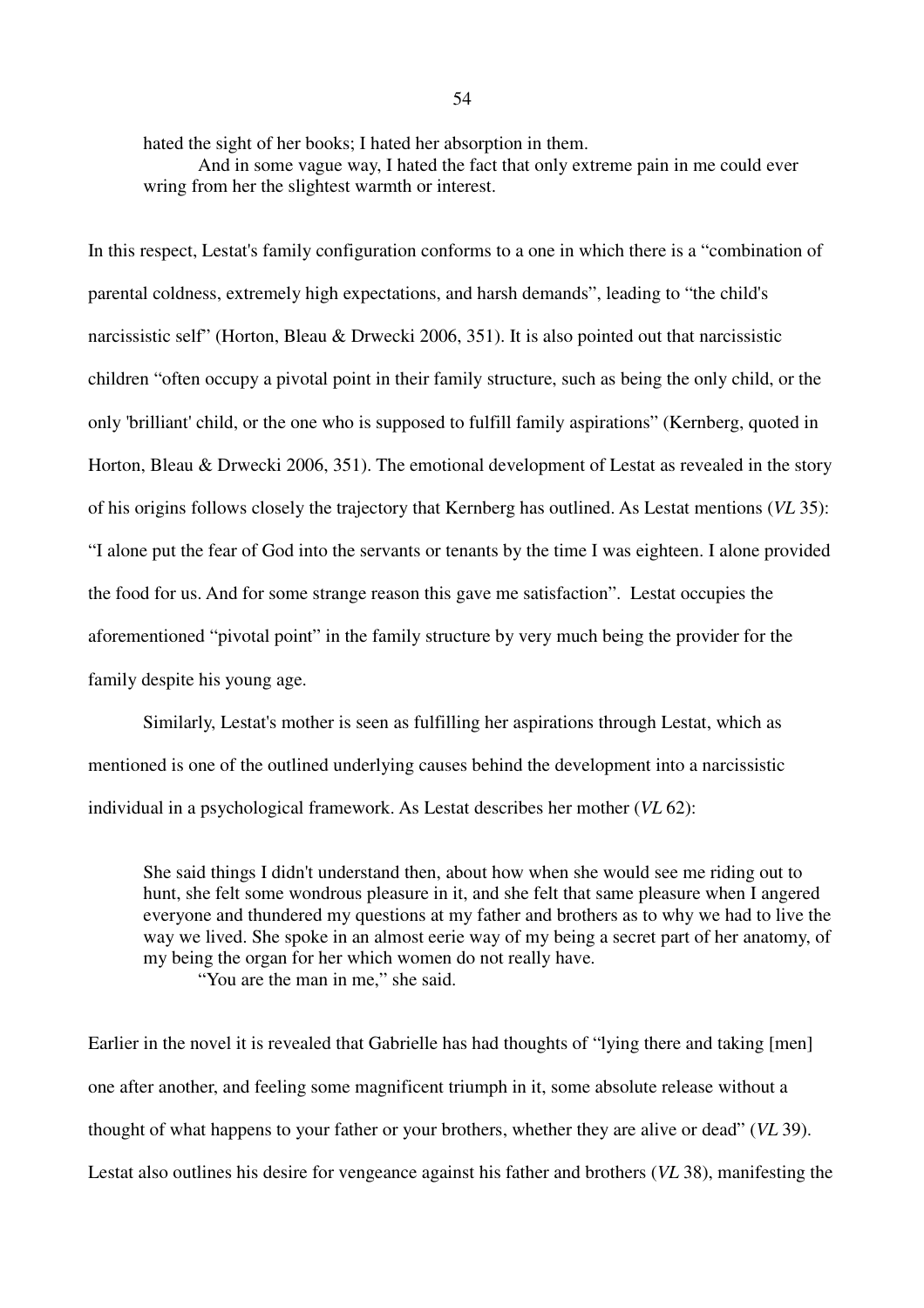dynamic in which Lestat ultimately takes his mother's place in the rebellion against the males in the family.

Lestat's place in the family thus emphasizes one classic view of the development of narcissistic traits, marking him out as the archetypal narcissist. These underlying causes are in the end brought to a conclusion in Lestat's later narcissistic endeavors in performance art. With these developments combined, Lestat's character is one depiction of a narcissistic individual in the postmodern age.

### **4.7 Cynicism**

Cynicism defined as the precursory disillusionment and distrust towards grand narratives is a theme explored in *The Vampire Lestat* through the vampire coven under the Les Innocents graveyard. They have formed their activity around a systematic worship in a cult-like setting. As mentioned before, the worship of the coven is in many instances likened to the actions of a church, and it functions as an authority, laying out edicts concerning certain actions by the vampires. As also mentioned, Lestat's aim is to disabuse the followers of their notions of there being a basis for such a worship, thus acting as the cynical voice against this system of belief, leading ultimately to its end. The opposing views become evident in the name under which the worship takes place, *Les Innocents*, evoking cynicism's counterpart of naivete and innocence. At the heart of *The Vampire Lestat* and to some degree *Interview with the Vampire*, there is a push and pull between cynicism and innocence. As was seen before, cynicism is also closely linked to nihilism. Both Lestat and Louis once put their faith in God, conferring at least a semblance of meaning into the world. The evolution of cynicism regarding that faith is a theme marking the first two novels especially.

Cynicism as a straightforward attack against the crumbling of grand narratives is presented in the *Interview with the Vampire* through Armand's micro-society of vampires living in the heart of Paris. Regarding the cynicism of the vampire actors in the Théâtre des Vampires, Armand remarks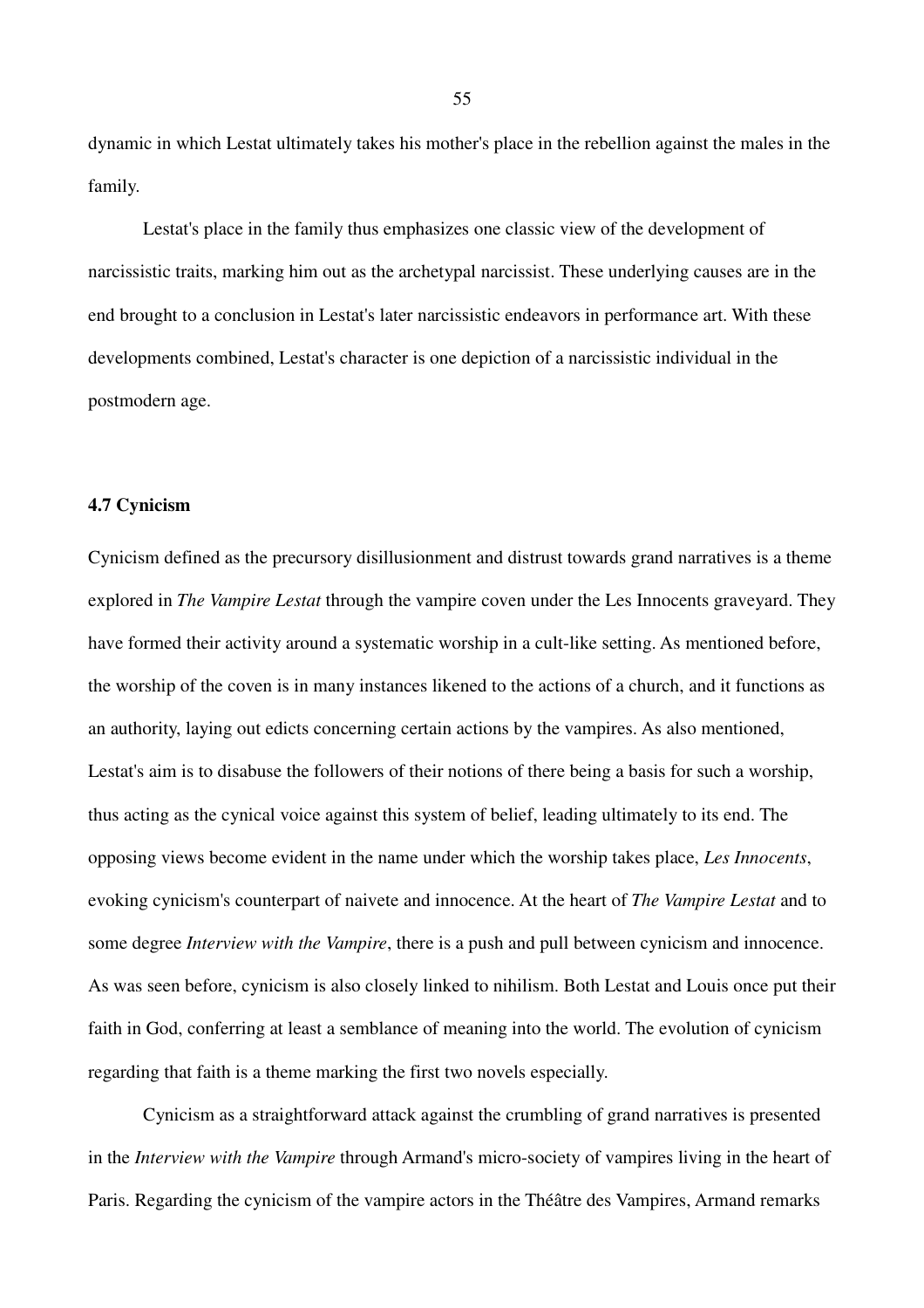to Louis (*IV* 310): "They reflect the age in cynicism which cannot comprehend the death of possibilities, fatuous sophisticated indulgence in the parody of the miraculous, decadence whose last refuge is self-ridicule, a mannered helplessness". Armand's monologue seems aimed at characters depicted as embodying the onslaught of postmodern cynicism and the dashing of Enlightenment hopes of progress. As opposed to Louis, the actors' cynicism is an attack, denigrating and mocking human life, and a resigning in the face of the new world order, evident in their disregard for innocent human life through the act of killing (*IV* 242–3).

The vampire actors in *Interview with the Vampire* also represent Bewes's description of the postmodern cynics (1997, 26), discussed in section 3.2. The vampires of the theater are presented as the image of the detached and decadent postmodern elitists, marked partly by their high culture performance. There is also present the silent laugh of the vampire actors, for their performance fools the audience and leaves them in the dark regarding the true nature of the performers. As in Sloterdijk's definition of a cynic, the vampires in contrast with the innocent audience are decidedly in the know, smiling with "fatal cleverness" (1984, 191) as they succeed in their deception. Their performance and the entire concept of the theater hinges on the inherent irony of having vampires exist in plain sight, a sign of the aforementioned self-ridicule and of the cynic's secret knowledge that the rules of human morality do not apply to them.

The characters' reactions to cynicism are contrasted, on the one hand, in the vampire actors, and, on the other hand, in the moral compass of Louis who agonizes over his vampirism and his quest to find some reason for existence. Louis's quest in the novel is that of trying and ultimately failing to find worth in humanity, while Lestat's actions foreshadowed those of the vampire actors as he danced with the body of Claudia's mother, grotesquely mocking it (*IV* 83). Louis as the moral center of the narrative is at first set up as the victim of cynicism. As Armand contrasts Louis with the actors in the "age in cynicism" (*IV* 310): "You reflect your age differently. You reflect its broken heart".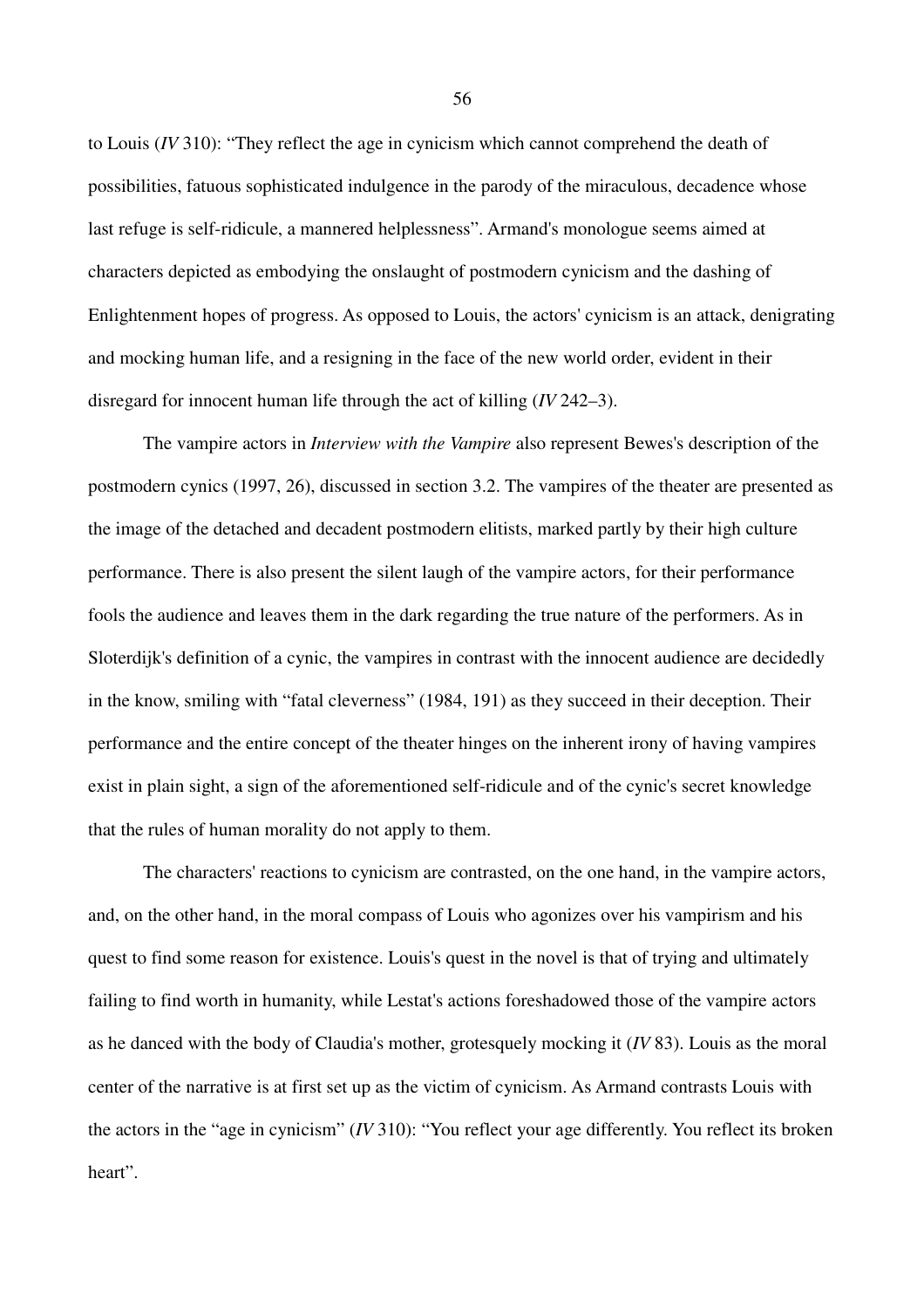The novel, however, moves towards Louis ultimately losing the humanity he has had, and the gap between Louis and Lestat is closed when Louis transforms another human being into a vampire. As he remarks (*IV* 295): "What has died in this room tonight is the last vestige in me of what was human". It is ultimately not the act of killing that conveys the finality of his transformation into a vampire, but the act of playing God in such a manner. By condemning another soul to eternal life and surpassing the power of God, Louis reaches the transcendence of the human spirit above the grand narrative, a persistent theme in the overarching plot of *The Vampire Chronicles*. With his transformation, Louis's suffering is ultimately now transformed into pure cynicism, as he is able to commit the act on another human being. As he notes (*IV* 345): "I sought for nothing in the great source of change which is humanity. . . . I was satisfied. I was filled to the brim". As he later elaborates (*IV* 362): ". . . I sought for other vampires, for God, for the devil, for a hundred things under a hundred names. And it was all the same, all evil. And all wrong". These statements make evident Louis's distrust of his former ontological positions, marking him as a staunch cynic, and ultimately a nihilist.

As mentioned in the theory section 3.2, cynicism as a postmodern phenomenon can be seen as confined to an urban landscape which can be seen as the vampires' playground in the novels. The vampires are seen as utilizing the vastness and diversity of cities to hide their figures and more importantly their activities, marking them as decidedly city-dwelling creatures. In *Interview with the Vampire* the dichotomy between the city and the countryside is developed through Louis's and Claudia's exploration of Central Europe in search of other vampires, as presented in the vampire lore that they have studied. As Louis remarks (*IV* 184): "Because these simple country people, who might have found the crowded streets of New Orleans terrifying, believed completely that the dead did walk and did drink the blood of the living. They knew our names: vampire, devil". In the countryside, the vampire is markedly different from the "simple country people", contrasted with the vampire blending in with the rest of society in a city-setting. As in Sloterdijk's formulation,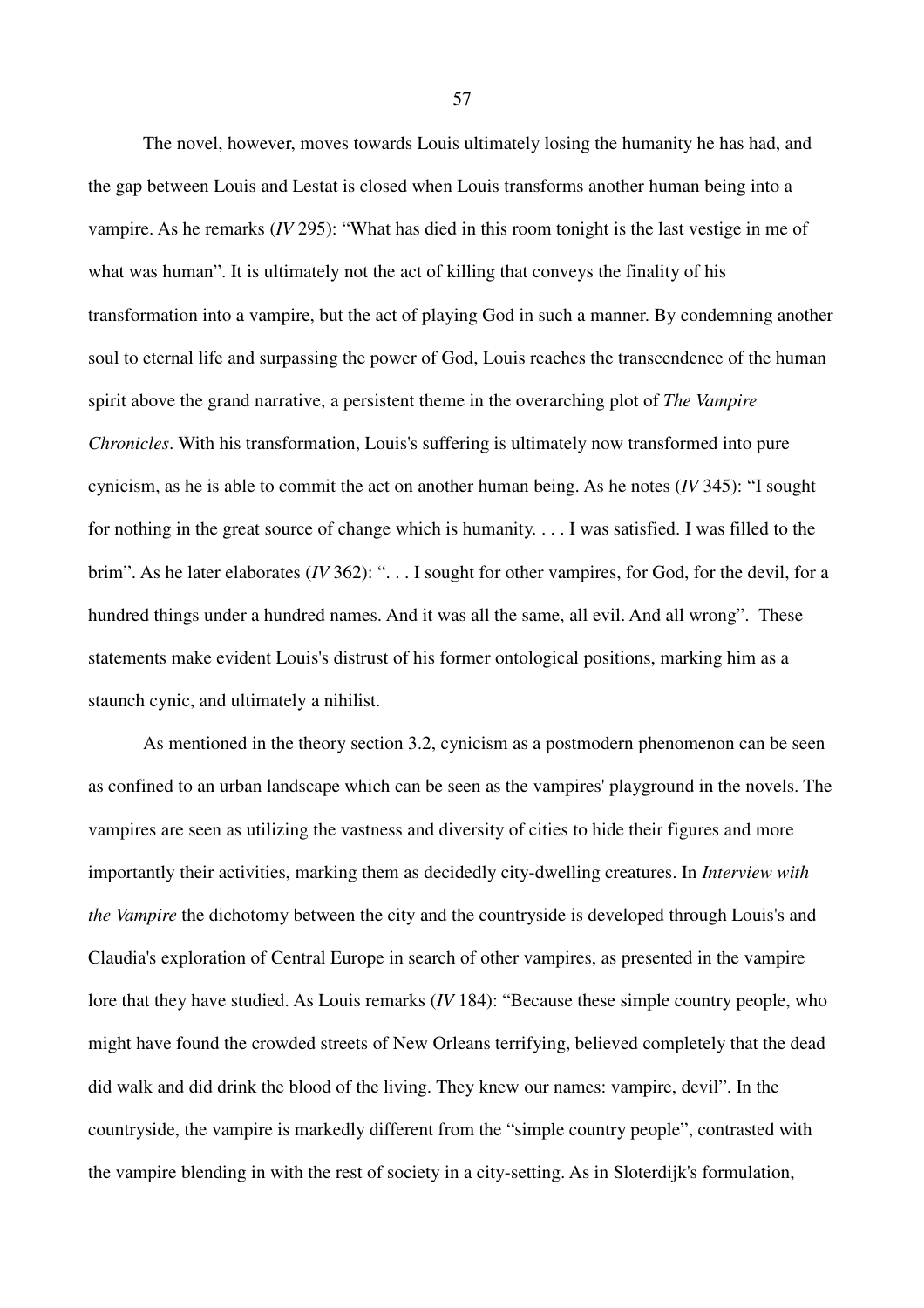cynicism's roots are inside the city sphere (1984, 191), making it possible for people outside to believe in such supernatural creatures as vampires and the devil.

In *The Interview with the Vampire*, the dichotomy of urban versus rural is also mentioned in connection with Paris and New Orleans. In contrast with the former, "there was something forever savage and primitive" in New Orleans, "something that threatened the exotic and sophisticated life both from within and without" (*IV* 219). Furthermore there was a "fierce wilderness" just outside the city, "ready to engulf it" (*IV* 219). The description of savage nature outside the orderly city underlines the artificiality of the city, highlighting man's dominion over nature which is seen as threatening civilization. In this respect, not only is the city established as the de facto home of the vampiric cynic, but also the crowning achievement of man overcoming God's jurisdiction; the tower of Babel spreading out horizontally in cynical defiance.

## **4.8 Familial and Social Structures**

The postmodern family unit is reflected in *Interview with the Vampire* in the relationship between Louis, Lestat and Claudia. Claudia is brought into the relationship by the actions of Lestat and Louis, and the addition of a childlike-figure completes the image of the family with two fathers. The novel describes Louis's and Lestat's relationship as beyond heterosexual norms (*IV* 22): "[Lestat's] movement [was] so graceful and so personal that at once it made me think of a lover". The exchange of fluids is also described as overtly sexual (*IV* 23): "I remember that the movement of his lips raised the hair all over my body, sent a shock of sensation through my body that was not unlike the pleasure of passion. . . ." The trio could then be seen as echoing not only a structure of a family, but the model is decidedly of a permeable, postmodern nature.

It is worth noting that vampirism as a conduit in addressing the social structures of postmodernity adds new layers to the representation of these familial structures. Claudia's entrapment in the body of a child can be read as metaphorically and quite literally as fixed, for she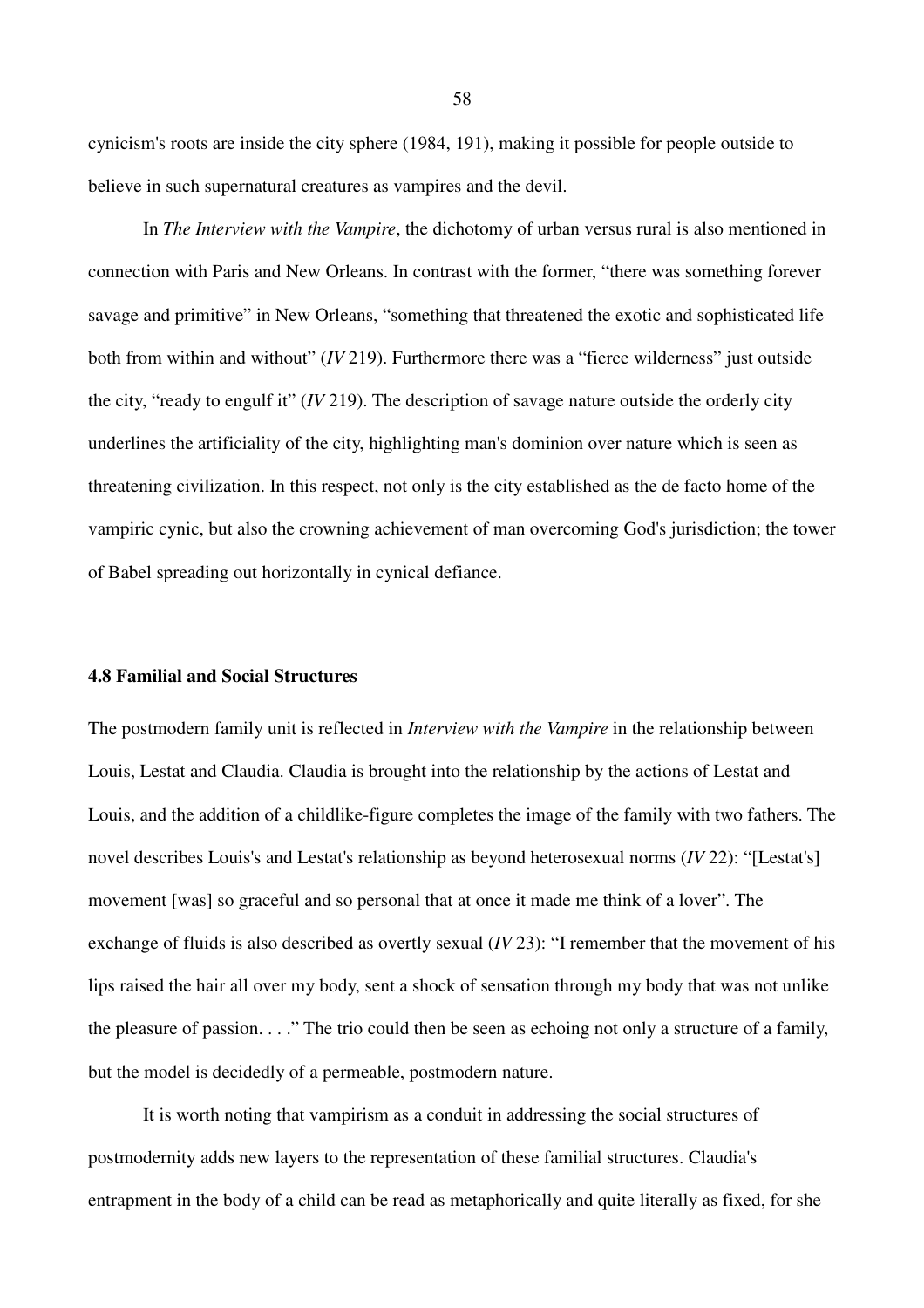is physically unable to grow out of or change the child's physique which is thrust on her upon her transformation into a vampire. As was mentioned, the only way to rebel against this is by constructing an identity through commodity signs, the bracelets and rings of the adult, and the ownership of a home, from which can be inferred also the responsibilities of an adult.

Regarding this transformation, Louis remarks that Claudia has become more than just the orphan girl or the lost child (*IV* 223). The transformation is then not an accepted one, for as Claudia alludes to it, Louis seems to think of Claudia as forever a child. Similarly, Lestat's attempt to fashion Claudia into a "magnificent doll" can be interpreted as an attempt to set her into a traditional role in a patriarchal system (*IV* 110). As seen in the process of identity formation in the epoch of postmodernity, the identities are often formed against the dominant conventions of society. Not only does Claudia upend her role as a child, but the transformation into a vampire results in her becoming something to be feared as "wicked and shocking to the passers-by who succumbed to her" *(IV* 223). As the apparent moral compass of the story, Louis seems repulsed by both of these transformations. This mirrors in part the caution and disapproval evidenced in the conservative discourse of upended family relations, and the traditional roles associated with them.

The quest for identity and individualization is also outlined in Claudia's sexual liberation, which is implied in the novel as she mirrors herself in a sexualized doll (*IV* 224): "[H]er face went dark as again she played with the doll, her fingers pushing the tiny neckline down toward the china breasts. 'Yes, I resemble her baby dolls, I am her baby dolls". Claudia asks Louis if he thought that she would be his daughter forever, and Louis averts his eyes (*IV* 225), further underlining the transformation from a metaphorical daughter to a lover and the apparent shame that Louis feels. He tries to inquire Claudia about this transformation from a daughter, a child, into something sexualized (*IV* 225): "'And what do they think of you,' I asked as gently as I could, 'out there?' I gestured to the open window. "'Many things.' She smiled. 'Many things. Men are marvellous at explanations. Have you seen the "little people" in the parks, the circuses, the freaks that men pay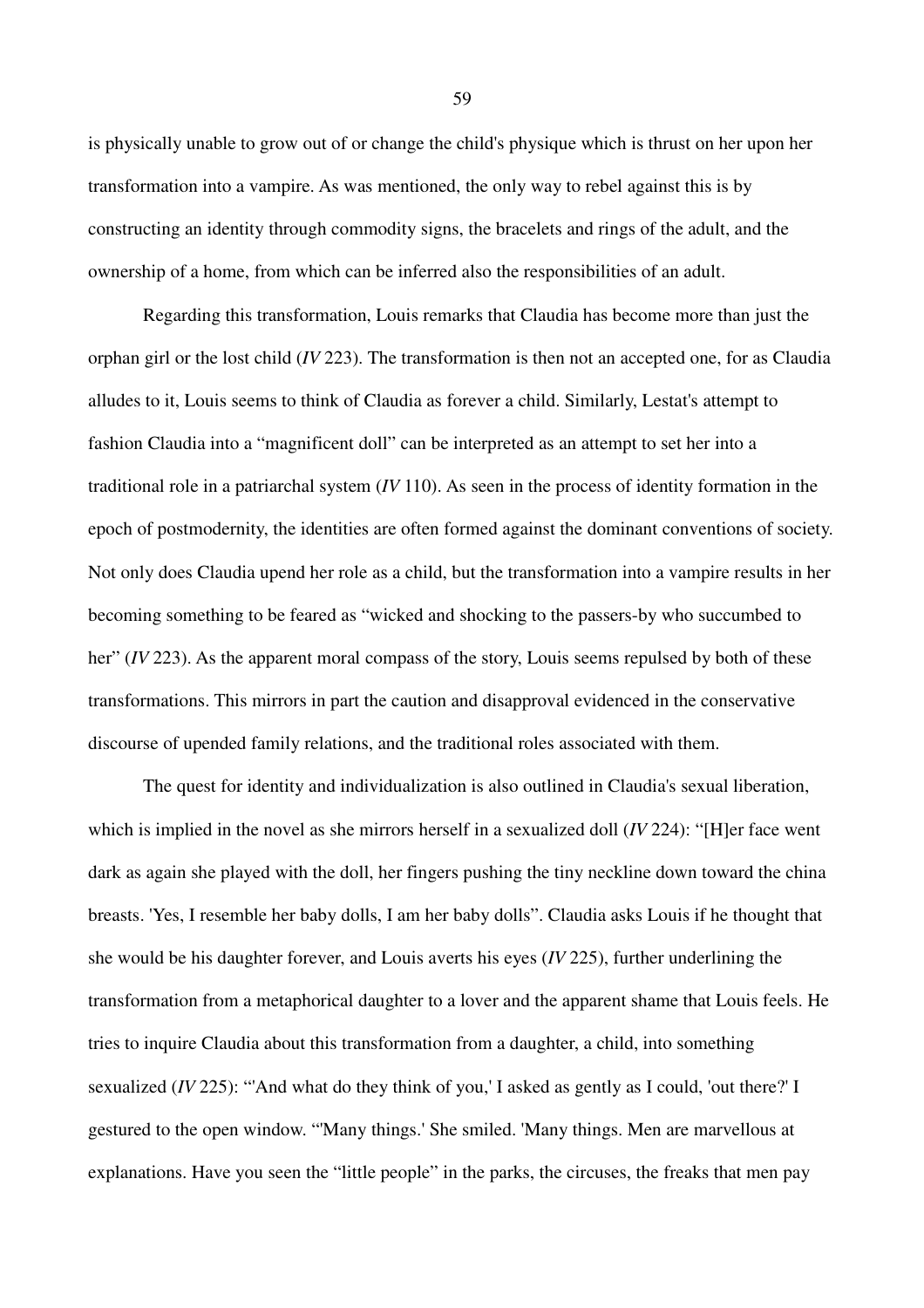money to laugh at?'", implying that men view Claudia as a small adult rather than a child. Claudia in turn inquires from Louis about the feeling of making love, which makes him ashamed even further (*IV* 225). The image of a sexualized Claudia as a woman in a child's body is clearly disturbing, and the feelings of Louis convey the conservative disapproval aimed at the sexual liberation and woman's expanded role in the social sphere. In Louis's view, Claudia's role should quite literally forever be that of the daughter's, and the realm of sexuality should be forever out of reach for her.

Claudia being forever trapped in the body of a child also brings to the family unit a representation which perhaps could not have been explained away in the earlier framework of family sentiment in modernity. As Elkind notes, in a postmodern society, "children have come to be seen as competent, ready and able to deal with all of life's vicissitudes" (1995). This new reality is evident in the fact that Claudia's mental development progresses, while her body is still that of a child. Claudia becomes an adult in a child's body, an offspring of the new, permeable postmodern family.

However, as Elkind notes (1995):

This new perception of childhood competence does not grow out of any new revolutionary findings about child growth and development. It does derive from the inability of postmodern parents to protect their children in the way that modern parents were able to protect their offspring.

This inability of the parents is described explicitly, as Louis fails to protect Claudia from the Théâtre des Vampires and she is eventually made to burn in sunlight. The Parisian coven of vampires destroys Claudia because the creation of a child-vampire is seen as an affront to their rules. In the trio of Louis, Lestat and Claudia is thus reflected the microcosm of a postmodern society. The new family unit is depicted as a viable alternative to other models, but there are still forces trying at the same time to declare it as nonconformist.

As Candace R. Benefiel notes in her article "Blood Relations: The Gothic Perversion of the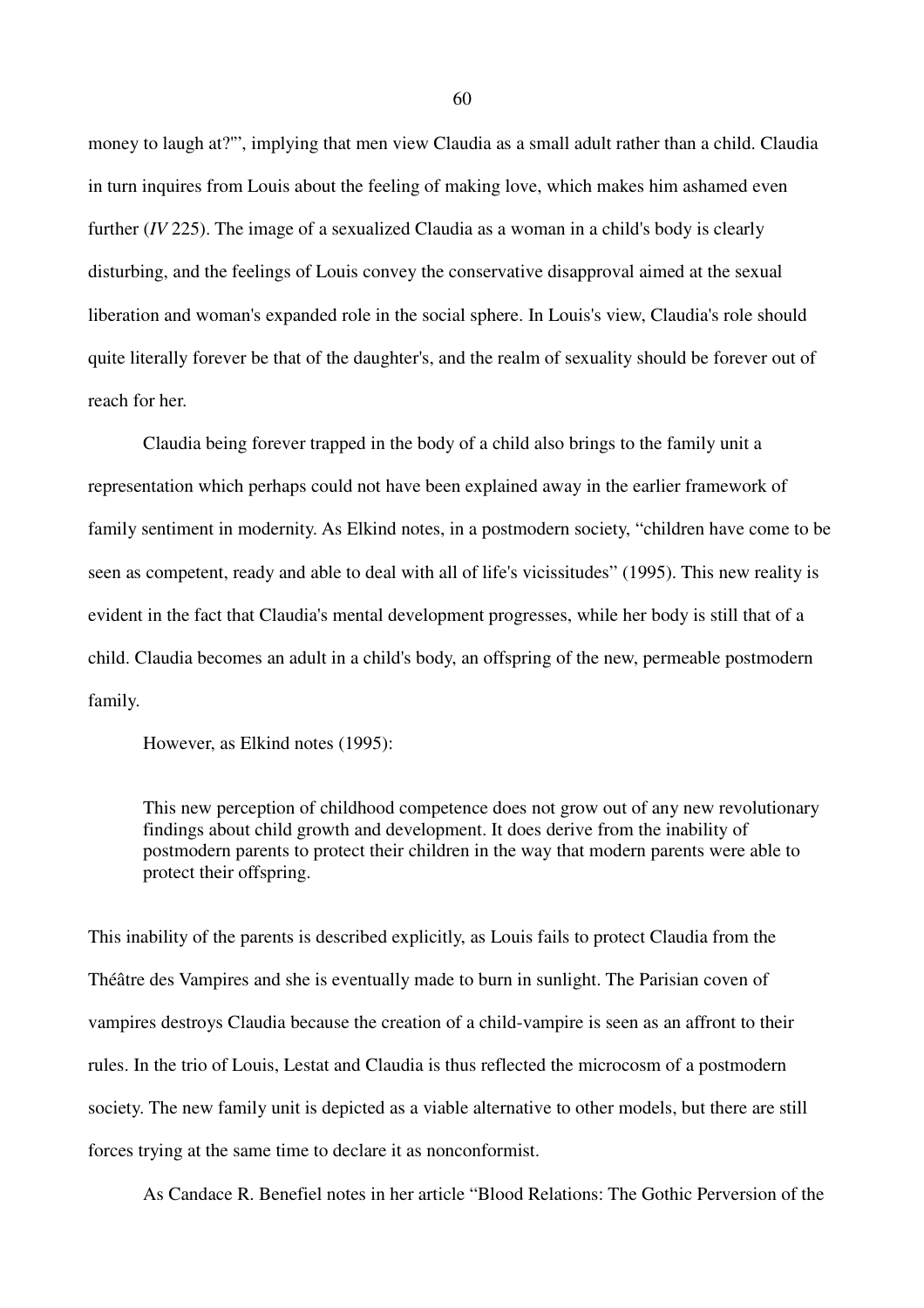Nuclear Family in Anne Rice's *Interview with the Vampire*" (2004, 270):

The family group of Interview with the Vampire, as well as subsequent iterations of the vampire family, allows the reader to explore issues of alternative family structures and incestuous attraction within the family, and to play out the consequences for good or ill of these imagined scenarios. The vampire, aloof from human considerations, nonetheless stands in for the reader. Whether the nuclear family, either in its distorted but disturbingly realistic portrayal in Interview with the Vampire or in a more prosaic setting, remains a viable mode of existence at the turn of the twenty-first century is a question that readers and viewers must answer for themselves.

In the novel, the examination of these new, postmodern familial structures is presented as inherently containing a tension between conservatism and progressive ideology, echoing similar cautious attitudes in the case of other representations of the postmodern epoch. However, as Benefiel notes, the ultimate judgment is reserved for the reader to hand out.

# **4.9 Incestuous Vampires and Homosexual Attraction**

Incestuous attraction as mentioned by Benefiel (2004, 270) is a theme explored in both *The Vampire Lestat* and *The Queen of the Damned*, and in both novels the relationship explored is that of the mother and son, both figuratively and literally.

In the case of Lestat and her mother, Gabrielle, there is the inherent sexualization in their relationship through the mere act of taking and receiving blood, which as seen before is an act colored with sexual undertones. This is evident in Lestat's description of the act (*VL* 157):

[S]he was flesh and blood and mother and lover and all things beneath the cruel pressure of my fingers and my lips, everything I had ever desired. I drove my teeth into her, feeling her stiffen and gasp, and I felt my mouth grow wide to catch the hot flood when it came.

In this initial description it is to be noted that the roles of mother and lover are already combined into one. However, Lestat appears to vacillate between seeing Gabrielle in these two roles, once describing her as "no mother anymore" (*VL* 158), and soon after that as "Mother", with a caveat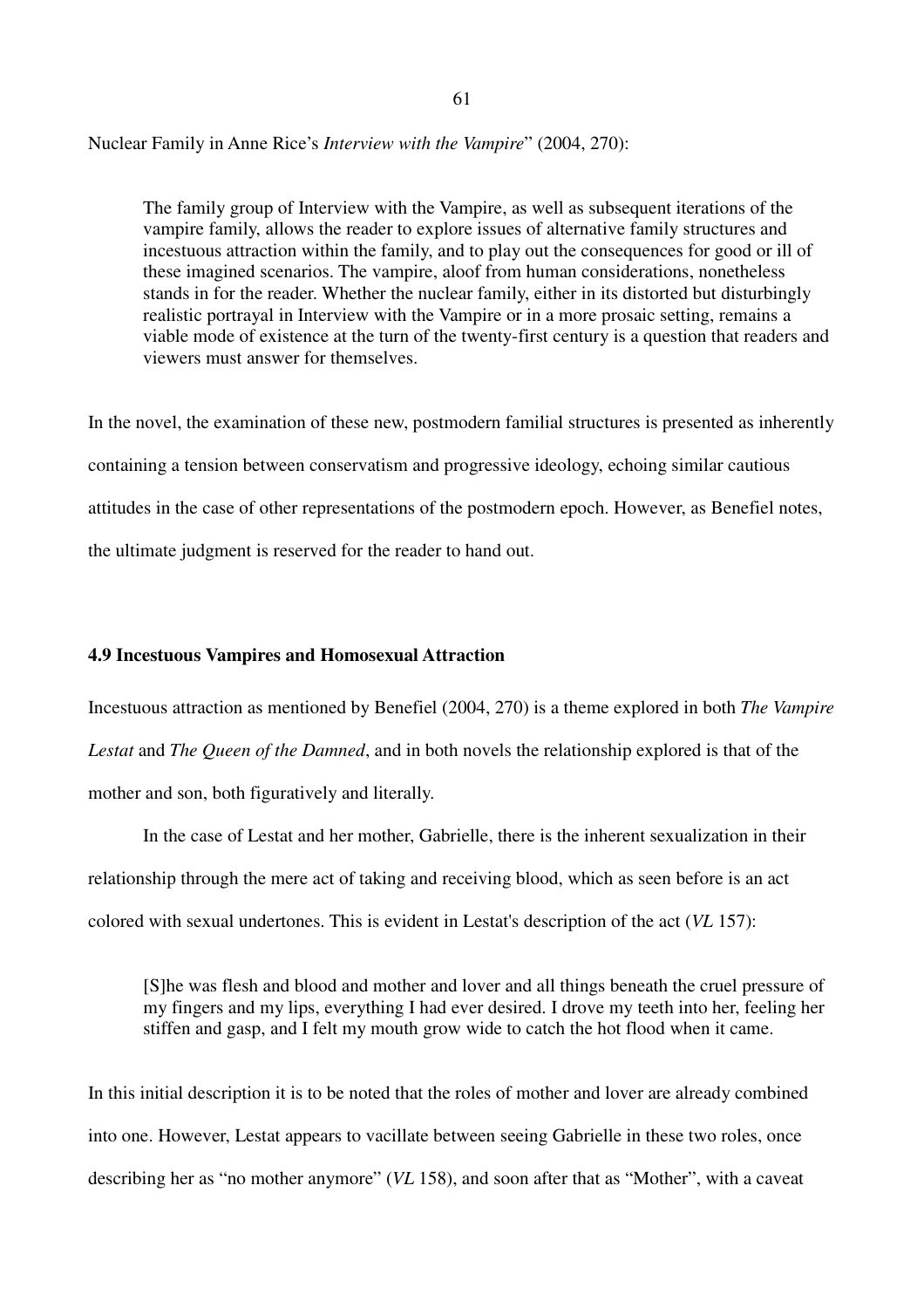that it was said "like some stupid mortal" (*VL* 159). This hesitancy continues as evidence of an internal conflict in the face of this radically altered family dynamic. As Lestat continues (*VL* 160): "Gabrielle, that was the only name I could ever call her now". This pronouncement is then again countered moments later (*VL* 168):

And though I said her name over and over, to make it natural, she wasn't really Gabrielle yet to me. She was simply *she*, the one I had needed all of my life with all of my being. The only woman I had ever loved.

The incestuous undertones in the relationship are then not explicitly presented as viable, a fact made clear by Lestat's shifting views of her mother, and the distancing act of naming her *Gabrielle*  instead of *Mother*. Despite the conflict presented, the transformation into a vampire gives a new freedom for the novel to explore the relationship despite the blood relation between the two characters.

In *The Queen of the Damned*, the relationship between Lestat and Akasha is described through the thematic of vampire mythology in which there is a depiction of the worship of the Great Mother and her son and lover, first introduced in *The Vampire Lestat* (*VL* 407). This myth is realized as Lestat and Akasha appear to villagers as "the Mother and her Angel" (*QT* 278). And as Lestat notes also (*QT* 437): "You know we were lovers, she and I, as surely as a mortal man and woman ever were". The images of mother and lover are combined in Akasha, bringing with it the incestuous undertones.

As in the case of grand narratives, Akasha's role in the social relationships between the vampires, though figuratively incestuous, represents also the conservative, heterosexual alternative to a relationship between Lestat and Louis. As Lestat recounts him and Akasha being lovers as "a mortal man and woman ever were" (*QT* 437), the phrasing is evocative of the words uttered in the ceremony of the institutionalized form of male-female relationship: marriage. Then again, Akasha can be seen as countering the prevailing postmodern ideology manifested through the vampire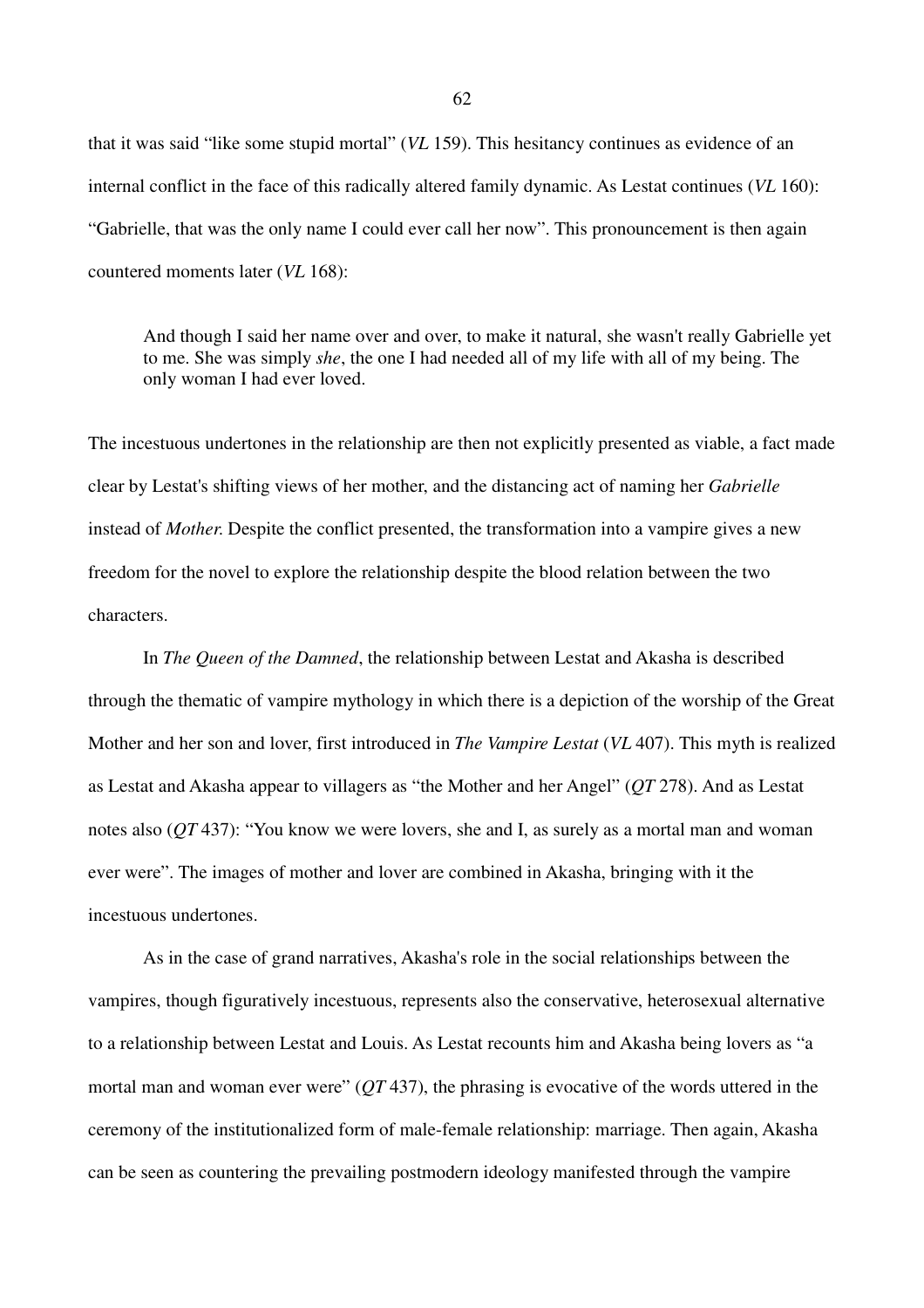protagonists and presenting the conservative alternative to it.

It is worth noting that in *The Vampire Chronicles* in general, nearly every romantic relationship is homosexual, a theme carried on through all of the three novels analyzed in the thesis. In *Interview with the Vampire*, the main partners are Louis and Lestat, while in *The Vampire Lestat*  the relationships revolve around Lestat and Nicolas, and further in the novel between Marius and his former lover Armand, and ultimately in the *Queen of the Damned* between Armand and Daniel. Even in the aforementioned relationship between Lestat and Gabrielle, Lestat's sexual fantasy of "ravaging" Gabrielle is triggered by Gabrielle becoming "the boy" through wearing a disguise, "her hair still full over her shoulders looking more the lion's mane now than the lovely mass of woman's tresses" (*VL* 171). In *The Vampire Chronicles*, the only relationships that are left romantically unfulfilled are those of the female characters, who are left without a pairing, thus attesting to the novels' emphasis on relationships outside the conservative, hetero-normative ideology.

#### **5. Conclusion**

In the thesis I have examined the first three novels of *The Vampire Chronicles*, and it can be seen that they all share themes constituting a postmodern ideology. However, not all the novels share all facets of these themes, but it is rather that postmodernity acts as an overarching, developing theme for the series.

*Interview with the Vampire* is the first introduction into the symptoms of postmodernity, and it largely examines the individual's reaction to them through the protagonist Louis. At the forefront is the struggle of accommodating into a life as a vampire, and the various consequences resulting from this. As shown, the struggle at first is mainly that of conserving a human morality and coming to terms with his elevation above mortals. As seen, in the forefront of this process is the ever growing cynicism which eventually bridges the gap between Louis and the protagonist of the later novels, Lestat.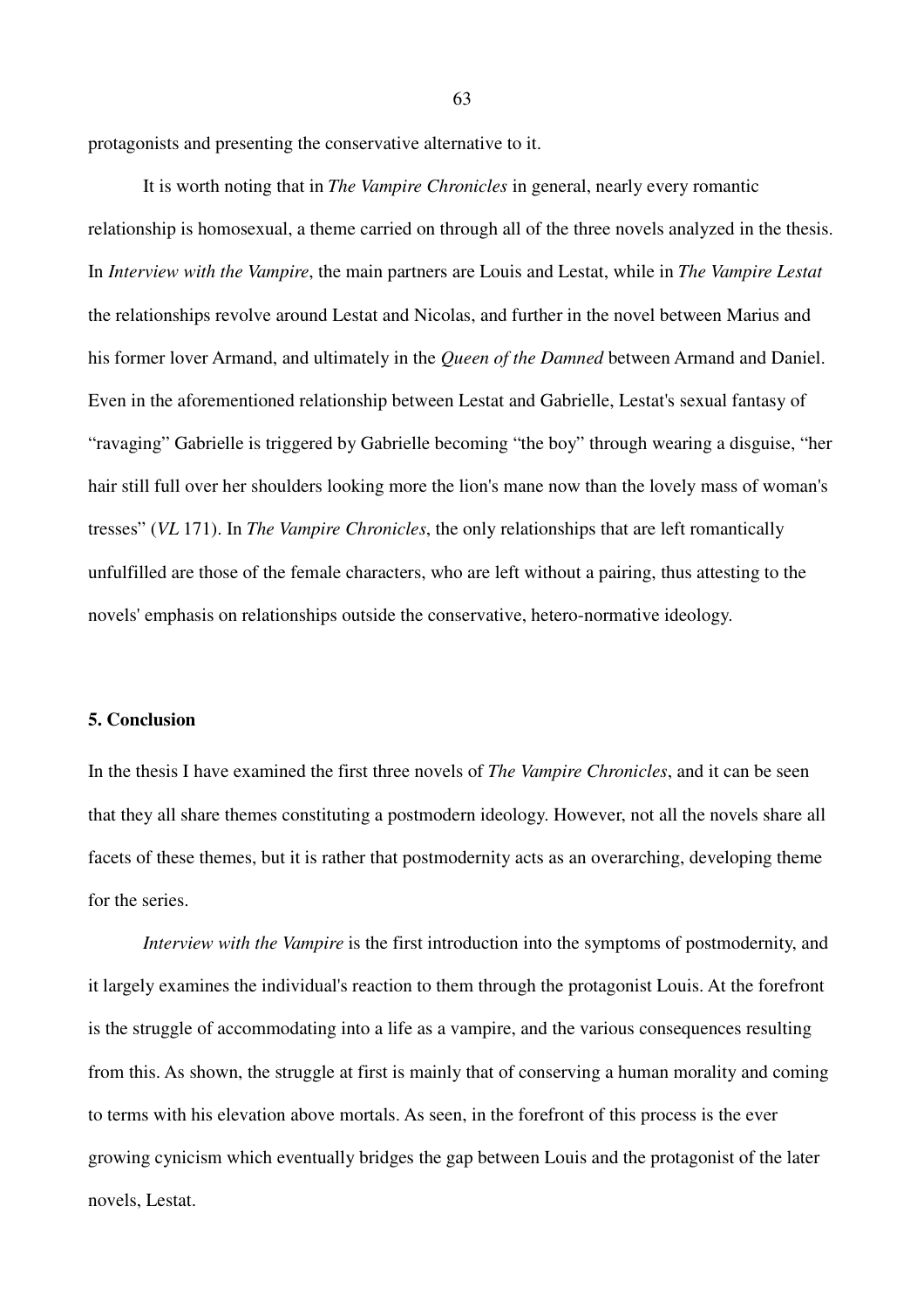*The Vampire Lestat* follows a similar trajectory with now Lestat coming to terms with vampirism, but the postmodern thematic does not provide a site for similar struggle, hints of which could be seen in Lestat's actions in *Interview with the Vampire*. In Lestat there does not exist the agony present in Louis, and from this can be inferred that the novels through Lestat's character embrace postmodernity as a viable ideology for the individual to follow. This is evident in the theme of nihilism which is developed further in *The Vampire Lestat*. Lestat does not share Louis's apocalyptic visions of churches crumbling, but is rather actively shown as undermining religious grand narratives.

In the *Queen of the Damned*, the themes are brought to a conclusion with the full introduction of Akasha, who functions as the embodiment of a religious grand narrative as well as in general the harbinger of conservative ideology. The culmination of the trilogy is in the battle which sees the protagonists pitted against Akasha and the religion she wishes to impose on the world. However, the underlying conflict is between differing ideologies, neither of which is inherently completely negative. On the one hand, Akasha decries the horrors of war, disease and the indifference of the rich in "technological citadels" as evidence of the "depravity and chaos" of the world (*QT* 402–3). As mentioned, her answer to this is to construct a new religion. On the other hand, Marius extols the "evolution of *the* human soul" as the hope for a better future (*QT* 403). The conflict is then between the elevation and the subjugation of the individual, a conflict ingrained in the interaction between postmodernity and its predecessors.

Ultimately the advance of this religion is halted, and the vampires remain as the arbiters of values in the resulting void. Cynicism can also be seen to act as the precursor to nihilism in the novels, continuing the aforementioned trajectory that moves towards greater acceptance of the postmodern episteme. Both *Interview with the Vampire* and *The Vampire Lestat* deal with the shattered worldviews resulting from Louis's and Lestat's transformations into vampires. Cynicism is seen as evolving in both characters, as they both at first share a belief in God (*VL* 87, *IV* 11). In both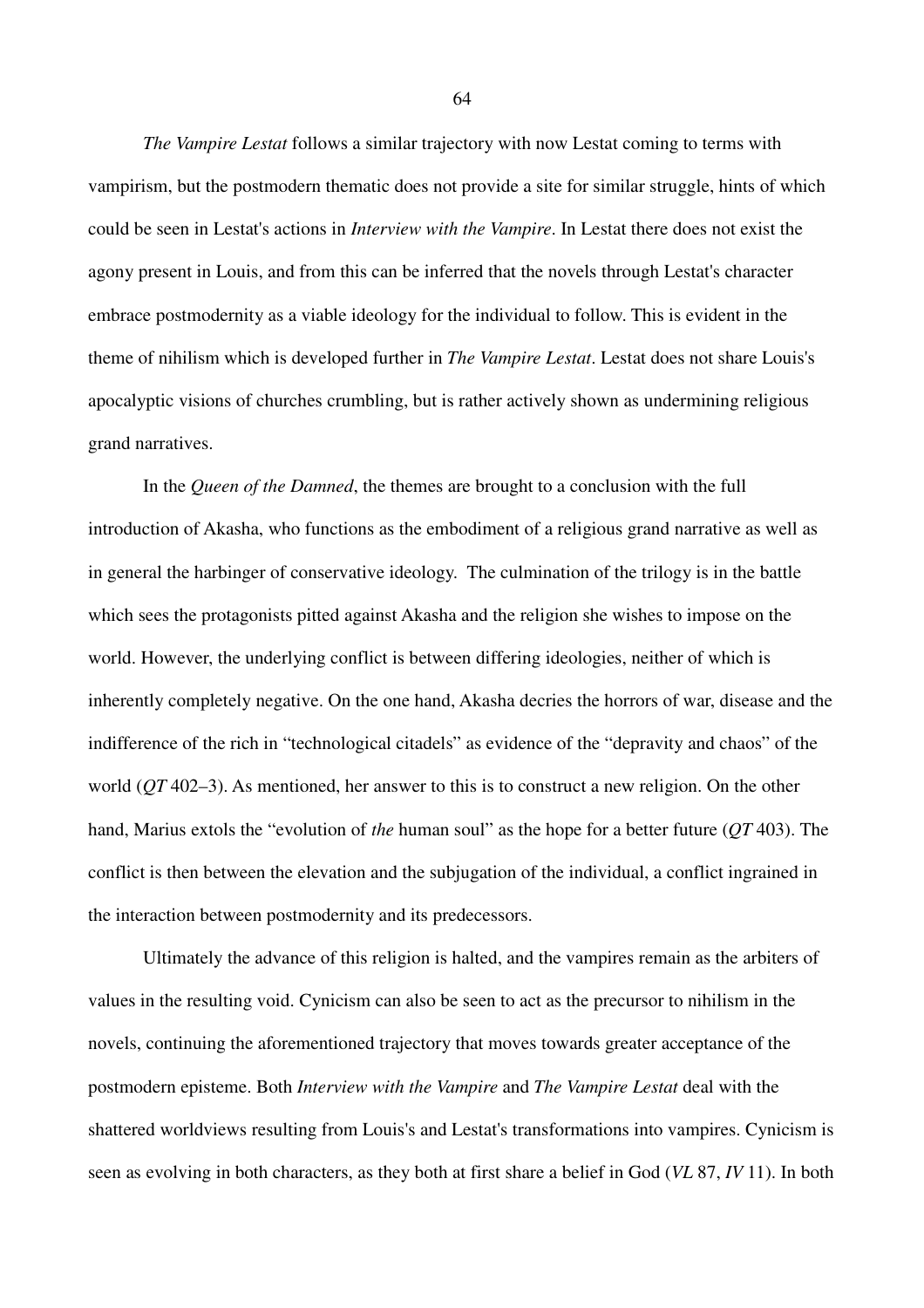cases the ultimate conclusion is, however, manifested in the loss of that faith. Through the introduction of Akasha, the theme of rejecting a religious grand narrative becomes more explicit, concluding the ideological drive behind postmodernity.

As mentioned, the novels carry the thematic of postmodernity and ultimately move towards its acceptance. This becomes evident in the depiction of Lestat who moves from being a villainous character in *Interview with the Vampire* to becoming the (anti)hero of the later novels. It is worth noting that Lestat claims Louis to have been an unreliable narrator in *Interview with the Vampire*  (*VL* 498–9). This change in Lestat from a villain to a protagonist serves to underline the embracing of postmodern ideology, as Louis is according to Lestat a "sufferer" and "the most beguilingly human fiend" (*VL* 498–9). As seen in the analysis, it is ultimately Lestat that is the embodiment of the postmodern individual, not inhibited by human concerns of morality.

It seems clear that the society of Rice's fiction is depicted as being dominated by the power of postmodern ideology, as the characters' actions can be seen as driven by postmodern themes outlined in the theory section. Despite its prevalence, in the novels there is always inherent a tension in regards to the question of embracing this postmodern ideology. One of the central tensions originates from the nature of the characters themselves, as the vampires consistently act against society's norms, be it through sexual taboos or the act of killing. Even the supposedly "human vampire" Louis is depicted as killing innocents (*IV* 162). *The Vampire Chronicles* portrays the vampire as a sympathetic monster, but a monster nonetheless. In this regard, it is left for the reader to interpret the moral viability of the vampires, and to accept or discard the episteme of postmodernity.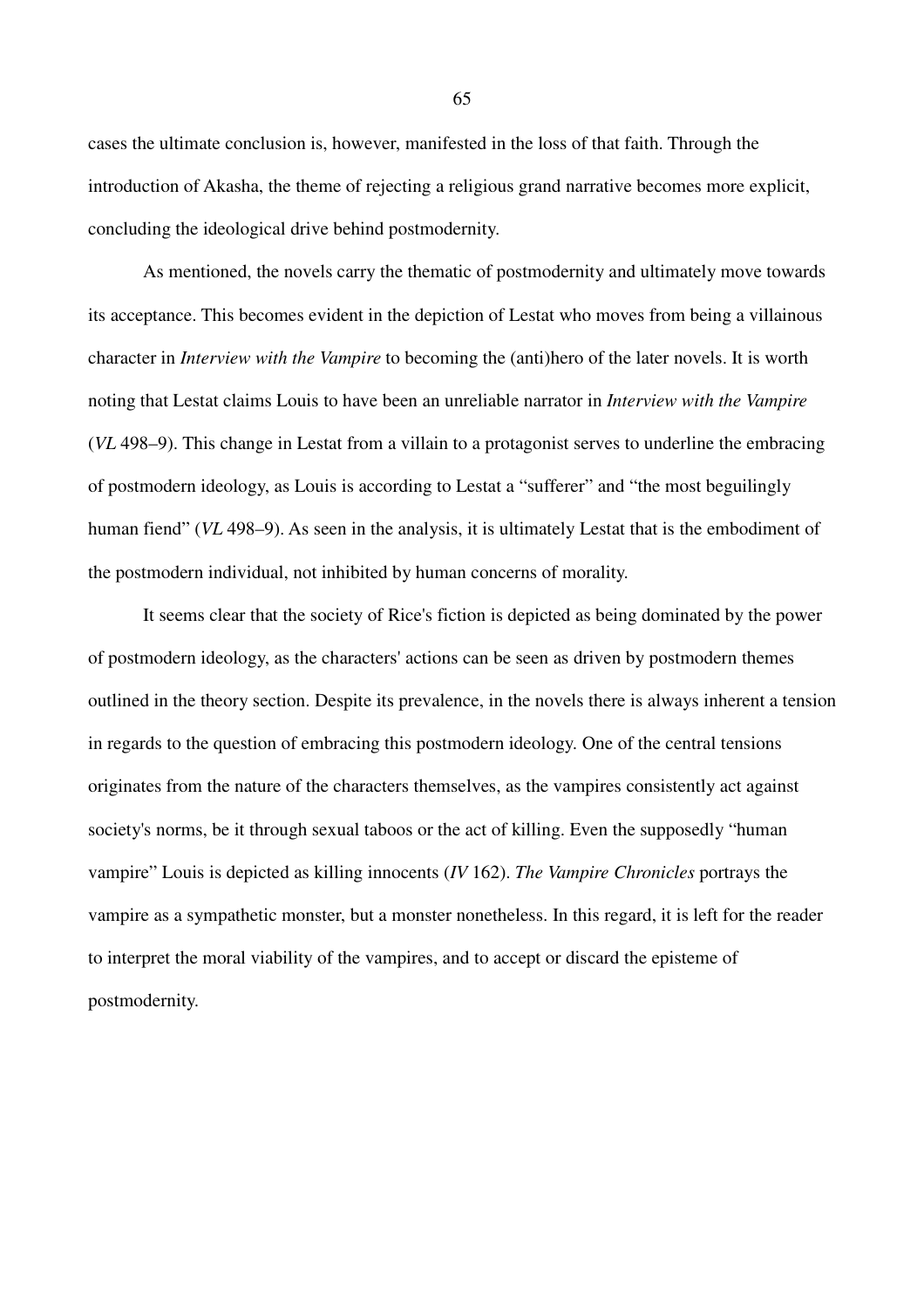# **Bibliography**

Primary sources

Rice, Anne. 1976/2006. *Interview with the Vampire*. London: Time Warner.

Rice, Anne. 1985/1986. *The Vampire Lestat*. New York: Ballantine Books.

Rice, Anne. 1989/2010. *The Queen of the Damned*. New York: Ballantine Books. [Kindle Edition]

Secondary Sources

Auerbach, Nina. 1995. *Our Vampires, Ourselves*. Chicago: University of Chicago Press.

Bauman, Zygmunt. 1992. *Intimations of Postmodernity*. New York: Routledge.

Bauman, Zygmunt. 1993/1994. *Postmodern Ethics*. Oxford: Blackwell.

Beck, Ulrich and Beck-Gernsheim, Elisabeth. 2002. *Individualization: Institutionalized Individualism and its Social and Political Consequences*. London: Sage.

Bell, Daniel. 1973/1999. *The Coming of Post-Industrial Society: A Venture in Social Forecasting*. New York: Basic Books.

Bell, Daniel. 1976/1979. *The Cultural Contradictions of Capitalism*. London: Heinemann Educational Books.

Belsey, Catherine. "Postmodern Love: Questioning the Metaphysics of Desire." In *New Literary History* 25, 3: 683–705. Baltimore: The Johns Hopkins University Press.

Benefiel, Candace R. 2004. "Blood Relations: The Gothic Perversion of the Nuclear Family in Anne Rice's Interview with the Vampire." In *Journal of Popular Culture* 38, 2: 261–273. Oxford: Blackwell Publishing.

Bennett, Andrew and Royle, Nicholas. 1995/2004. *An Introduction to Literature, Criticism and Theory*. Third Edition. Harlow: Pearson/Longman.

Bewes, Timothy. 1997. Cynicism and Postmodernity. London: Verso.

Brannigan, John. 1998. *New Historicism and Cultural Materialism*. New York: Palgrave Macmillan.

Chambers, Iain. 1986/1990. *Popular Culture: The Metropolitan Experience*. New York: Routledge.

Couzens Hoy, David. 1986/1989. *Foucault: A Critical Reader*. Oxford: Blackwell.

Dovi, Suzanne L. & Mara, Gerald. M. 1995. "Mill, Nietzsche and the Identity of Postmodern Liberalism." In *The Journal of Politics* 57, 1: 1–23. Cambridge: Cambridge University Press.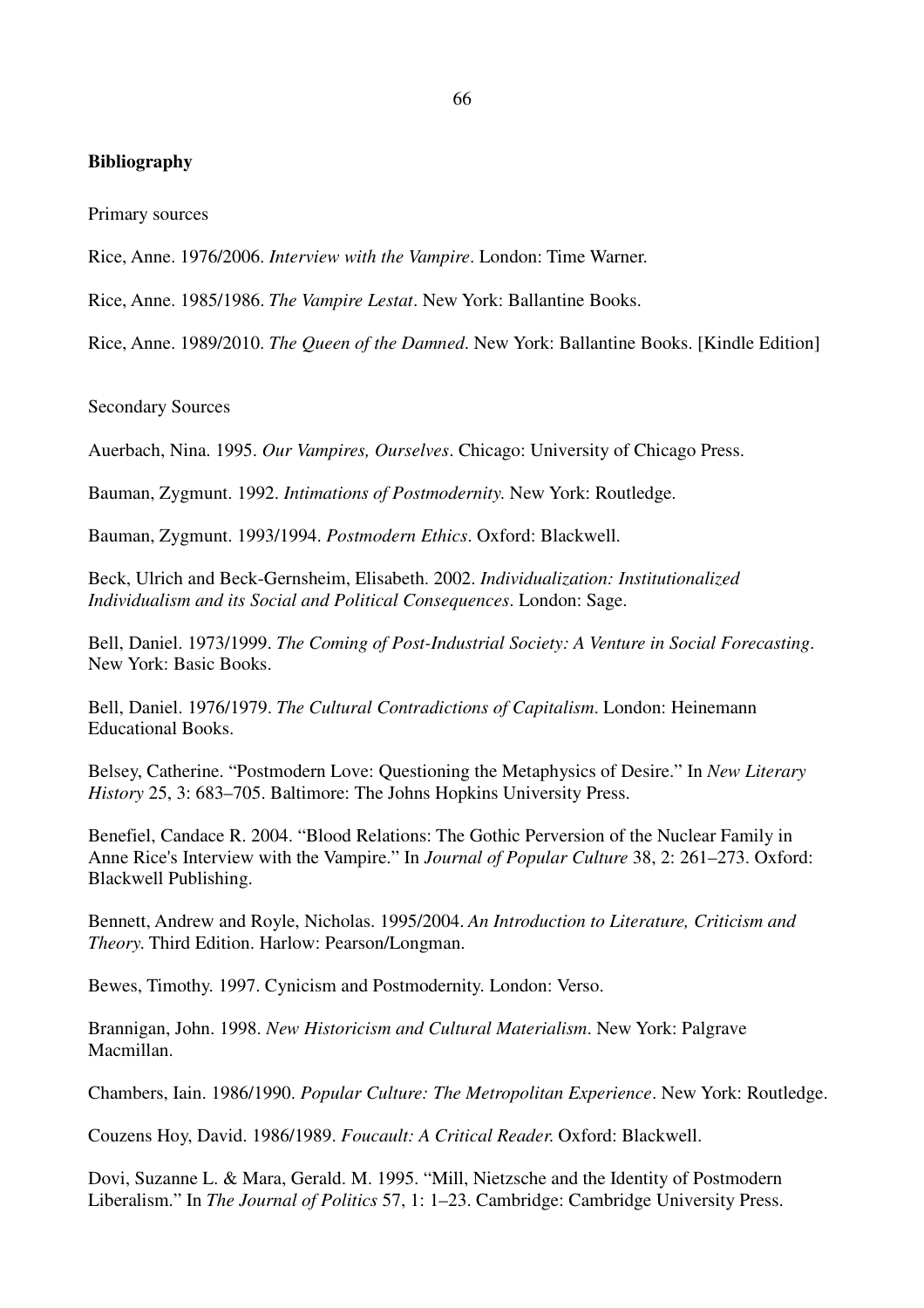Elkind, David. 1995. "The Family in the Postmodern World". *National Forum* 75, 3: 24–29. Available from Academic Search Premier, EBSCOhost [Accessed 14 August 2013]

Featherstone, Mike. 1991/2007. *Consumer Culture and Postmodernism*. Los Angeles: SAGE Publications. Available from ebrary [Accessed 14 August 2013] March 2013]

Foucault, Michel. 1972/1989. *The Archaeology of Knowledge*. London: Routledge.

Foucault, Michel. 1974/1989. *The Order of Things: An Archeology of the Human Sciences*. London: Tavistock/Routledge.

Foucault, Michel. 1976/1984. *The History of Sexuality: An Introduction*. Harmondsworth: Penguin.

Foucault, Michel. 1980. *Power/Knowledge: Selected Interviews and Other Writings 1972*–*1977*. Ed. Colin Gordon. New York: Pantheon Books.

Foucault, Michel. 1988/1990. *Politics, Philosophy, Culture: Interviews and Other Writings 1977*– *1984*. Ed. Lawrence D. Kritzman. New York: Routledge.

Gallagher, Catherine and Greenblatt, Stephen. 2000. *Practicing New Historicism.* Chicago: The University of Chicago Press.

Gelder, Ken. 1994. *Reading the Vampire*. New York: Routledge.

Geertz, Clifford. 1973. *The Interpretation of Cultures: Selected Essays.* New York: Basic Books.

Gibson, Matthew. 2006. *Dracula and the Eastern Question*. Basingstoke: Palgrave Macmillan.

Greenblatt, Stephen. 1980/1984. *Renaissance Self-fashioning: From More to Shakespeare*. Chicago: University of Chicago Press.

Greenblatt, Stephen. 1989. "Towards a Poetics of Culture." In *The New Historicism*. Ed. H. Aram Veeser. London: Routledge.

Heller, Agnes and Fehér, Ferenc. 1988/1991. *The Postmodern Political Condition*. Cambridge: Polity Press.

Huyssen, Andreas. 1983/2001. "Foreword: The Return of Diogenes as Postmodern Intellectual." In *Critique of Cynical Reason* by Peter Sloterdijk. Transl. Michael Eldred. Minneapolis: University of Minnesota Press.

Jameson, Fredric. 1991. *Postmodernism, or, The Cultural Logic of Late Capitalism*. London: Verso.

Kellner, Douglas. 1992. "Popular culture and the construction of postmodern identities." In *Modernity and Identity*, ed. Scott Lash and Jonathan Friedman, 141–177. Oxford: Blackwell.

Lane, Richard J. *Jean Baudrillard.* London: Routledge.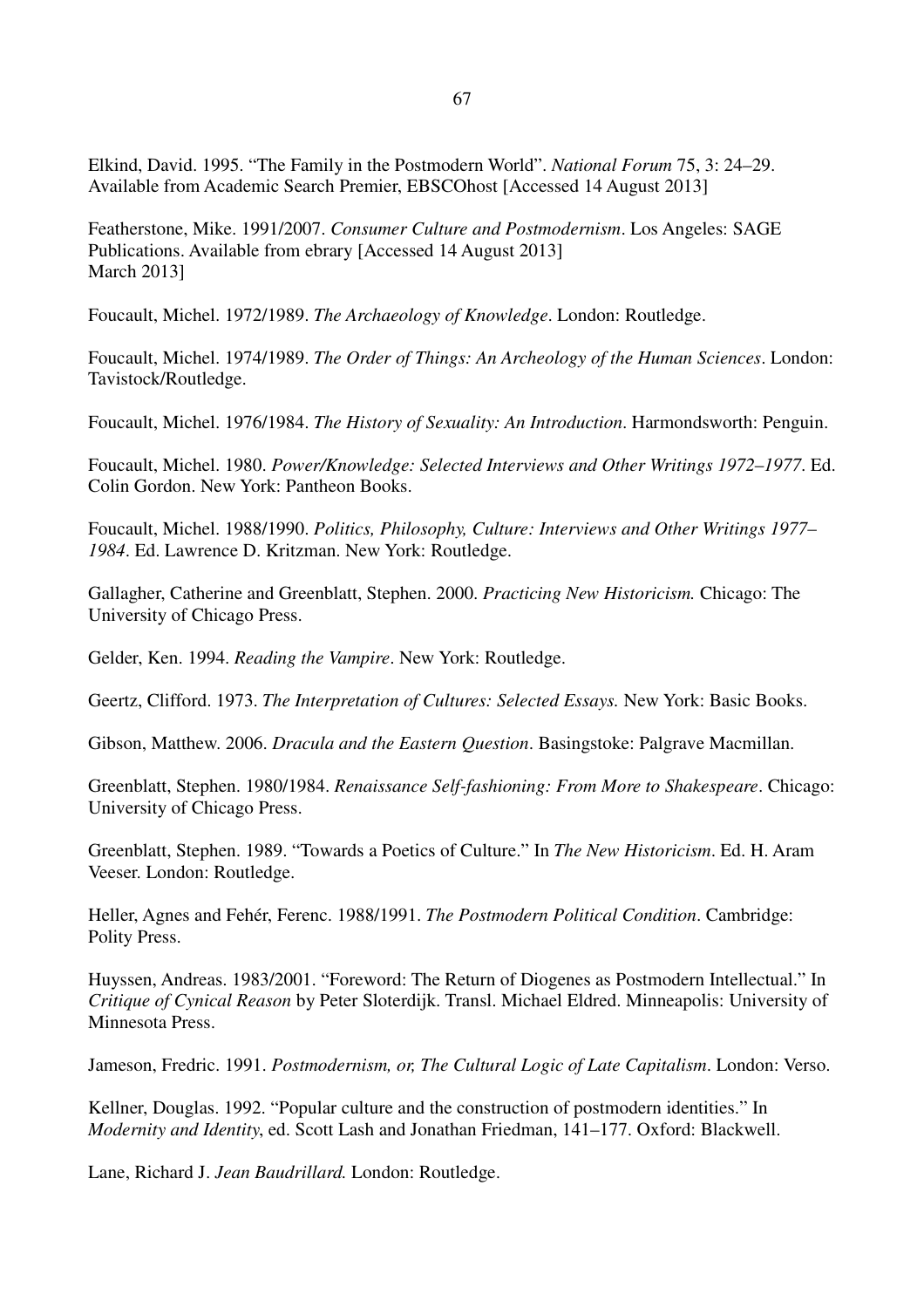68

Lasch, Christopher. 1978. *The Culture of Narcissism – American Life in an Age of Diminishing Expectations*. New York: Norton.

Lasch, Christopher. 1979. *Haven in a Heartless World*. New York: Basic Books.

Lentricchia, Frank. 1989. "Foucault's Legacy – A New Historicism?" In *The New Historicism*, ed. H. Aram Veeser. New York: Routledge.

Levin, David Michael. 1988. *The Opening of Vision: Nihilism and the Postmodern Situation*. New York: Routledge.

Lyon, David. 1999. *Postmodernity*. Buckingham: Open University Press.

Lyotard, Jean-François. 1984. *The Postmodern Condition: A Report on Knowledge*. Manchester: Manchester University Press.

McNay, Lois. 1994. *Foucault: A Critical Introduction*. Cambridge: Polity Press.

Meyer, John. W. 1986. "Myths of Socialization and of Personality." In *Reconstructing Individualism – Autonomy, Individuality, and the Self in Western Thought*, eds. Thomas C. Heller et. al. Stanford: Stanford University Press.

Milner, Andrew. 1994. *Contemporary Cultural Theory*. London: University College London.

Montrose, Louis. 1996. *The Purpose of Playing: Shakespeare and the Cultural Politics of the Elizabethan Theatre*. Chicago and London: The University of Chicago Press.

Nietzsche, Friedrich. 1887/1967. *On the Genealogy of Morals* – *Ecce Homo*. Trans. & ed. Walter Kaufmann. New York: Vintage Books.

Nietzsche, Friedrich. 1887/1994. *The Gay Science: With a Prelude in Rhymes and an Appendix of Songs*. Trans. Walter Kaufmann. New York: Vintage Books.

Orgel, Stephen. 1975. *The Illusion of Power: Political Theater in the English Renaissance*. Berkeley: University of California Press.

Sennett, Richard. 1974/1976. *The Fall of Public Man*. Cambridge: Cambridge University Press.

Sloterdijk, Peter. 1984. "Cynicism – The Twilight of False Consciousness." In *New German Critique* 33: 190–206. Durham: Duke University Press.

Veeser, H. Aram. 1989. "Introduction." In *The New Historicism*, ed. H. Aram Veeser. London: Routledge.

Veeser, H. Aram. 1994. The New Historicism Reader. London: Routledge.

Williams, James. 1998. *Lyotard: Towards a Postmodern Philosophy*. Oxford: Blackwell.

Williams, Raymond. 1980. *Problems in Materialism and Culture*. London: Verso.